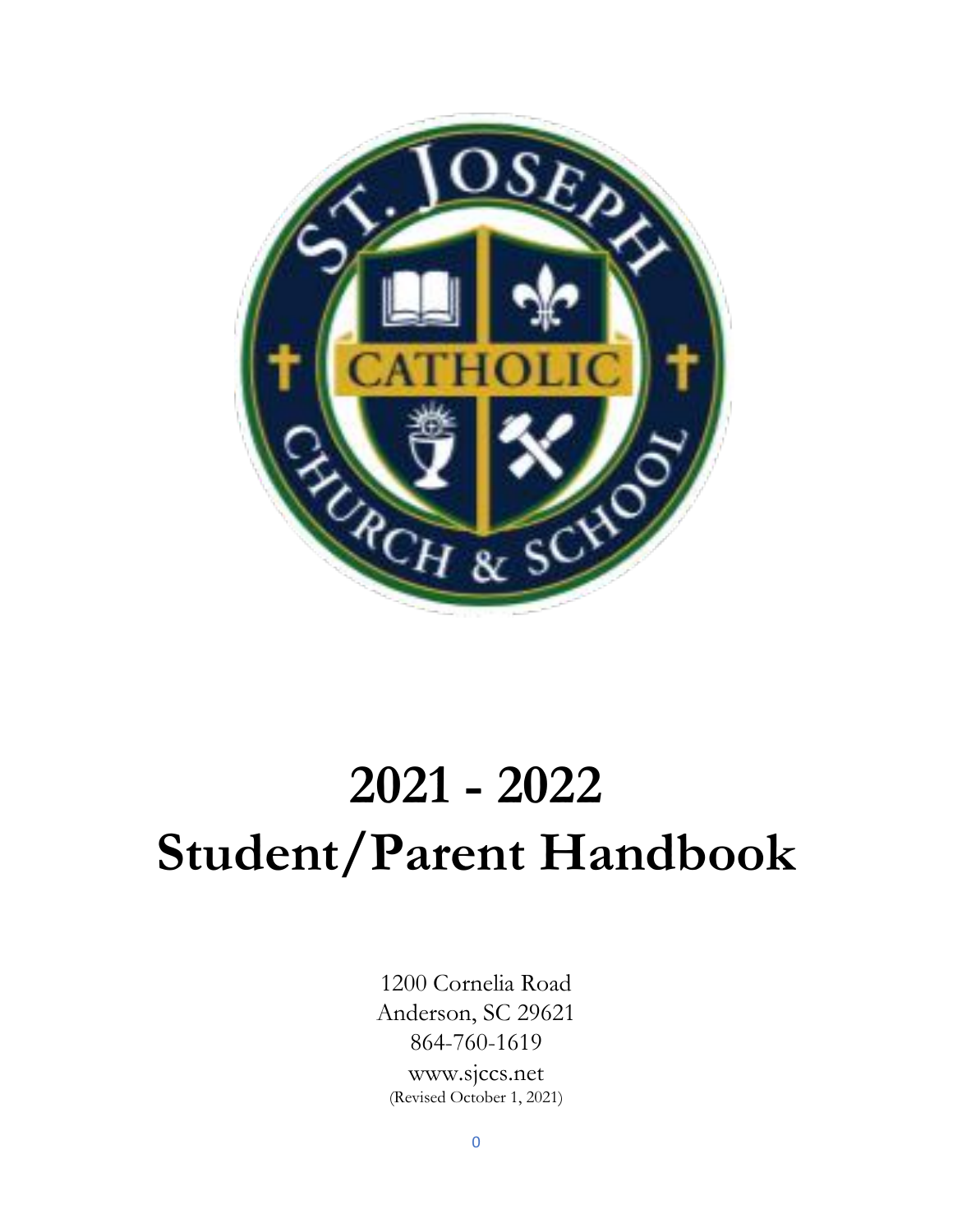## **TABLE OF CONTENTS**

| 1.  | MISSION, PHILOSPHY, AND GOALS           | $\overline{4}$ |
|-----|-----------------------------------------|----------------|
| 2.  | PARENTS ROLE IN EDUCATION               | $\tau$         |
| 3.  | ADMISSIONS, TUITION, AND POLICY         | 11             |
| 4.  | <b>ACADEMICS</b>                        | 17             |
| 5.  | <b>TECHNOLOGY</b>                       | 21             |
| 6.  | HOMEWORK AND CLASSROOM WORK             | 29             |
| 7.  | <b>ABSENCES AND TARDIES</b>             | 32             |
| 8.  | SCHOOL, STUDENT, AND STAFF SAFETY       | 36             |
| 9.  | <b>BULLYING POLICY</b>                  | 41             |
| 10. | STUDENT CONDUCT AND DISCIPLINARY POLICY | 43             |
| 11. | <b>LUNCH PROGRAM</b>                    | 47             |
| 12. | DROP OFF AND DISMISSAL                  | 48             |
| 13. | <b>EXTENDED CARE</b>                    | 52             |
| 14. | <b>DRESS CODE</b>                       | 54             |
| 15. | FIELD TRIPS AND EXCURSIONS POLICY       | 59             |
| 16. | BIRTHDAY, GIFTS, AND PARTIES            | 60             |
| 17. | <b>VOLUNTEERING/ SAFE HAVEN</b>         | 61             |
| 18. | SEXUAL MISCONDUCT OR ABUSE FORM         | 63             |
| 19. | STUDENT/PARENT HANDBOOK SIGNATURE PAGE  | 64             |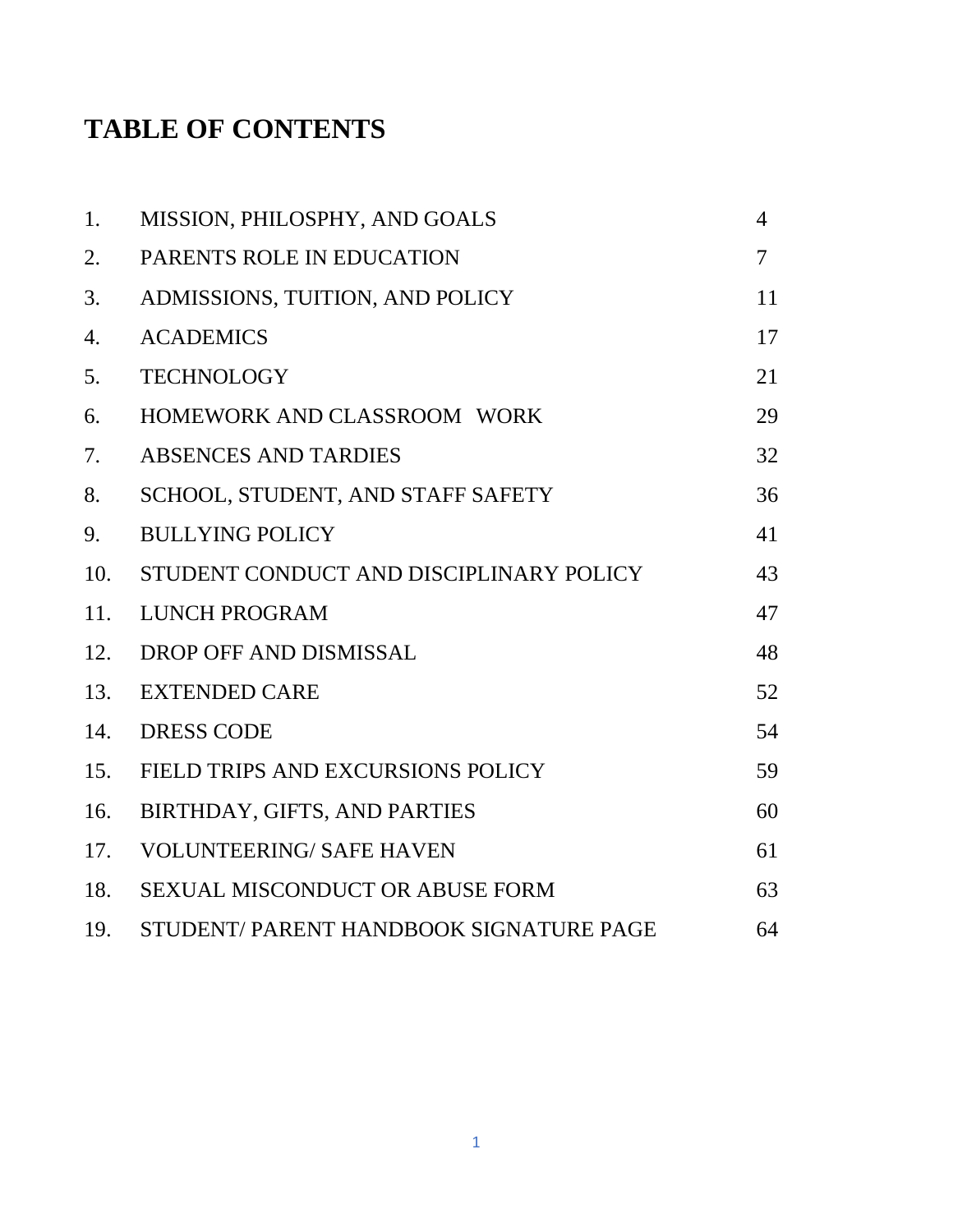

August 16, 2021

Dear Parent(s)/Guardian(s) and Students,

Welcome to the 2021-2022 school year!

It is our hope that you find this handbook helpful.

We encourage you to print it and place it in a convenient location at home, where it can be easily referenced. Please understand that the goal of this handbook is to maintain an orderly, safe, and nurturing environment, where children can achieve optimum academic, social, physical, and spiritual growth.

We are all partners in this effort – everyone shares in the responsibility of making our school community a positive and supportive place that promotes the development of each child. Should there be any updates to the handbook during the school year, we will be sure to let you know by email, and by posting the revised Parent & Student Handbook on our school website.

We thank you for your continued support of St. Joseph Catholic School and all those who make up our school community.

Blessings,

Haymée Giuliani,

Principal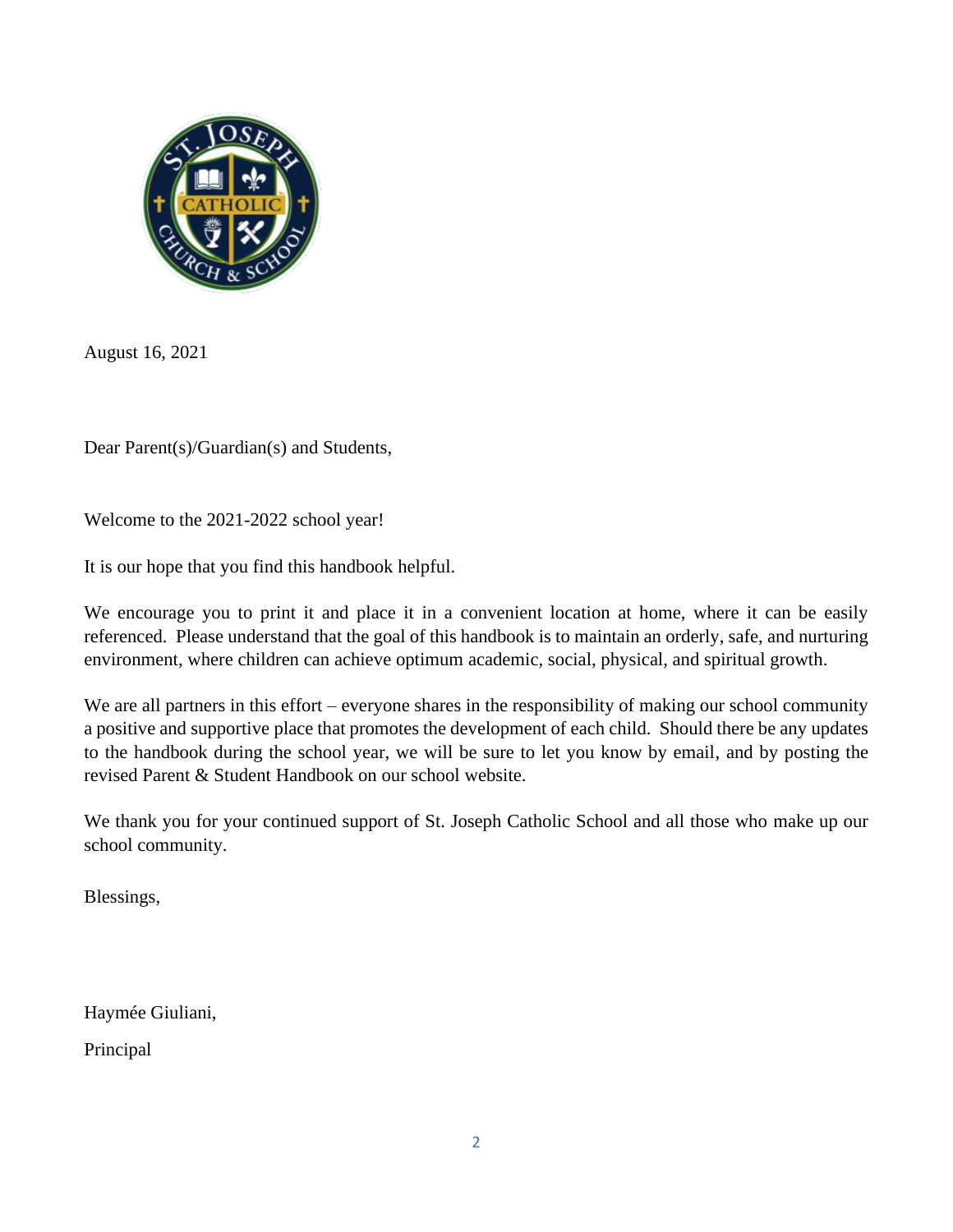## **MISSION, PHILOSPHY, AND GOALS**

## **DIOCESE OF CHARLESTON CATHOLIC SCHOOLS MISSION STATEMENT**

"To prepare young people for their future life in Church and society."

This mission is attained as it encompasses:

- Educational activities which allow every student to reach his/her potential;
- Formal instructions and formation in which the students develop the beliefs, values, and traditions of Catholic Christianity.

More distinctly, Catholic schools of the Diocese of Charleston are educational centers where faith is part of the school's culture and in which all members of the school community share this Christian vision. The Catholic schools are asked to "integrate all aspects of human knowledge through the subjects taught in the light of the Gospel."

*-The Catholic School*, Sacred Congregation for Catholic Education, Rome, 19 March 1977.

## **THE DIOCESE OF CHARLESTON CATHOLIC SCHOOL GOALS**

- To ensure the proclamation of the message of the Gospel in every elementary and secondary school of the Diocese of Charleston;
- To encourage the building of a faith community among students, faculty, administration, parent(s)/guardian(s) and parishioners;
- To instill the importance of service to one another as an obligation of living in a Christian community;
- To develop in students the Christian principles of peace and justice;
- To assist and support the schools in their endeavors to be educational institutions of academic excellence and centers for moral formation;
- To ensure quality Catholic education by maintaining high standards in teaching and learning.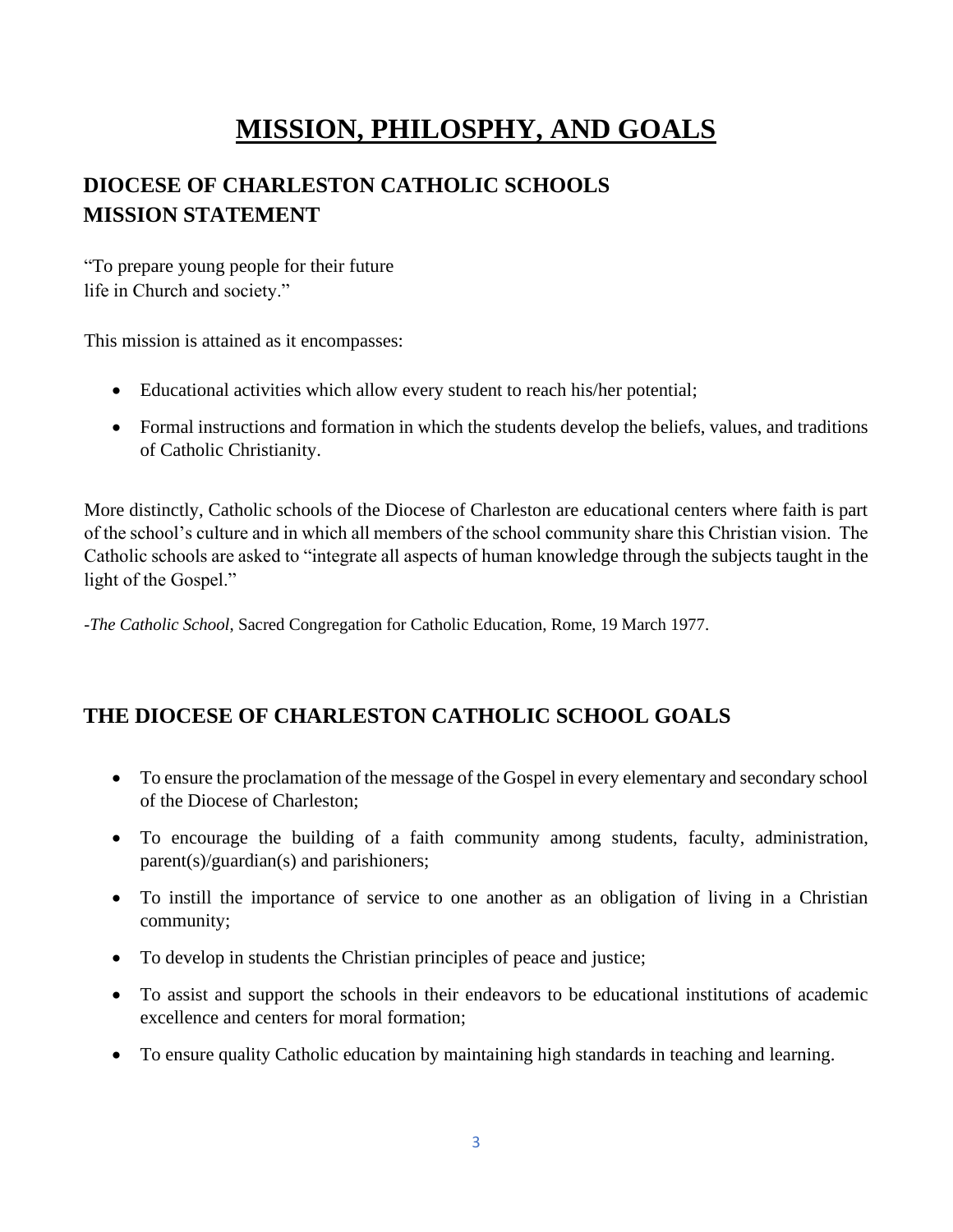## **ST. JOSEPH CATHOLIC SCHOOL MISSION STATEMENT**

"Our mission is to be faithful disciples of Jesus Christ, which will prepare us for outstanding achievements in all aspects of life. Our education will enable us to realize spiritual, intellectual, moral and social growth in a safe, disciplined, family-oriented environment."

+Virtue+

+Academic Excellence+

+Discipleship+

## **ST. JOSEPH CATHOLIC SCHOOL OBJECTIVES**

- To assist parent(s)/guardian(s) in fulfilling their role as primary educators of their children;
- To nurture sound relationships between home and school;
- To recognize and respect the dignity of each individual;
- To provide academic programs that will promote continuous student growth in building competence in critical analysis, inquiry, problem solving, and creative thinking that will prepare them for the future;
- To teach moral and spiritual values in order to instill a sprit of service to Christ and His Church at school, in the parish, at home, and in the community;
- To provide experiences which develop leadership, initiative, dependability, and self-discipline;
- To develop technological proficiency and awareness of global and environmental concerns;
- To introduce students to the Fine Arts and to provide opportunities for creative activities that will inspire an appreciation for the good, the true, and the beautiful in God's world;
- To create a nurturing school community that fosters the development of a positive self-image and independent learners with appropriate social interactions.

*(Revised August 2021)*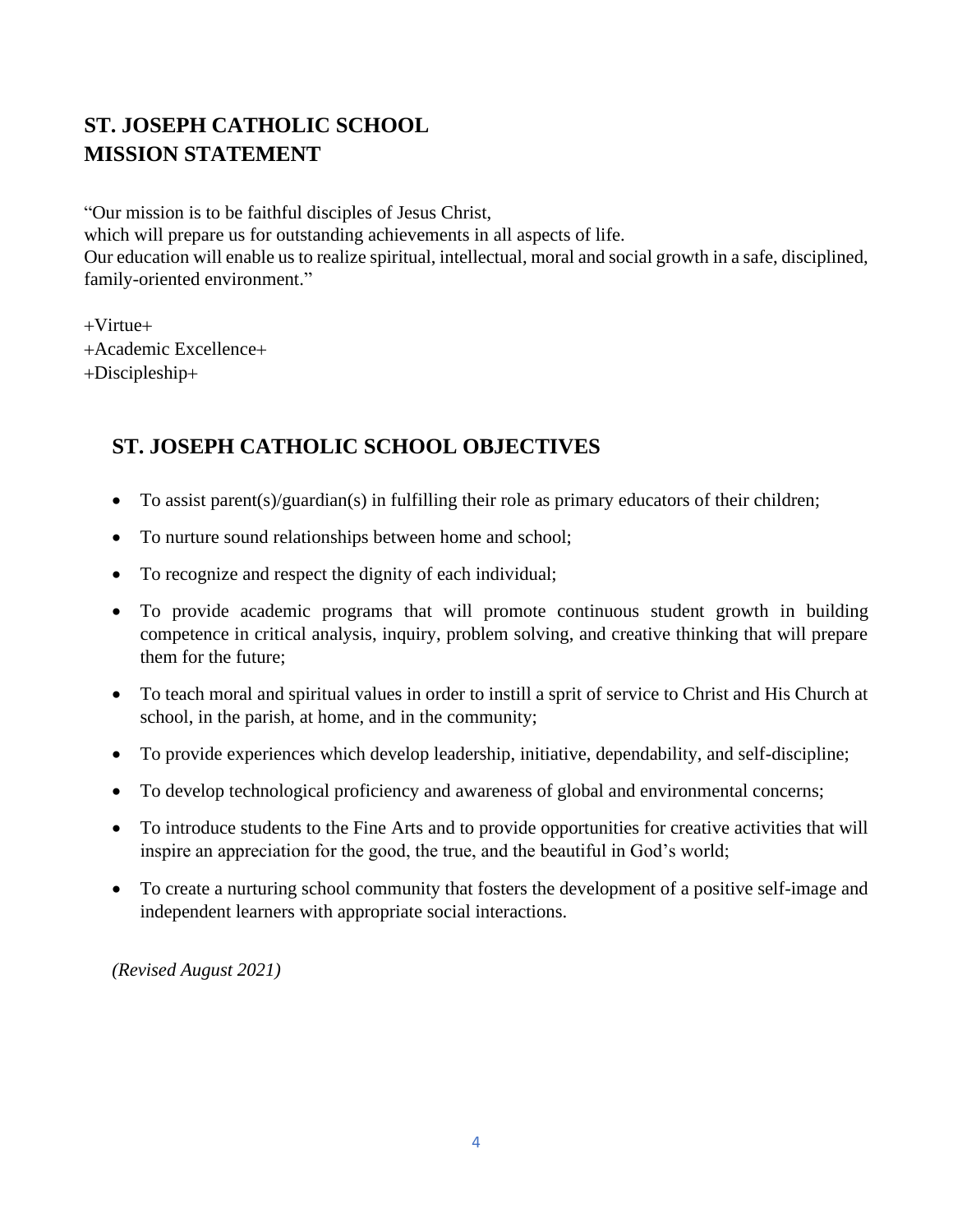## **SCHOOL GOALS**

#### **Goal #1 – Catholic Identity**

St. Joseph Catholic School will engage the clergy, school families, faculty, staff, parishioners, and community at large in active participation in the mission of our school.

#### **Goal #2 – Ownership/Governance**

The governance and ownership of the administration and operation of St. Joseph Catholic School involves closely linked relationships between the Diocese, School Board, Parish Counsel, Financial Advisory Board, Parent Teacher Organization, and Student Counsel.

#### **Goal #3 – Enrollment**

St. Joseph Catholic School will attract new students while retaining existing students through market awareness of our academic excellence and enhancing interpersonal relationships with school families.

#### **Goal #4 – Curriculum**

St. Joseph Catholic School will maintain academic excellence by supporting teachers and staff and ensuring that the teachers are provided with adequate resources, texts and teaching materials.

#### **Goal #5 – Staffing**

St. Joseph Catholic School will maintain and support the highest quality teaching staff to empower the students to strive toward their maximum potential academically and spiritually.

#### **Goal #6 – Facilities**

St. Joseph Catholic School will develop and implement a facility master plan to address the school's current and future needs.

#### **Goal #7 – Finances**

St. Joseph Catholic School shall establish, coordinate, and maintain, through the School Advisory Board, an integrated plan for the oversight of financial activities that includes internal financial control procedures and a process of reporting the results regularly to the entire School Board, Principal, and Pastor.

#### **Goal #8 – Development**

St. Joseph Catholic School will lead marketing, development, and fundraising in order to support the continued operation and growth of the school, as well as the goals and objectives set by the School Advisory Board.

#### **Goal #9 – School in the Community**

St. Joseph Catholic School will increase awareness through specific marketing, community servicelearning programs and a direct communication process with the parish, neighboring parishes, area churches, and the community at large.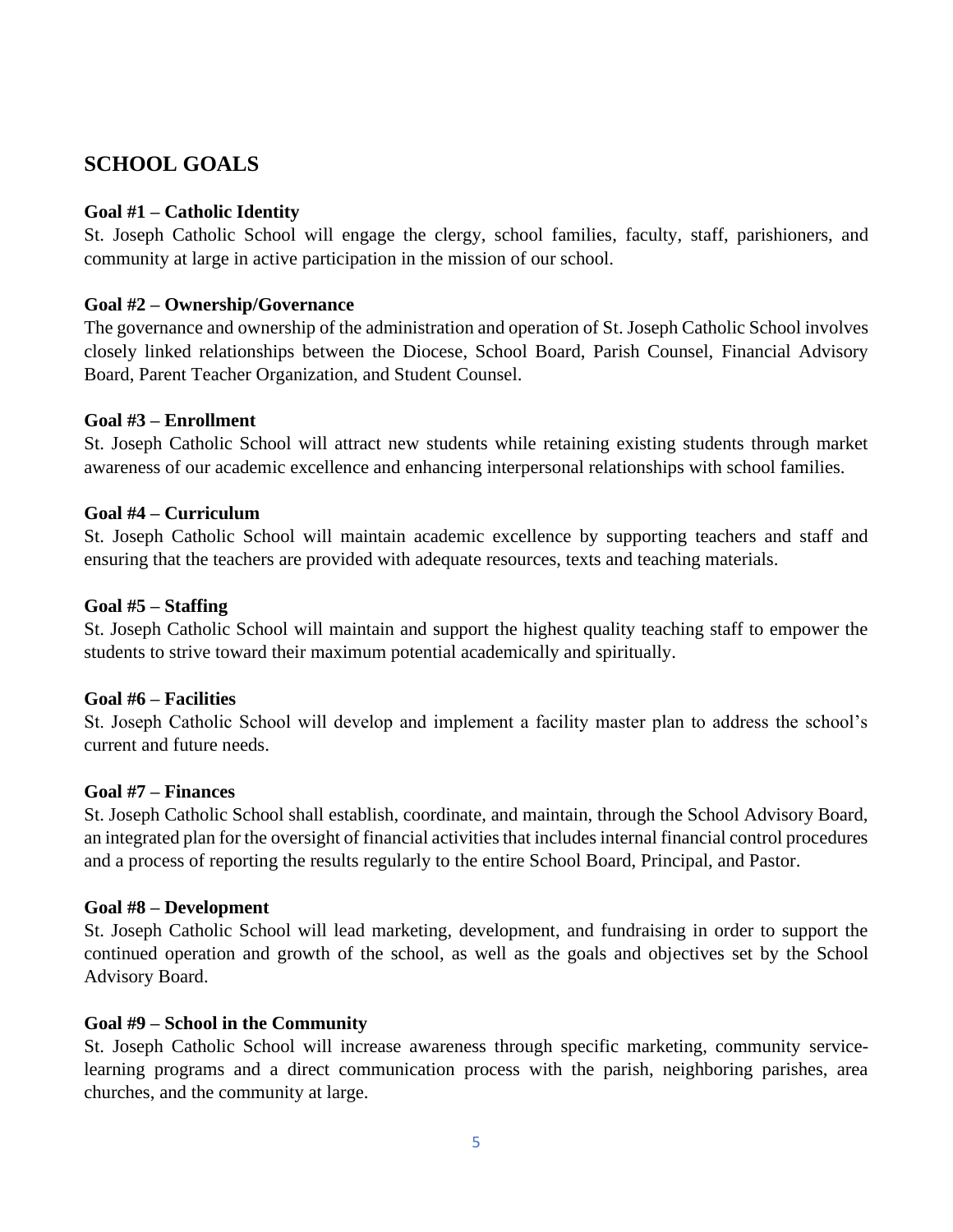## **THE OPERATION OF THE SCHOOL IS BASED ON THE FOLLOWING:**

- The best interest of the child and is the first consideration in administrative procedures, practices, and decisions;
- Our innovative, energetic, and learned teaching faculty providing each student with an academically challenging curriculum focusing on the whole child;
- The high standard of education maintained by continuous evaluation and revision of the curriculum and organizational structure based on the latest valid research, changing goals in society and school objectives. Close communications should be maintained among the pastor, principal, teachers, parents, and the community.

## **HONERABLE CONDUCT EXPECTATIONS**

At St. Joseph Catholic School, honorable and virtuous behavior begins with the desire to be a positive contributing member of the School and Parish community. Members of our community recognize their responsibility to support and live by the values of our Catholic faith. The students are expected to engage in a loving and respectful relationship with themselves and others by practicing the virtues of compassion and responsibility, dignity and integrity, and peace and justice. The integration of these values allows each student to grow and thrive as a whole person achieving a life-long commitment to their faith, family, and country. Students accept responsibility for their own actions, and support others in their efforts to live by the values of our school and the virtues of the Roman Catholic faith. Students and faculty alike are expected to take pride in and demonstrate this common moral and academic integrity at all times.

## **ACADEMIC CREDENTIALS**

St. Joseph Catholic School is SACS (Southern Association of Colleges and Schools) accredited through AdvancEd® and Cognia. Under the direction of the school STEM coordinator, St. Joseph Catholic School presently is undergoing the STEM certification process.

All members of our professional teaching staff hold state certifications, and/or endorsements and are CPR trained.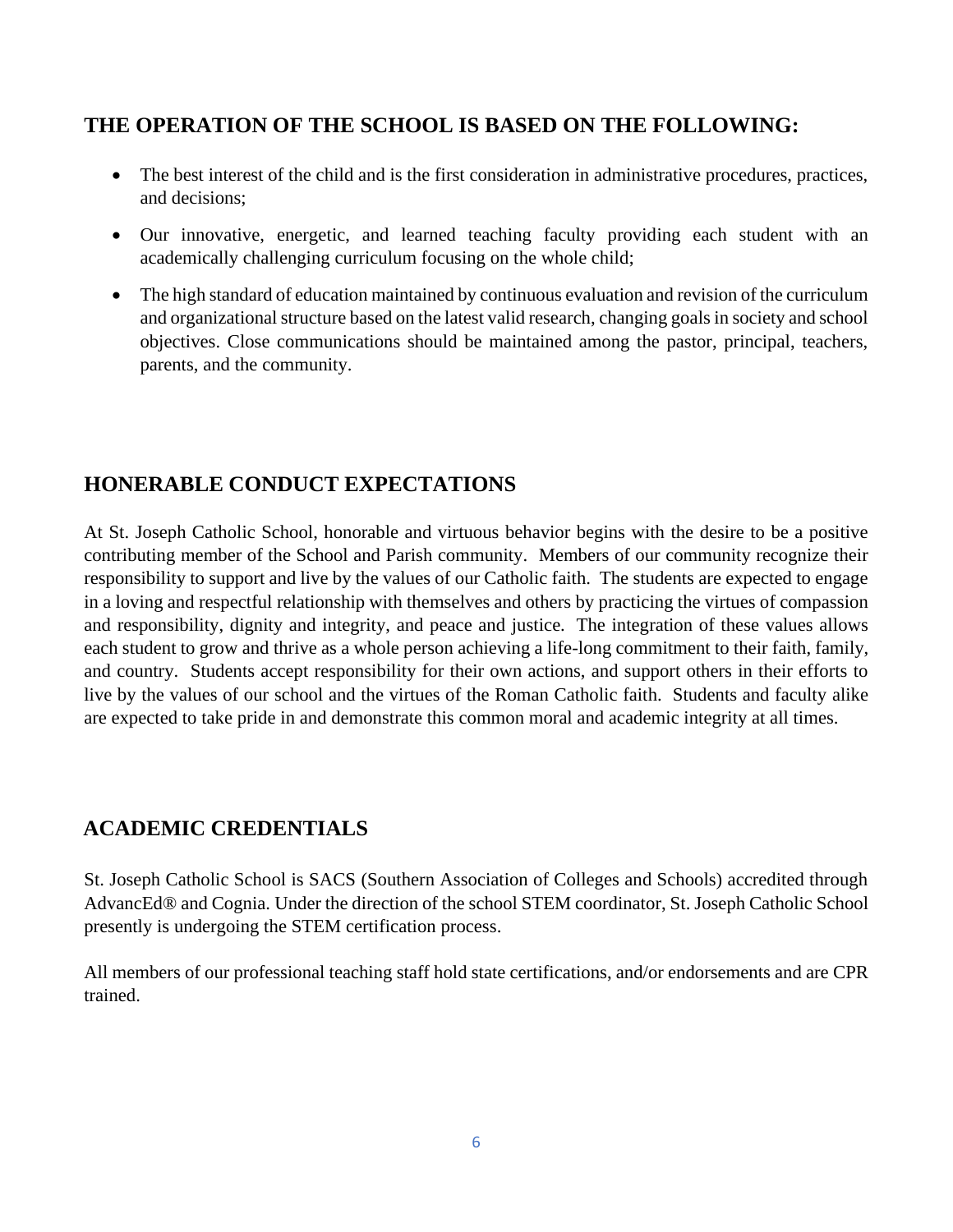## **PARENT'S ROLE IN EDUCATION**

We, at St. Joseph Catholic School, consider it a privilege to work with parents in the education of children because we believe parents are the primary educators of their children. Therefore, it is your right and your duty to become the primary role models for the development of your child's life---physically, mentally, spiritually, emotionally, and psychologically. Once you have chosen to enter into a partnership with us at St. Joseph Catholic School, we trust you will be loyal to this commitment.

Neither parents nor teachers can afford to doubt the sincerity of the efforts of their educational partner in the quest of challenging, yet nourishing, the student to reach his/her potential. It is vital that both parents and teachers remember that allowing oneself to be caught between the student and the other partner will never have positive results. To divide authority between school and home or within the home will only teach disrespect of all authority. Evidence of mutual respect between parents and teachers will model good mature behavior and relationships.

Ideals taught in school are not well rooted in the child unless these are nurtured by the example of good Catholic/Christian morality and by an honest personal relationship with God in your family life.

#### **PARENTS AS PARTNERS**

#### **As partners in the educational process at St. Joseph Catholic School, we ask parents;**

- To inform the school of any special situation regarding the student's well-being, safety and health;
- To ensure the student gets to bed early on school nights;
- To have the student arrive at school on time and picked up on time at the end of the day;
- To have the student dressed according to the school dress code;
- To have the student complete assignments on time;
- To provide/order lunch or nutritional snack lunch every day;
- To actively participate in school activities such as Parent-Teacher Conferences and the PTO;
- To see that the student pays for any damage to schoolbooks or property due to carelessness or neglect on the part of the student;
- To notify the school with a written note or e-mail when the student has been absent or tardy (these notes will be kept for one year);
- To notify the school office of any changes of address or important phone numbers;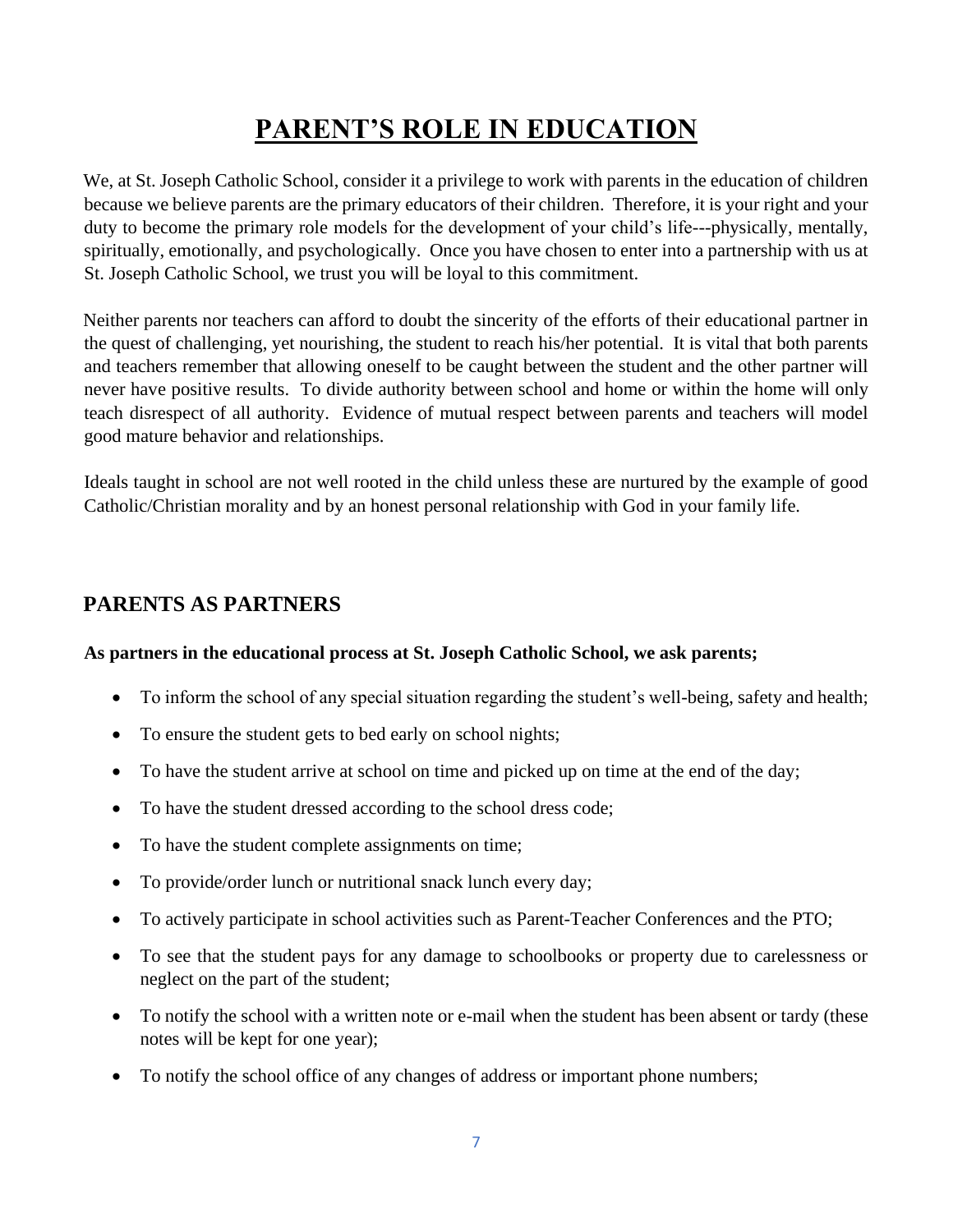- To meet all financial obligations to the school;
- To complete and return to school any requested information promptly;
- To read school notes and newsletters and to show interest in the student's total education;
- To support the religious and educational goals of the school;
- To support and cooperate with the discipline policy of the school;
- To treat teachers with respect and courtesy in discussing student problems;
- To not post negative comments about students, teachers, or the administration in social media.

#### **APPROPRIATE DISCIPLINE**

Discipline is an integral part of healthy childhood growth and development. Discipline positively prepares the maturing child for his/her role as an active member of civil society and good citizenship. Within the St. Joseph School and Parish community, discipline is focused on building student-to-student conflict resolution skills within a school culture of individual accountability. St. Joseph Catholic School's standard of appropriate conduct, and behavior that is respectful to others and the teachings of the Roman Catholic faith, must be upheld and supported consistently by all faculty members and students. This is essential to assure the best possible environment for the academic, spiritual, social, moral, and physical growth of each St. Joseph student.

### **DISCIPLINE REGULATIONS**

Students of St. Joseph Catholic School are expected to conduct themselves in a manner that reflects favorably on themselves, their families and their school, showing respect and consideration to others. Students are to recognize their individual responsibilities as a condition for their remaining at the school. Students are expected to conduct themselves inside and outside of school and at school-sponsored activities in a manner that reflects the moral teaching of the Catholic Church. Failure to do this may result in disciplinary action, including expulsion. The discipline system was designed to safeguard the rights of others and make each student responsible for his or her own actions. Any student who verbally, physically or in any way threatens a teacher or another student is subject to dismissal.

### **PARENT COMMUNICATIONS**

St. Joseph Catholic School tries to notify our parent(s)/guardian(s) of our concerns, events, and other pertinent information in various ways, including: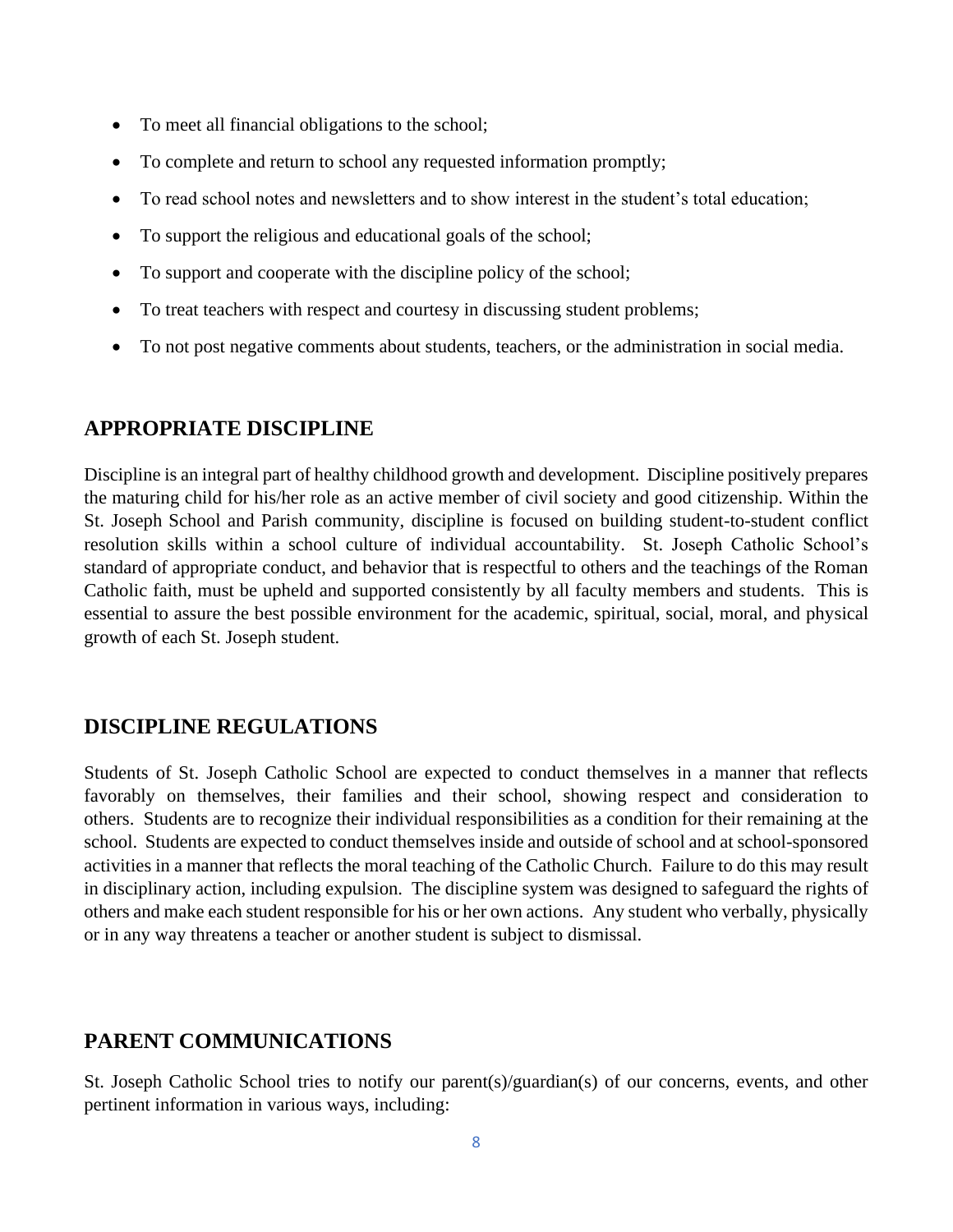- Calendars will be posted on FACTS SIS website;
- Weekly "Thursday Folders" containing the student tests, papers, and other school correspondence. Please sign and return this folder the next day;
- Weekly School Newsletter is emailed to parent(s)/guardian(s) every Friday;
- REMIND App for emergency or important information by text;
- Email: Parent(s)/guardian(s) are asked to give the school their email addresses for the purpose of communication. Teachers' email addresses are given to parent(s)/guardian(s) at the beginning of the school year;
- Throughout the year, the school may have special student days (free dress days, student appreciation day, etc.). You will be notified in advance of these days through your Friday newsletter or FACTS announcements;
- The Parent Teacher Organization (PTO) will sponsor several activities for the entire family throughout the year. Look for these in the Friday newsletter, on the calendar of events, parish bulletin or on the school's website.

## **COMMUNICATION TO THE SCHOOL OFFICE**

Parent(s)/Guardian(s) are requested to notify the School Office in writing of any change of address, custody, home telephone numbers, cell phone numbers, business phone numbers, e-mail addresses and/or phone numbers of emergency contacts. This will guarantee that office records are accurate, complete, and up to date.

## **CONTACTING THE TEACHER**

St. Joseph Catholic School encourages you to communicate with your child's teachers. In fact, when either you or your child has a classroom-related issue, we ask that you contact the teacher(s) directly involved first. A parent/teacher conference is scheduled in the fall. A second parent/teacher conference is available in the spring. When a parent-teacher conference seems necessary at other times, parent(s)/guardian(s) are urged to contact the school office to arrange an appointment for a conference with the teacher. The teacher will then contact the parent(s)/guardian(s) about a mutually convenient conference date and time. Regular office hours are from 7:30 A.M. – 3:30 P.M.

Cooperation between parent(s)/guardian(s) and teachers is most imperative for the well-being of each student. Open communication and respect for confidentiality are the foundations of a healthy, happy, and productive school community. Though these goals may appear paradoxical, they are, in fact, complimentary. Exchanges are generally effective when they are descriptive, constructive, and point to solutions thus avoiding blame and preserving individual integrity.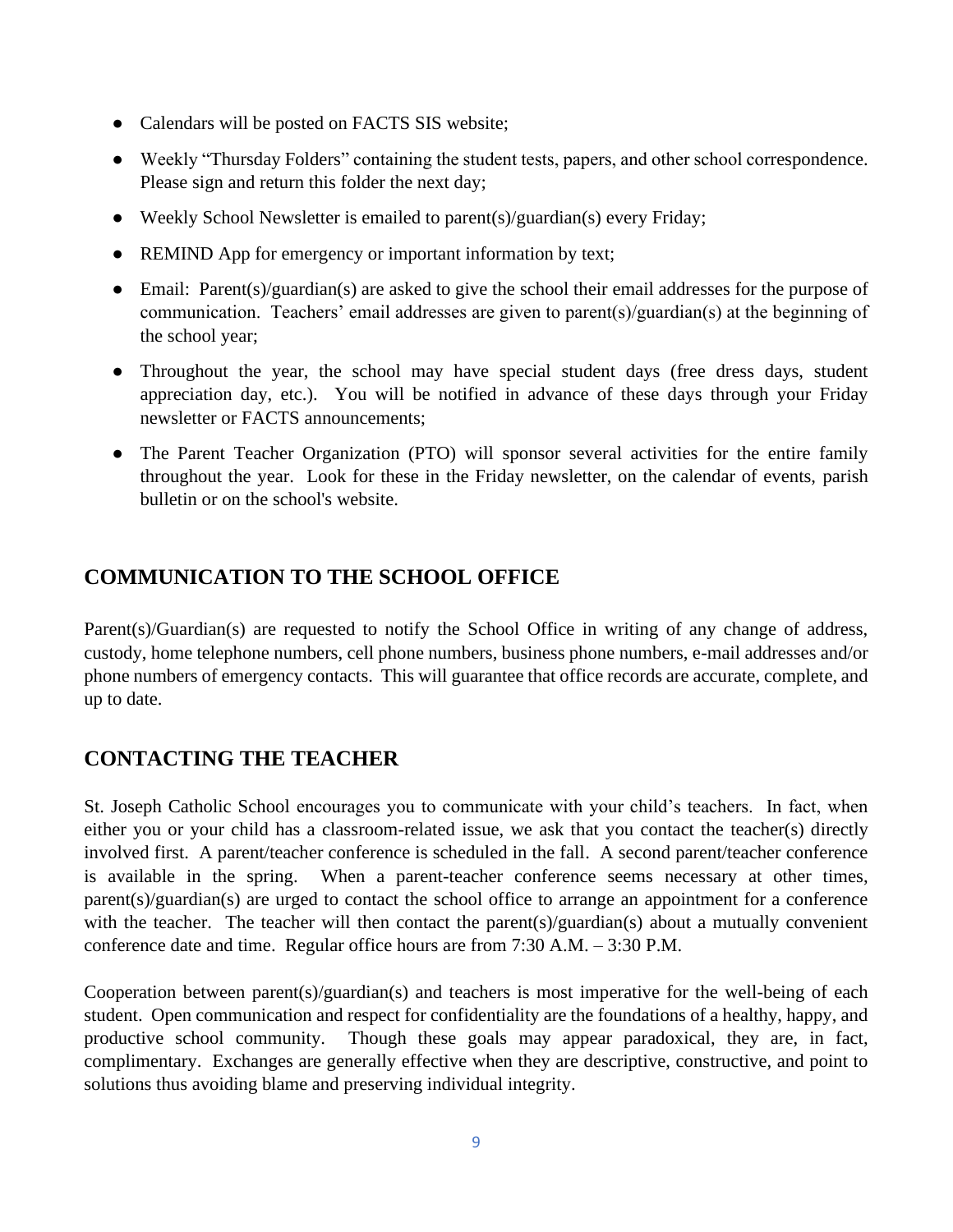The following guidelines can serve as useful tools in solving problems that may exist so that in most cases, the problem may be resolved with little difficulty:

- It is a good policy to withhold judgment on what appears to be a criticism until you get all the facts;
- Request an appointment with the teacher before discussing the problem with others or calling the principal;
- Please make every effort to reach teachers at the school during school hours by school phone or email. If a teacher is in class, please leave a message and your call will be returned as soon as possible. Do not text;
- Discuss the problem or situation and try to come to a common ground of understanding;
- Contact the principal only if you have discussed the situation with the teacher, and you feel the problem has not been resolved. The principal will then arrange a meeting with the teacher and the parent(s)/guardian(s) in order to mediate a solution consistent with the school's mission, policies, and procedures.

## **CONTACTING THE PRINCIPAL**

The principal welcomes all communication with parent(s)/guardian(s), informally and by appointment. He/she is most able to respond directly to school-wide issues and will join a conversation **after initial** communication with the teacher. In such a case, a telephone conversation or meeting would likely result in a joint discussion with those directly involved or affected by the situation.

The principal is available to listen, solve problems, and to take action. In addition, he/she will be communicating with parent(s)/guardian(s) through regular and special school publications, at school events, and during informal meetings designed to discuss such issues as curriculum, parent(s)/guardian(s) involvement, child development, etc.

## **GRIEVANCES**

Conflicts may occur among students, parent(s)/guardian(s), and school staff, and all parties are encouraged to resolve these conflicts when they occur. All parties to the grievance are responsible for striving toward reconciliation and acting in good faith in the spirit of the Gospels. It is always best to go to the person directly and voice your concern in a positive manner. Ninety-nine percent of all grievances can be cleared up in this way. If you are not satisfied with the outcome, please call the principal for further assistance and clarification. If the principal is unable to resolve the conflict (or if the principal is the subject of the complaint) the pastor will be brought into the process as deemed appropriate.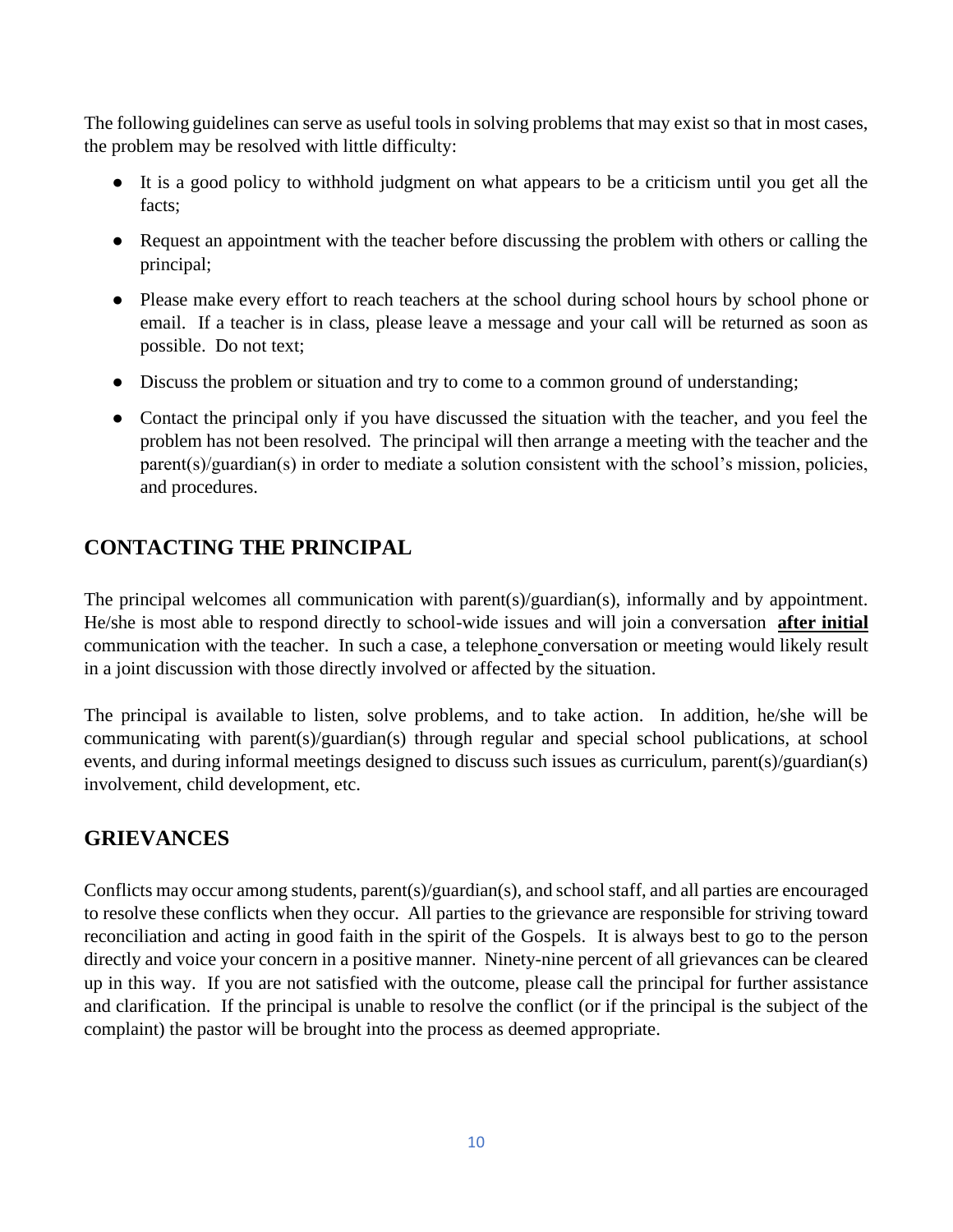## **ADMISSIONS, TUITION, AND POLICY**

## **NON-DISCRIMINATORY POLICY**

The Philosophy of the Catholic Schools in the Diocese of Charleston is based on the Christian social principles of the gospel message to love and respect the rights of all people.

It is the policy, therefore, of this member school, St. Joseph Catholic School, to ensure that no applicant or student be discriminated against on the basis of race, color, sex, ethnicity and/or national origin in the administration of its educational policies, admission policies, scholarships, athletics, or other school administered programs.

### **ADMISSIONS REQUIREMENTS**

Applicants:

- Health records;
- Immunization records;
- Birth certificate;
- Report cards;
- Standardized Test Results;
- Record of IEP or SAP.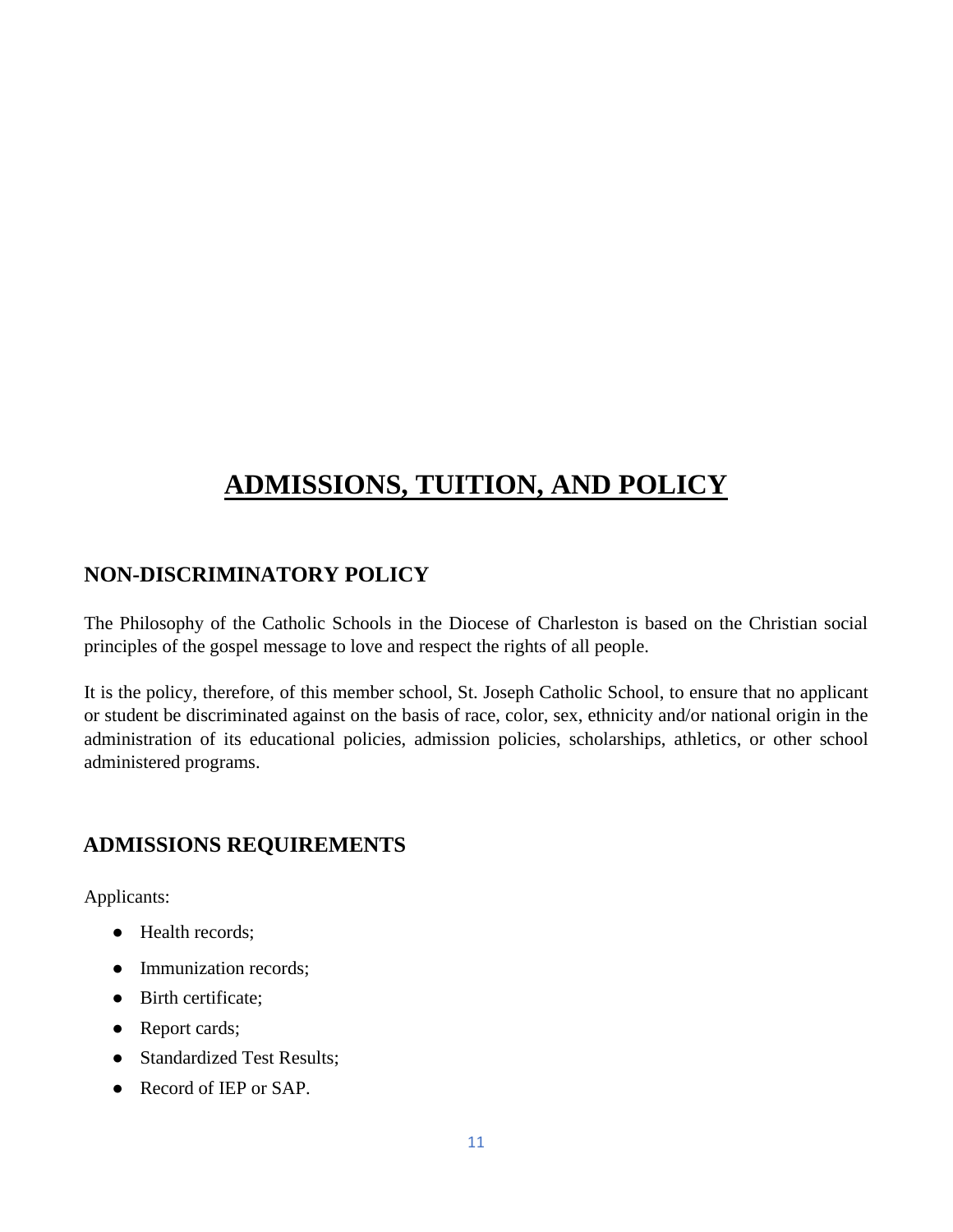Catholic applicants only:

- Requirements listed above;
- Baptism Certificate;
- Verification of active parish affiliation/stewardship;
- Use of weekly envelopes or automatic deposit.

## **AIDS POLICY**

Students will not be denied admission nor be expelled solely on the basis of HIV infection. The Universal Blood and Body Fluid Precautions will be consistently used on campus.

## **ADMISSION GUIDELINES**

The education of a child is a partnership between the parent(s)/guardian(s) and St. Joseph Catholic School. Just as the parent(s)/guardian(s) have the right to withdraw their child if desired, the school administration reserves the right to require the withdrawal of a student if the administration determines that the partnership is irretrievably broken. The following are our guidelines:

- 1. Parent(s)/Guardian(s) who seek to enroll their children in St. Joseph Catholic School must embrace and support the philosophy and values of the school. Parent(s)/Guardian(s) are required to sign all the necessary compliance documents prior to their child's admission to the school;
- 2. A child must be five years of age by September  $1<sup>st</sup>$  of the school year in order to be admitted into kindergarten;
- 3. A child must be six years of age by September  $1<sup>st</sup>$  of the school year in order to be admitted into First Grade;
- 4. Students applying for Admission in Grades 1-8 must present a copy of the current report card and standardized test results. These will be reviewed to determine whether the program at St. Joseph Catholic School will meet the educational needs of the student(s);
- 5. Once an application is approved, the parent(s)/guardian(s) must present an original birth certificate, a baptismal certificate (for Catholic children), a S.C. immunization document, and pay the current school registration fee;
- 6. All new students will be given a trial period of not less than 60 days in which to prove himself/herself both socially and academically fit at St. Joseph Catholic School's educational setting. This probationary period is to ensure that St. Joseph Catholic School and your family can have a mutually beneficial relationship;
- 7. If during this trial period there are any problems, a student may be asked to withdraw his/her attendance at St. Joseph Catholic School. The recommendation and decision of the school is final;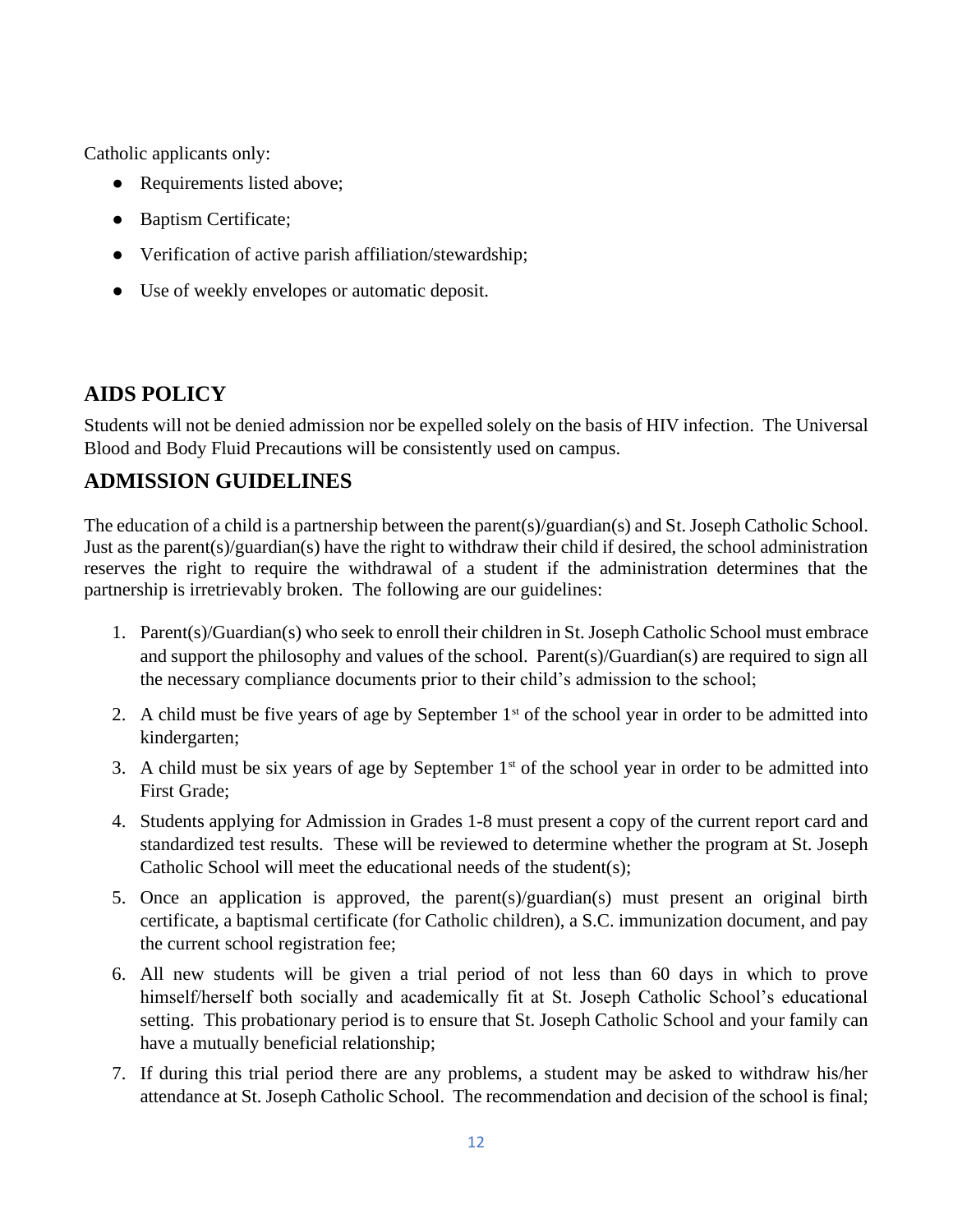- 8. Current students will be offered an opportunity to pre-register for the following academic year before registration is open to the general public. Students **not pre-registered** will be admitted on a space available basis with the same priority as the general public;
- 9. **All families are expected to support the school by giving of their time, talents, and financial support.**

### **ADMSSION GUIDELINES FOR STUDENTS WITH SPECIAL NEEDS**

- 1. When a special needs child applies for enrollment, the administration and the parent(s)/guardian(s) will meet to define the child's special needs and the school's ability to meet those needs. This meeting may include a conference and/or a shadow day with the child.
- 2. St. Joseph Catholic School is limited in its human capital resources and will make *reasonable* accommodations for learning differences when possible. St. Joseph Catholic School cannot accommodate students who have *extraordinary* learning differences.
- 3. If after admission, the educational and/or behavioral needs of a student exceed what would be considered *reasonable*, it may be in the best interest of the student to discontinue attendance at St. Joseph Catholic School. This decision will be made in dialogue with principal, teachers involved, and the parent(s)/guardian(s). This will be done for the benefit of the student in order for the student's educational and/or behavioral needs to be fully met in another more suited educational setting.

## **ADMISSIONS PLACEMENT**

Acceptance and placement may be based on the results of St. Joseph Catholic School entrance testing and records from previous years.

As previously stated, new students are on probation for 60 days of the school year to determine if they are in the most appropriate educational setting. Student academic performance, attitude, effort, conduct, parental support and interaction are factors under consideration. The administration, in consultation with the teacher and parent/guardian, will make the final decision.

### **ADMISSION PRIORITY**

St. Joseph Catholic School admits qualified students with first preference given to Catholic children of St. Joseph Catholic Church parishioners and then to all children, in the following order of priority:

1. Currently enrolled students;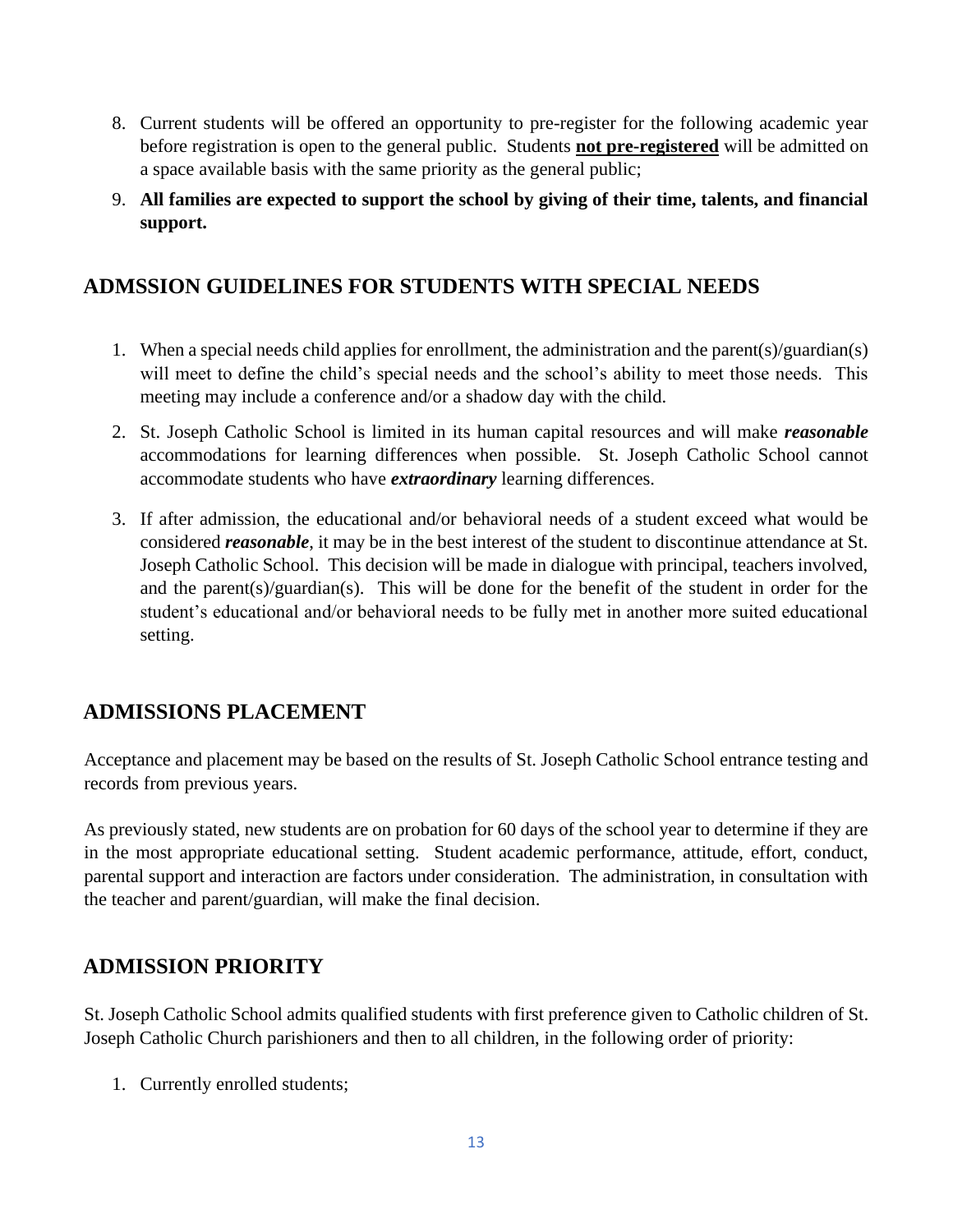- 2. Siblings of currently enrolled students;
- 3. Catholic students from St. Joseph Catholic Church;
- 4. Catholic students from parishes other than St. Joseph Catholic Church;
- 5. Children of other faiths from within the community.

## **TUITION & FUNDRAISING POLICIES**

St. Joseph Catholic Church has established a tuition policy at our parish school designed to assure the opportunity for all Catholic parent(s)/guardian(s) desiring for their children a Catholic education. The current tuition amounts are listed on the Tuition Fee sheet. Parish status will determine your tuition rate. The tuition and fees account for approximately 60% of the school operating budget. The other 40% comes from donations, fundraisers, and the parish subsidy. The pastor and the principal work together to ensure that families are not overburdened with a constant stream of fundraising events.

It is not fair to other parent(s)/guardian(s) in our school to carry delinquent tuition liabilities past a reasonable amount of time. We encourage all our families to plan carefully to meet their financial responsibilities to their school. All financial obligations from previous school years must be paid in full before a student can begin the current school year.

## **TUITION RATE STATUS**

The tuition policy with regard to parishioner status may be changed at any time, at the individual discretion of the pastor. Before the beginning of each school year, the parent(s)/guardian(s) will get their **VERIFICATION OF PARISHIONER STATUS** from the church office using the Parish Participation Form. Any parent(s)/guardian(s) disagreeing with the parish's determination may discuss this with the pastor. The school and principal are not responsible for making a status determination, nor may they change the status without approval of the parish office.

For the primary purpose of determining the appropriate tuition rate according to the tuition policy, the following list will be utilized to ascertain the status of the family:

● **Active Catholic member of St. Joseph Catholic Church**: Active membership in a parish is understood to mean that the family worships regularly in that parish and contributes to the support of the parish with time, talent, and financial resources. At St. Joseph Catholic School, this is verified through the church office with the Parish Participation Form. These families pay the parish tuition rate;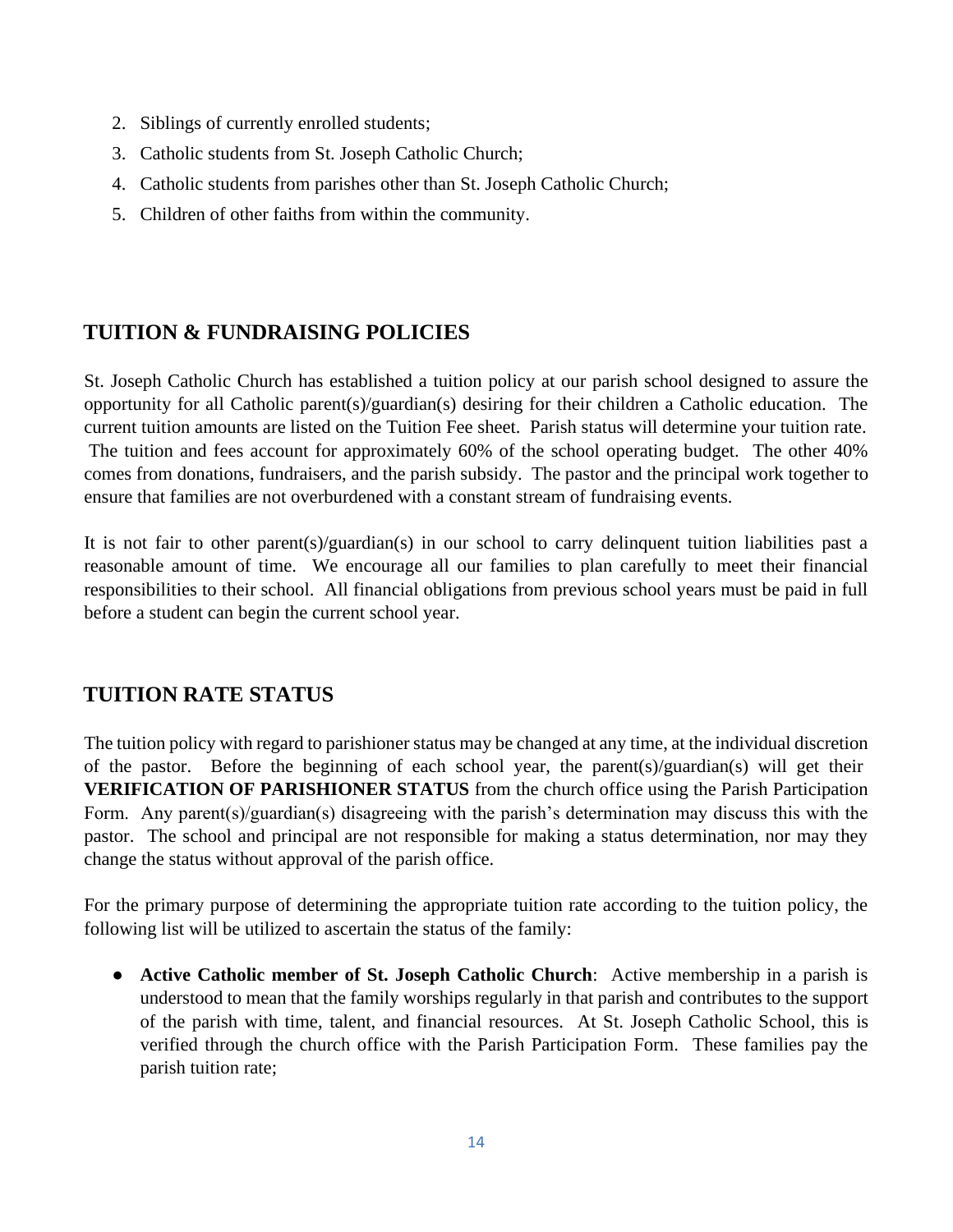- **Active Catholic member of other Catholic parishes**: These families pay the standard tuition rate minus the subsidy agreed to by their parish by means of the Parish Participation Form;
- **Other Catholic families who are not active in any Catholic parish**: These families are required to pay the standard tuition rate;
- **Members of other faiths:** These families are required to pay the standard tuition rate.

### **TUITION PAYMENT OPTIONS**

Tuition payment options are sent out with the tuition agreement contracts. All families must sign the tuition agreement contract to complete enrollment.

## **LATE PAYMENTS/FEES**

If families are experiencing financial hardships, they are encouraged to make an appointment with the principal to make reasonable payment arrangements.

- A monthly or quarterly tuition payment not received by the 15<sup>th</sup> of the month is considered late.
- If an account becomes 30 (thirty) days in arrears, a formal letter will be sent to the parent(s)/guardian(s) by the administrative assistant informing them that they are delinquent in their tuition payments. Every effort will be made to contact the parent/guardian; however, please be aware that paying tuition on time is your responsibility.
- A copy of this formal letter will be forwarded to the principal informing him/her of the delinquency.
- If the delinquent tuition is not paid in full as stated above, or special financial arrangements made with the principal are not adhered to, your child's privilege to attend classes may be in jeopardy. We sincerely hope this drastic action will be unnecessary.
- A fee of twenty-five dollars (\$25) will be charged for all checks returned by their financial institutions for insufficient funds.

### **FUNDRAISING**

As previously stated, tuition and fees account for approximately 60% of the school's operating budget. It is the responsibility of every family to do its part for the fundraisers. The school and church work to ensure that families are not overburdened with overlapping fundraising events.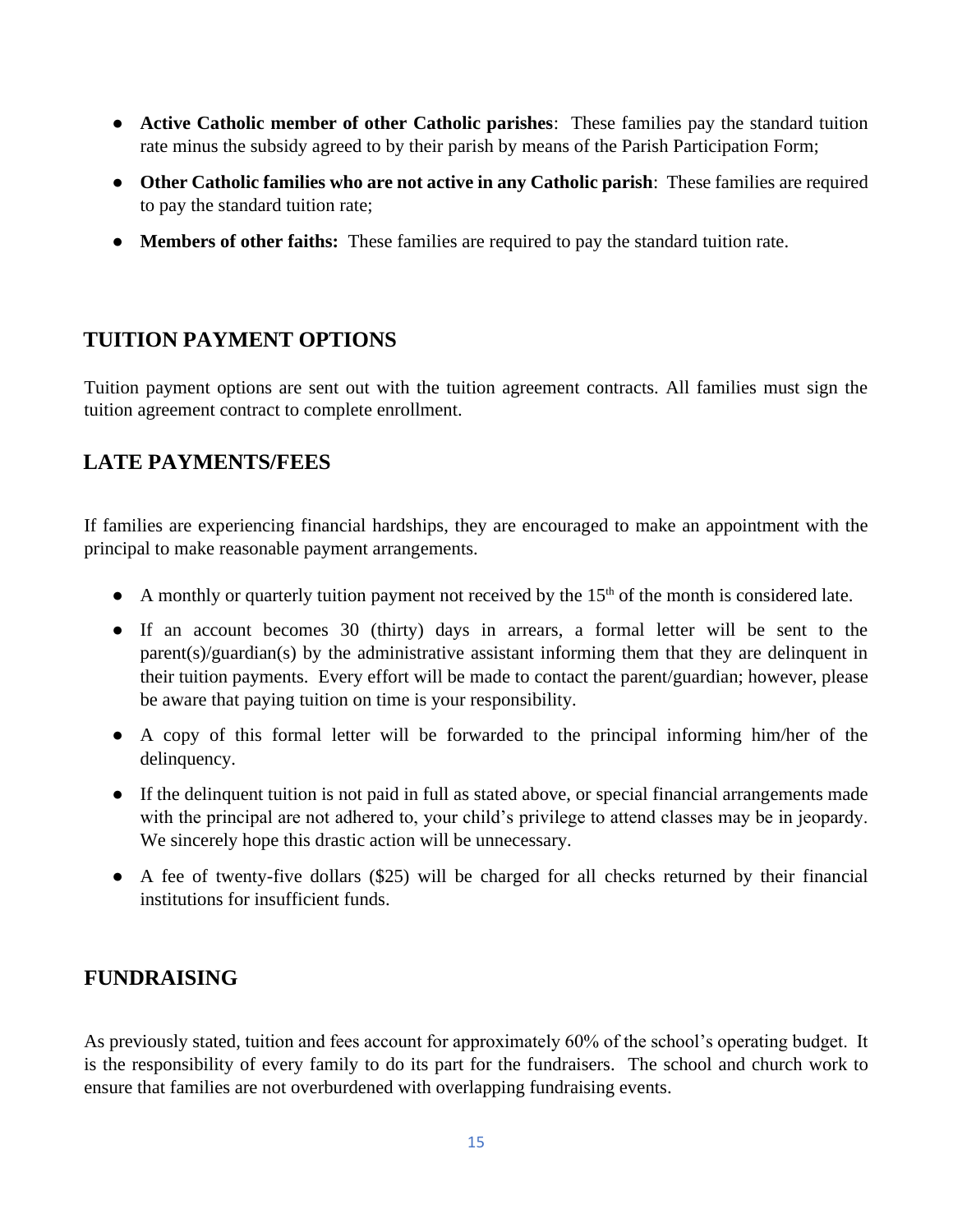The biggest fundraiser of the St. Joseph Catholic School year is the *Silent and Live Auction*. School families are asked to assist in the following ways:

- 1. To help with the planning and operations of the event through the direction of the Auction Steering Committee;
- 2. To provide items for the auction;
- 3. To purchase tickets to the auction and have fun!

We also have an Annual Fund Appeal each year. We depend upon our families to support all our efforts to raise the needed funds to continue to operate an extraordinary school. Any support given to our new program, Support our Scholars and Saints, is only used for tuitions assistance and scholarships.

Our PTO also runs an Elves' Workshop at Christmas to sell gifts to the children for their friends and families. They use these funds to run programs such as Fall Festival, Catholic Schools Week, Teacher Appreciation Week, and various service projects.

We support the Golf tournament every October by sponsoring a hole per class.

*Please be aware that changes may be necessary in our fundraising events and/or implantation due to the changing conditions and restrictions set forth from the CDC and the Diocese of Charleston.*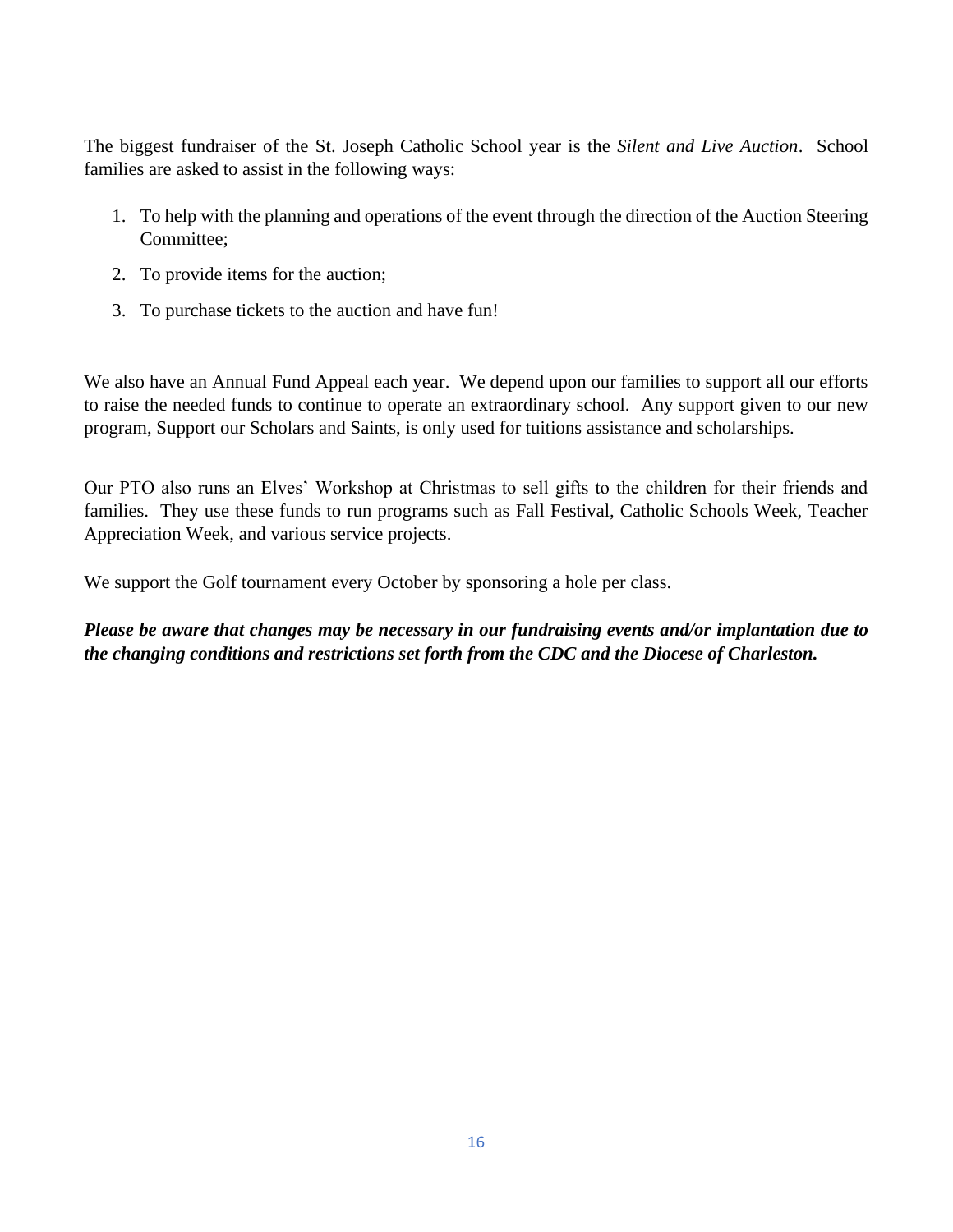## **ACADEMICS**

## **CURRICULUM**

The Diocesan curriculum guidelines, consistent with the state of South Carolina guidelines, are followed for the teaching of all secular subject areas. Complete diocesan curriculum is posted on the diocesan website [http://charlestondiocese.org/schools/.](http://charlestondiocese.org/schools/)

St. Joseph Catholic School offer students the opportunity for growth in these major subjects.

#### *Religion*

Catholic doctrine and tradition, Bible study, Social Justice, preparation for the reception

of the Sacraments of Reconciliation, and Eucharist. Liturgical services are held on Friday of each week and on Holy days of Obligation for the entire school community. Students in Grades 5 and 8 take the ACRE (Assessment of Catechesis of Religious Education) test in May.

**All students and parent(s)/guardian(s) will be participating in the Virtues in Practice**  https:/www.nashvilledominican.org/apostolate/evangelization-and-catechesis/virtues-in-practice/

#### *Computer Literacy*

Keyboarding, Word Processing, Database, Spreadsheets, Effective Use of social media, appropriate and ethical use of E-devices, and Integration with Curricular Subjects

#### *Fine Arts*

Music, Art, Performing Arts Club, and Band for Middle School. Some of the clubs and classes may not be gathering due to virus restrictions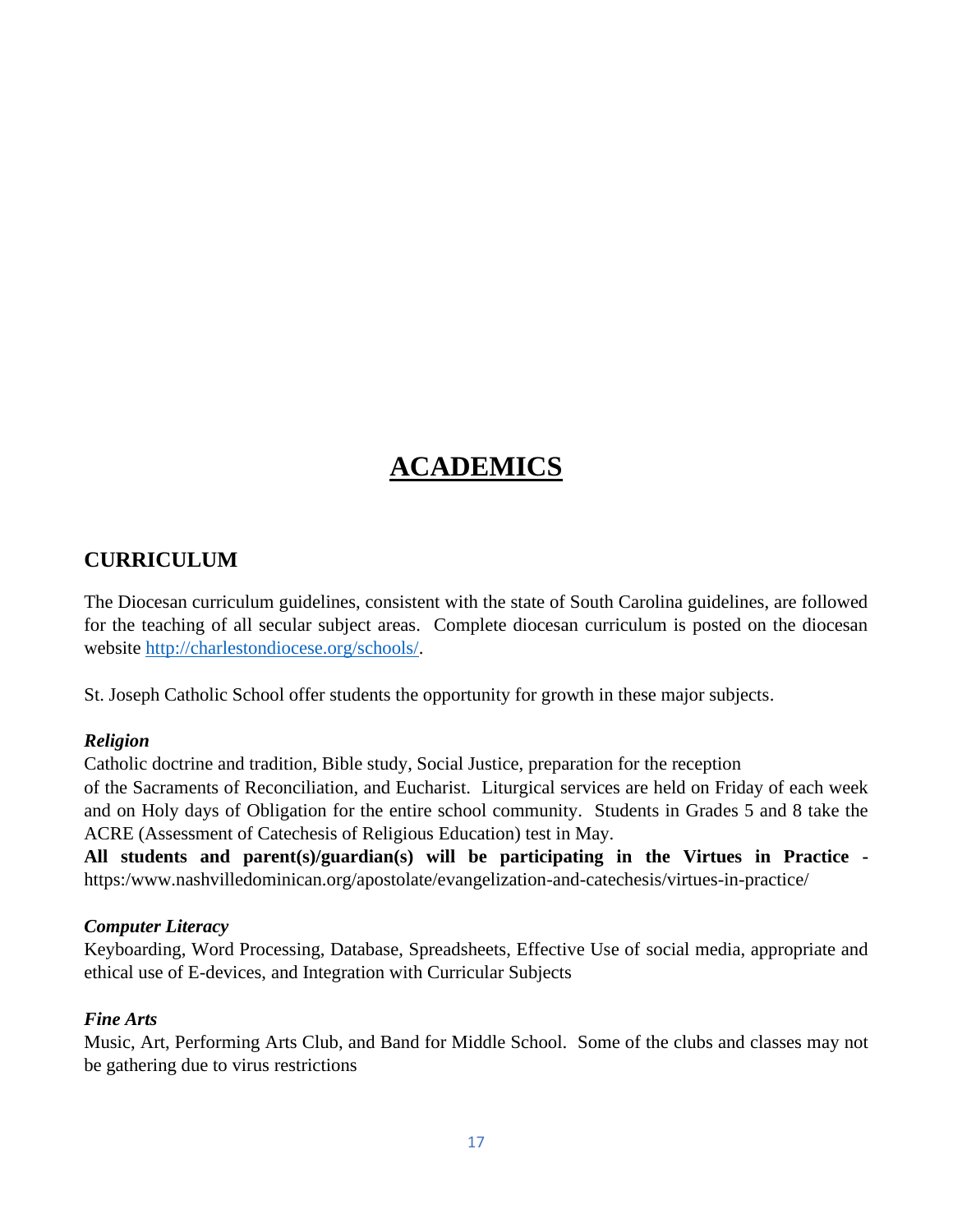#### *Handwriting*

Students in Grades 3 through 8 are expected to submit all handwritten work in cursive. However, cursive is introduced to younger grades in preparation

#### *Language Arts*

Reading, English, Spelling, Vocabulary, Composition, and Appreciation of Literature. Students in Grade 8 English I Honors who successfully complete the course may receive high school credit

#### *Mathematics*

The Saxon Math curriculum is used in Mathematics Skills, Pre-Algebra, and Algebra I. Students in Grade 8 Algebra I Honors who successfully complete the course may receive high school credit

#### *Physical Education*

Physical fitness programs appropriate for each grade

#### *Physical Science*

General Sciences and Laboratory Experiences. Students who complete the courses in physical science may receive high school credit

#### *Social Studies*

History, Geography, Economics, State History, and Current Events

#### *Spanish*

Vocabulary, common expressions, grammar, conversation, and culture. Students in Grade 8 who successfully complete the course may receive high school credit

## **ACADEMIC EVALUATION/REPORT CARDS**

The Report Card is a formal mode of communication from St. Joseph Catholic School to the parent(s)/guardian(s). The school year is divided into four marking periods/quarters. For grades K-8, progress reports are published on FACTS at the midpoint of each quarter. Homework, quizzes, tests, and participation grades should be updated on FACTS each week by 3:30 P.M. Friday. Report cards are issued electronically at the end of each quarter, including end of year report cards.

Parent-Teacher Conferences are scheduled each Fall and Spring, but the teacher or parent(s)/guardian(s) may request a conference at any time.

**The report card sent home is a private correspondence between the teacher and the parent(s)/guardian(s). The student's permanent record contains only the student's grade averages for the year and does not contain a copy of the report card or comments.**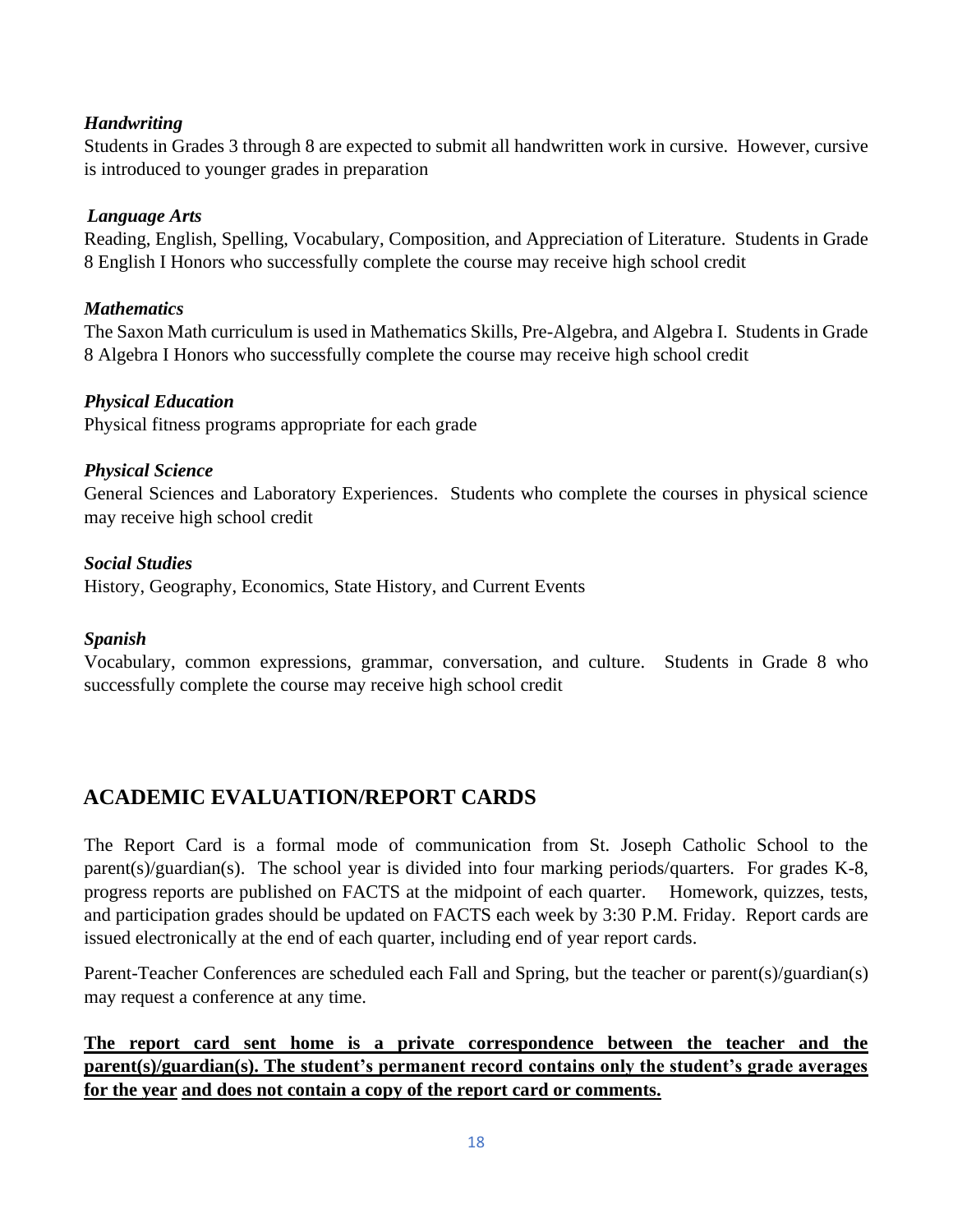#### **GRADING SYSTEM**

- At the beginning of the school year, the classroom teacher will send home your child's individual schedule for all subject areas.
- Each teacher will inform the parent(s)/guardian(s) of his/her evaluation process at the beginning of the school year. Class participation, homework, and test marks, as well as credit for class projects, may be combined to obtain grades.
- Progress reports are sent home at the mid-grading period. Report Cards are sent home every nine weeks.
- It is a parent(s)/guardian(s) responsibility to contact the teacher if they feel they are not clear about their child's progress.
- The teacher will notify the parent(s)/guardian(s) if a student's work consistently shows failing marks and schedule a conference to develop a remediation plan. The parent(s)/guardian(s) and the teacher must stay in constant communication until academic progress is made.

#### **GRADING SCALE**

| $A+=98-100$ | $B_+ = 89-91$ | $C + = 80-82$ | $D = 70-73$    |
|-------------|---------------|---------------|----------------|
| $A = 95-97$ | $B = 86-88$   | $C = 77-79$   | $F =$ Below 70 |
| $A = 92-94$ | $B = 83-85$   | $C = 74-76$   |                |

#### **TESTING**

- Students will not be permitted to retake a quiz or a test in order to improve their academic standing unless deemed necessary.
- MAP testing is given in Grades K through 8.
- The ACRE Test (Assessment of Catechesis Religious Education) is given to students in Grades 5 through 8.
- Middle School students (Grades  $6 8$ ) may be given a maximum of three quizzes or tests per day.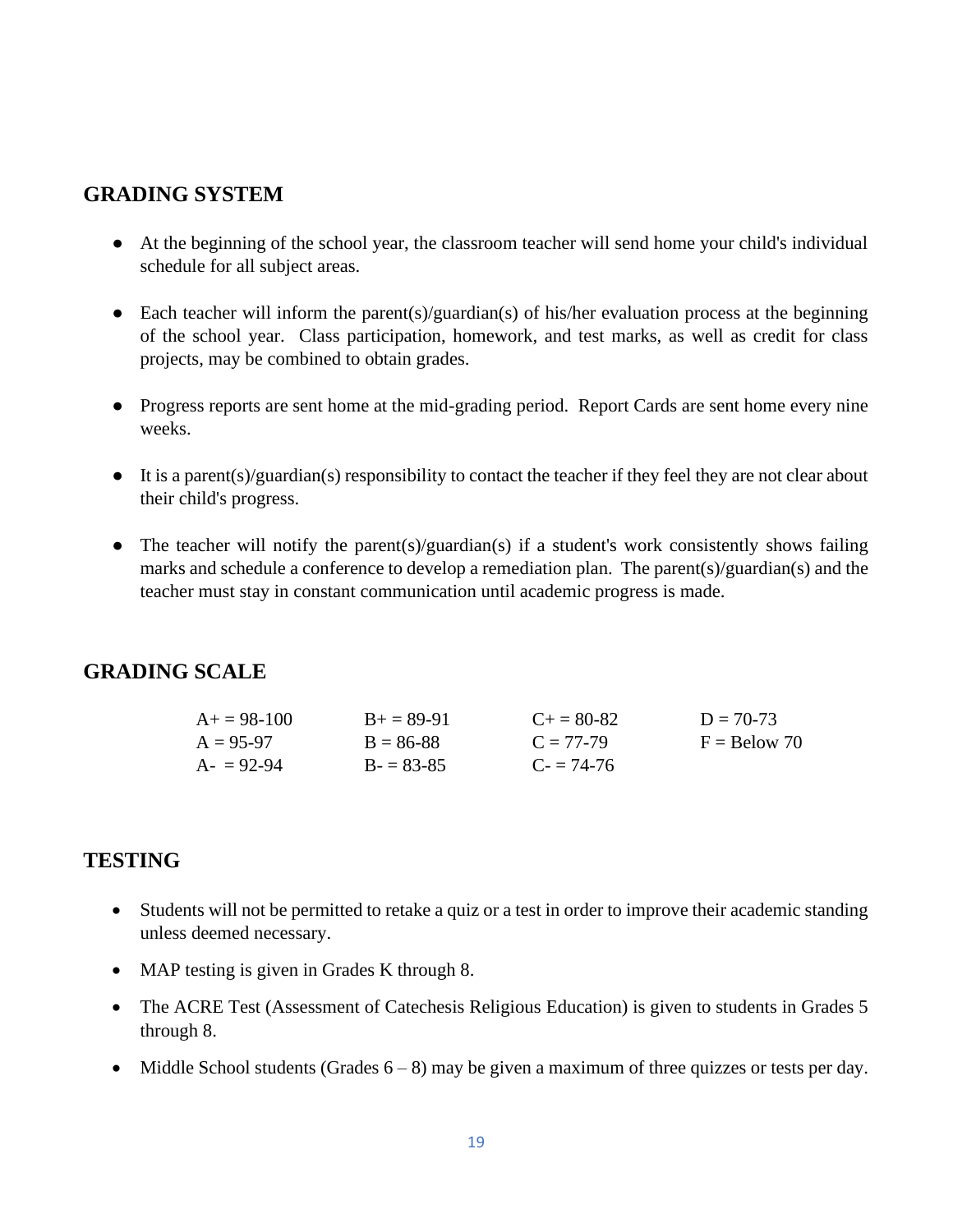• Middle school students may be involved in Final Exams at the discretion of the teacher in accordance with the principal, to assess the cumulative knowledge of subject matter taught during the academic year. Final Exams will help students be more fully prepared for the assessment challenges and expectations of high school.

### **RETENTION POLICY**

If the state required minimum of attendance days is not met, then absence in itself is not cause for retention if the work that has been missed has been made up by the student. A student is promoted if he/she has successfully completed the requirements of the grade they are currently in. No later than March 1, the principal and teacher should discuss **ANY STUDENT IN DANGER OF BEING HELD BACK** and should confer with their parent(s)/guardian(s) about the possibility of retention. The principal makes the final decision regarding retention. Students may be retained if either or both of the following conditions exist:

- The student has not adequately completed the grade work;
- The student is socially, emotionally or physically immature.

**A student may not remain more than two years in the same grade, and he/she may not be retained more than twice. One retention will be allowed in the primary grades (K – 3) and one retention in** the intermediate grades  $(4 - 6)$ .

#### **PERMAMENT RECORDS**

The permanent records sent to other schools contain the information on the student registration form, start and withdrawal dates, average subject grades for each year enrolled, standardized test results, and a copy of the birth certificate and SC Immunization Form. All other testing, correspondence, behavior notes, attendance and tardy totals, and student academic plans are not included, and **CAN ONLY BE RELEASED WITH WRITTEN PERMISSION** of the parent(s)/guardian(s). The parent(s)/guardian(s) may request to see their child's permanent record.

### **BUCKLEY AMENDMENT**

St. Joseph Catholic School adheres to the Buckley Amendment (Family Education Rights and Privacy Act) in regard to student records and the rights of non-custodial parent. It is the responsibility of the parents to share any official custodial information determined through the courts. Official custodial agreements will be kept in a confidential file in the office of the principal. In the absence of any court document, the school will view each parent as having full legal custody of his/her child. In the absence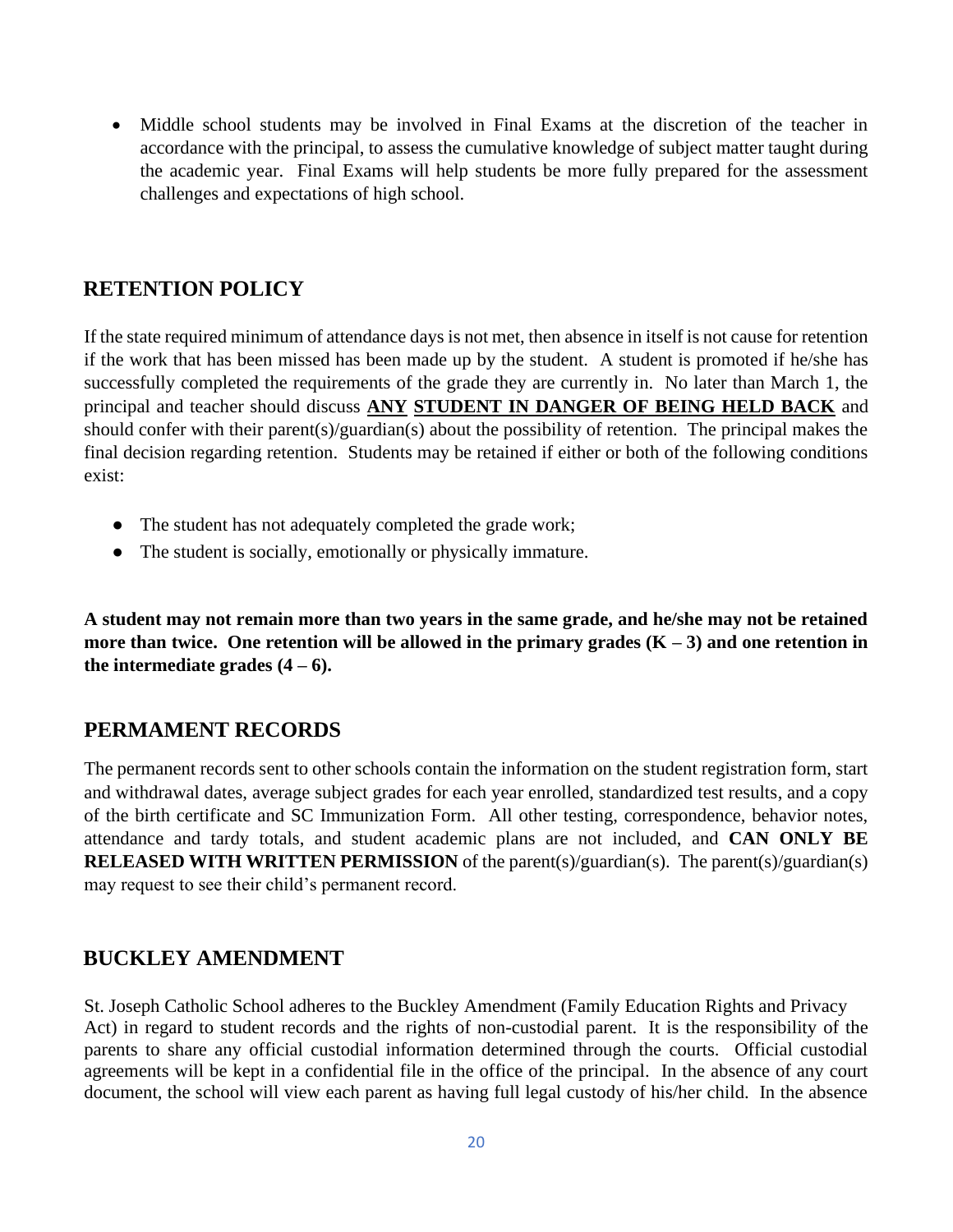of a court order to the contrary, non-custodial parents have the right to receive records about their child's academic progress or lack thereof. The school reserves the right to charge a shipping and processing fee for extra records sent to more than one home address.

## **TECHNOLOGY**

St. Joseph Catholic School has a strong commitment to the integration of technology within the curriculum. The school has computers available in each classroom, a laptop cart that teachers can use in their classrooms and a dedicated research center for further technology instruction. All fourth through eighth grade students will have access to individual Chromebooks. Before students are granted access to computers and the Internet at school, students and their parent(s)/guardian(s) must sign the Technology Acceptable Use Policy agreement.

## **TECHNOLOGY ACCEPTABLE USE POLICY**

St. Joseph Catholic School is committed to the effective use of technology to enhance both the quality of student learning and the staff efficiency of school operations. It also recognizes that safeguards must be established to ensure the protection of our staff and students. Safeguards also protect the school's investment in hardware and software, ensure the benefits of technology, and prevent negative side effects.

The provisions of this policy and associated guidelines and agreements are subordinate to school, local state, and federal law. School computers are to be used in a responsible, ethical, and legal manner in accordance with the mission and rules of St. Joseph Catholic School. The school reserves the right to investigate any suspected violations of this policy.

The following policy applies to both on-campus and off-campus (including, but not limited to, sporting events, field trips, class trips, academic competitions, etc.):

**1.** Access to the Internet must be related to a student's class work responsibilities, or for the purpose of education or research, and be consistent with the educational objectives of the Diocese and school;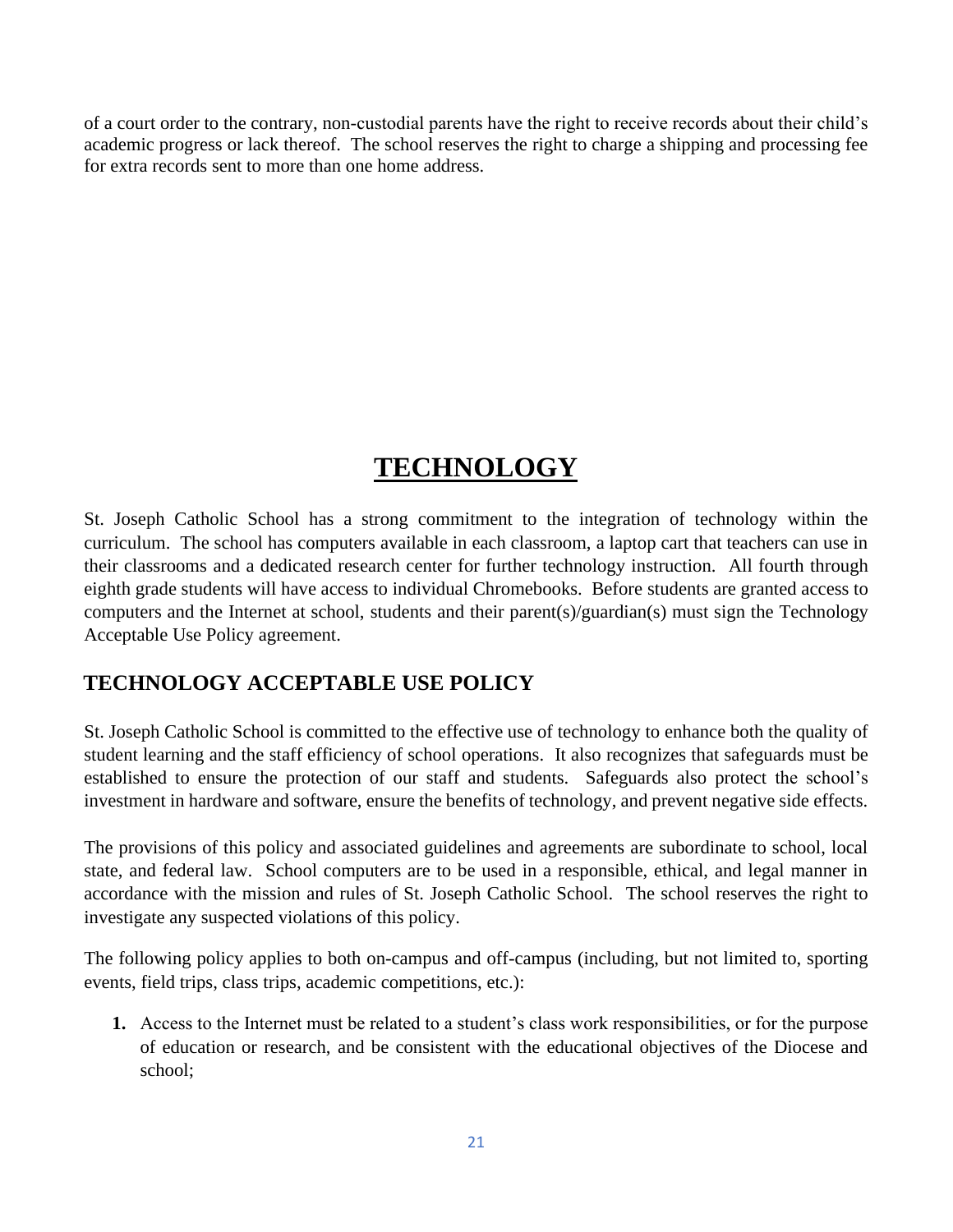- **2.** The use of technology is a privilege, not a right. Inappropriate use may result in a suspension or cancellation of those privileges, disciplinary action (up to and including expulsion), and/or appropriate legal action. Whether the use is considered inappropriate or violates this policy is a matter within the discretion of the principal;
- **3.** The school reserves the right to monitor student use of school computers including Internet use and e-mail use and content.

Some examples of unacceptable use include but are not limited to:

- Using the network for any illegal activity, including violation of copyright or other contracts, or transmitting any material in violation of any U.S. or State law;
- Unauthorized downloading of software (i.e., applications, images, music, videos, etc.);
- Accessing any site (games, etc.) or equipment without teacher permission;
- Invading the privacy of individuals or using/sharing another user's password or account or sharing one's own password or account;
- Using pseudonyms or anonymous sign-on;
- Accessing, submitting, posting, publishing, or displaying any defamatory, inaccurate, abusive, obscene, sexually-oriented, gambling, threatening, racially offensive, harassing, illegal material or other information and/or materials that are inconsistent with objectives and/or teachings of the diocese and/or school; using inappropriate language;
- Use of any proxy sites/servers to access sites that are restricted by the normal course of the network; the school will limit the network using filters and/or additional software to keep inappropriate information away from users, but cannot guarantee this in all situations, particularly given the inappropriate use of proxy sites/servers;
- Damaging or vandalizing computer hardware, computer systems, files, programs, or the property of another individual, including data files or employing the network for commercial purposes;
- **Engaging in online activities occurring outside the school that may be detrimental to the school environment (defamation, threats, harassment, cyber-bullying, etc.)**;
- Students may not post any photograph, image, likeness, video or personally identifiable information regarding any employee, student, parent, or parishioner on any Internet or web-based site, or in any electronic communication without his/her knowledge and approval;
- Creating a website or social media presence (i.e., Instagram, Snapchat, Tik Tok, Facebook, Twitter, LinkedIn, etc.) that represents the school or transmits the likeness, image, photograph, video or personally identifiable information about any employee, student, parent, or parishioner is prohibited, except with the express permission of the principal;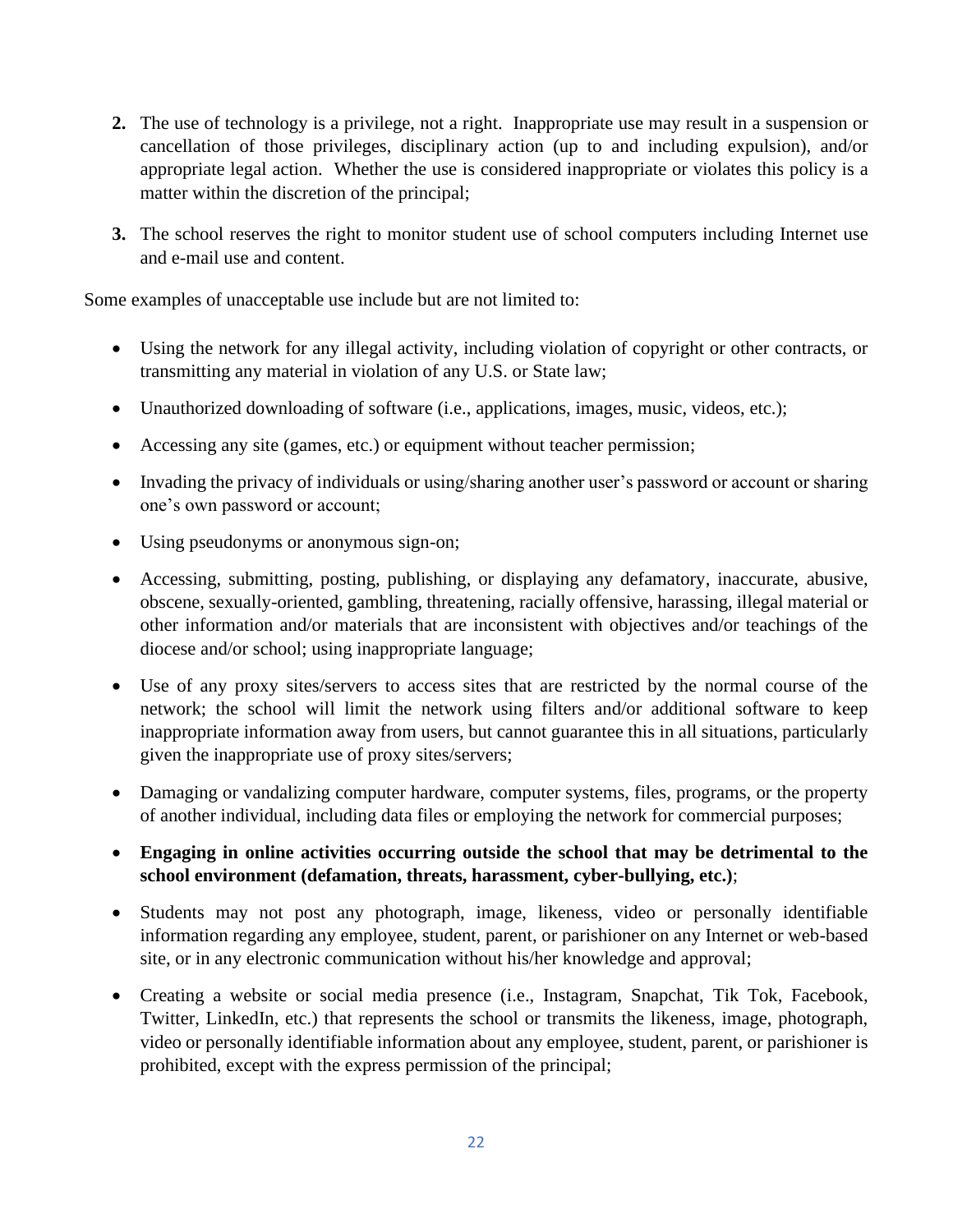• Students may not allow a non-employee or non-student to use a school computer, account or other equipment unless the person is specifically authorized to do so by the principal;

## **CHROMEBOOK ACCEPTABLE USE POLICY AND PROCEDURES**

\*These policies and procedures also apply for all Tablets and Laptops assigned to students in younger grades. \*

The focus of incorporating Chromebooks in St. Joseph Catholic School is to provide tools and resources to the 21st century learner. Excellence in education requires that technology is seamlessly integrated throughout the educational program. The individual use of Chromebooks is a way to empower students to maximize their full potential and to prepare them for high school and beyond. Effective teaching and learning with Chromebooks integrate technology into the curriculum anytime, anyplace. The policies, procedures and information within this document apply to all Chromebooks used at St. Joseph Catholic School. Teachers may set additional requirements for use in their specific classroom(s).

#### **1. CHROMEBOOK DEVICES**

#### 1.1 RECEIVING YOUR CHROMEBOOK

i Each student will be assigned a Chromebook and power cord. E**ach student needs to buy a carrying case** during the first month of the school year. Parent(ss)/Guardian(s) and students must sign and return the Chromebook Acceptable Use Policy and agree to replace or repair the Chromebook if damaged or lost.

ii Student Chromebook serial numbers, including the power cord serial number, are recorded by school administration and tracked to the student. Students are not allowed to loan out or borrow another student's Chromebook.

iii The Chromebooks will be distributed to the students each morning during homeroom. Special situations will be at the discretion of the principal. Only with teacher permission will students be able to take the Chromebook home.

#### 1.2 CHROMEBOOK STORAGE DURING NON-SCHOOL

i Chromebooks will be stored in the cart in the assigned classroom under teacher supervision at the end of each school day. Each child is responsible for charging their Chromebook. No other Chromebook will be assigned for the day if they forget to charge the night before.

#### 1.3 CHROMEBOOK RETURN

i Chromebooks will be returned prior to the end of the school year or at the request of the principal. Students must return the Chromebook and power cord with the correct serial number assigned to them.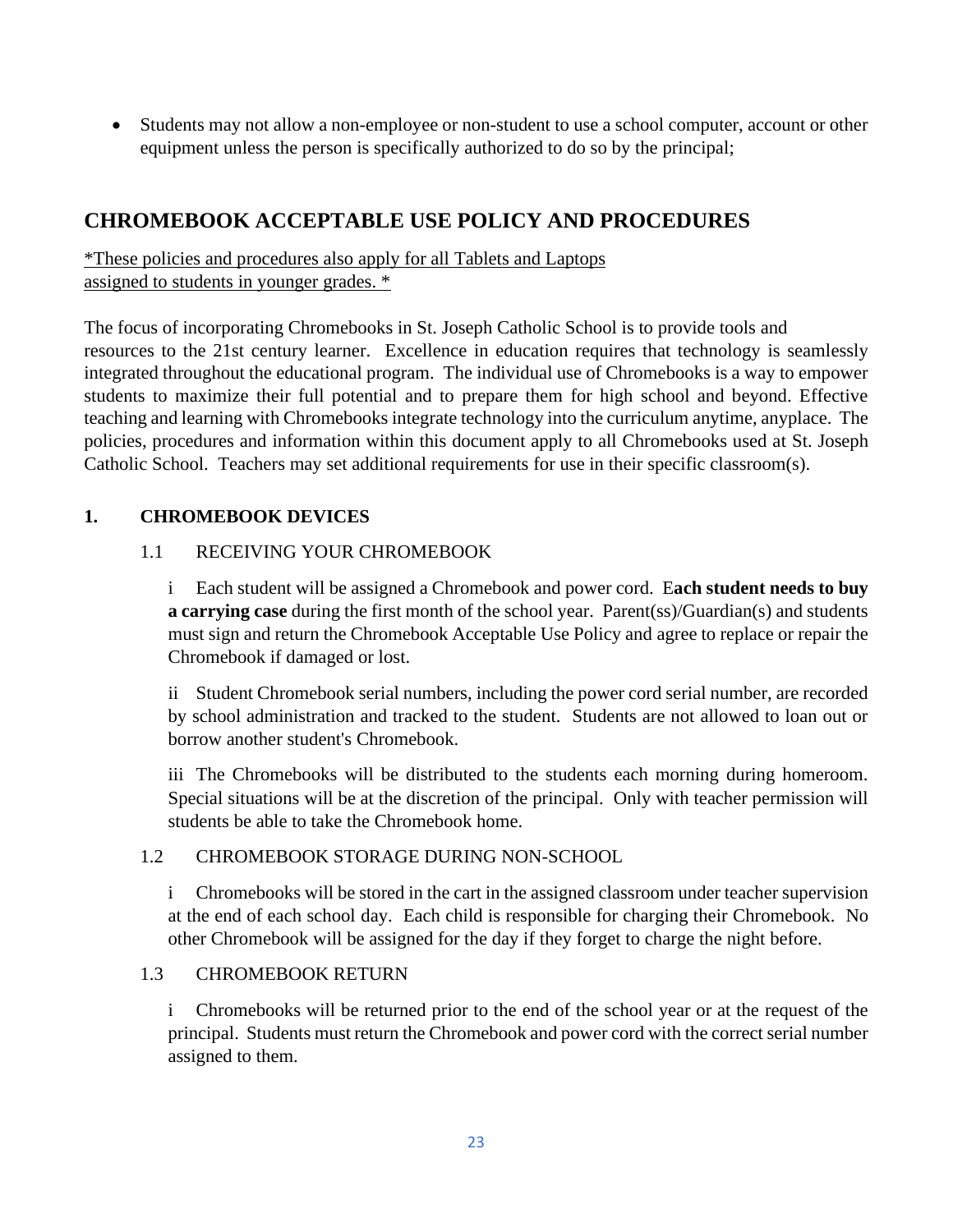ii Students who transfer, withdraw, or are asked to leave St. Joseph Catholic School must return the Chromebook and power cord with the correct serial number assigned to them upon termination of enrollment.

iii Failure to return the Chromebook will result in a theft report being filed with the local police department. If a student fails to return the Chromebook at the end of the school year or upon termination of enrollment at St. Joseph Catholic School, that student will be subject to criminal prosecution or civil liability. The student will also pay the replacement cost of the Chromebook (estimate of \$350.00). Furthermore, the student will be charged a fee for any needed repairs, not covered by the insurance policy, not to exceed the replacement cost of the Chromebook.

#### **TAKING CARE OF THE CHROMEBOOK**

#### 1.4 GENERAL CARE

i Cords and cables must be inserted carefully into the Chromebook to prevent damage;

ii Chromebooks must remain free of any writing, drawing, stickers or labels that are not the property of St. Joseph Catholic School;

- iii Chromebooks must never be left in any unsupervised area, hallways, gym, bathrooms, etc.;
- iv Do not have any food or drinks near the Chromebook;
- v Do not touch the screen with pens, pencils, erasers, etc. that could scratch the screen;
- vi Students must log into their Chromebook following the instructions given by the teachers;

vii Chromebooks that malfunction or are damaged must be reported to the School Office. Chromebooks that have been damaged from student misuse, neglect, or are accidentally damaged will be repaired. Families will be billed for the costs for the repair.

#### 1.5 CARRYING THE CHROMEBOOK

- i The student will provide a case to protect their Chromebook;
- ii Chromebooks should always be in the case when not in use;
- iii Chromebook lids should always be closed and tightly secured when moving;
- iv Do not carry your Chromebook while the screen is open;
- v Do not move the Chromebook by lifting it from the screen;

vi Avoid placing too much pressure and/or weight (such as folders and books) on the Chromebook;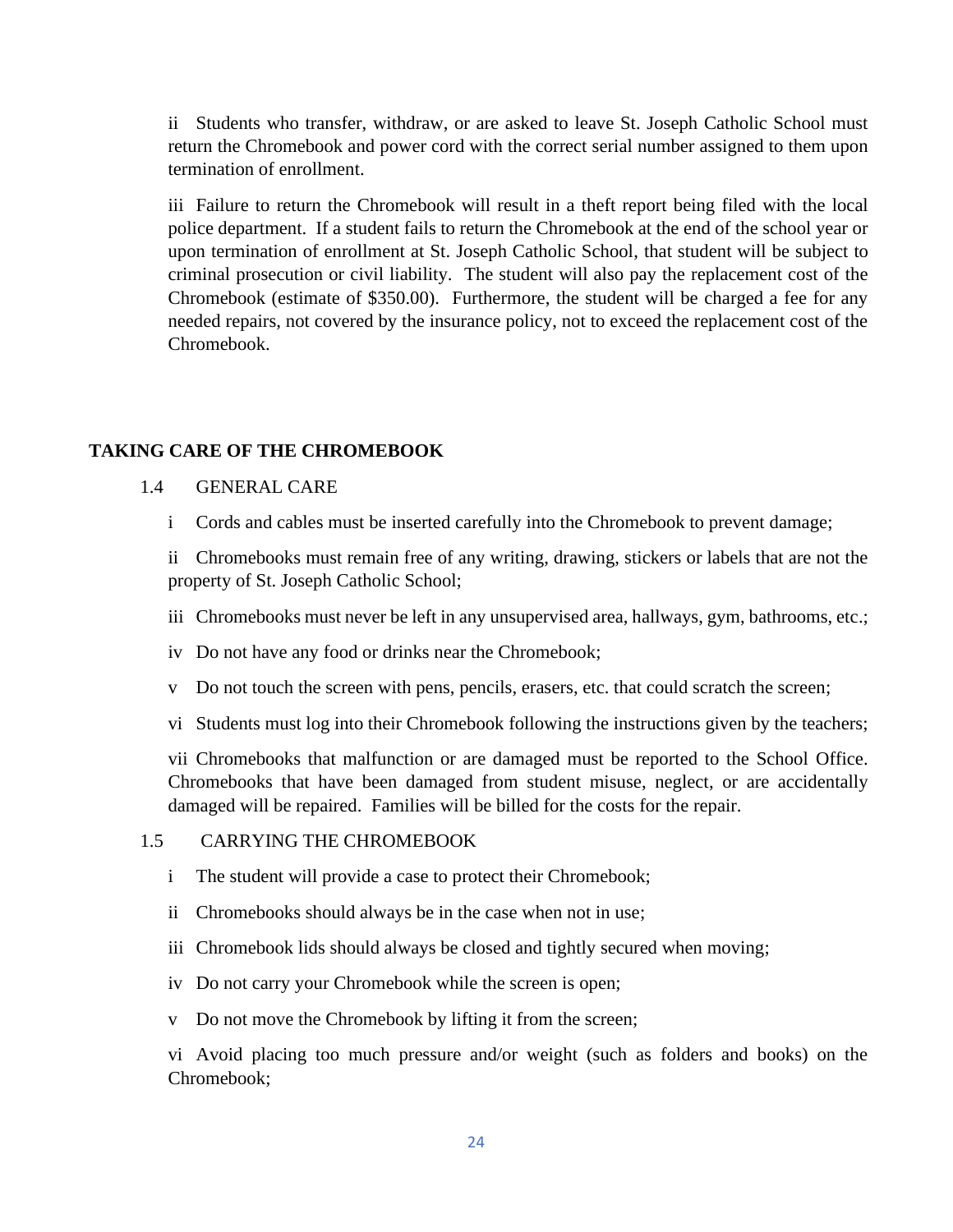vii Be sure the prongs on the charger are not pressing on the screen;

viii Do not place anything else in the carrying case;

#### **3. CHROMEBOOK PROCEDURES**

Students are responsible for following the Chromebook procedures defined below.

#### **Passwords to students email MUST be shared with the parent/guardian.**

#### 3.1 SCREENSAVERS/BACKGROUND PHOTOS

i The student may change their screensaver and background as long as it is school appropriate.

#### 3.2 PHOTOS

i Image storage on the Chromebook will be for school projects only. Storage of student personal photos or downloaded images that are not for school projects is not allowed. Photos may not be taken with a school Chromebook and posted on the Internet or any social media site i.e., Facebook, Tik-Tok, Instagram, Snap Chat without written permission of the school principal.

#### 3.3 SOUND, MUSIC, GAMES, OR PROGRAMS

i Students may not download music from iTunes or any other music sharing site unless directed by or with the permission of a teacher.

ii Music is only allowed on the Chromebook if provided by the teacher for educational use.

iii Sound must be muted at all times unless permission is obtained from the teacher for instructional purposes. Earbuds must be provided by the student.

#### 3.4 PRINTING

i No printing will be allowed from the student Chromebook. The student should always send any document that needs to be printed to the teacher.

#### **4. MANAGING YOUR FILES & SAVING YOUR WORK**

#### 4.1 SAVING WORK TO ST. JOSEPH CATHOLIC SCHOOL GOOGLE DOMAIN

i It is the student's responsibility to ensure that work is not lost due to mechanical failure or accidental deletion. Chromebook malfunctions are not an acceptable excuse for not submitting work; therefore, students should keep their work in their school provided Google Account.

#### 4.2 NETWORK CONNECTIVITY

i Although St. Joseph Catholic School provides a wireless network for student use, it makes no guarantee that the school wireless network will be up and running 100% of the time.

#### **5. SOFTWARE ON CHROMEBOOK**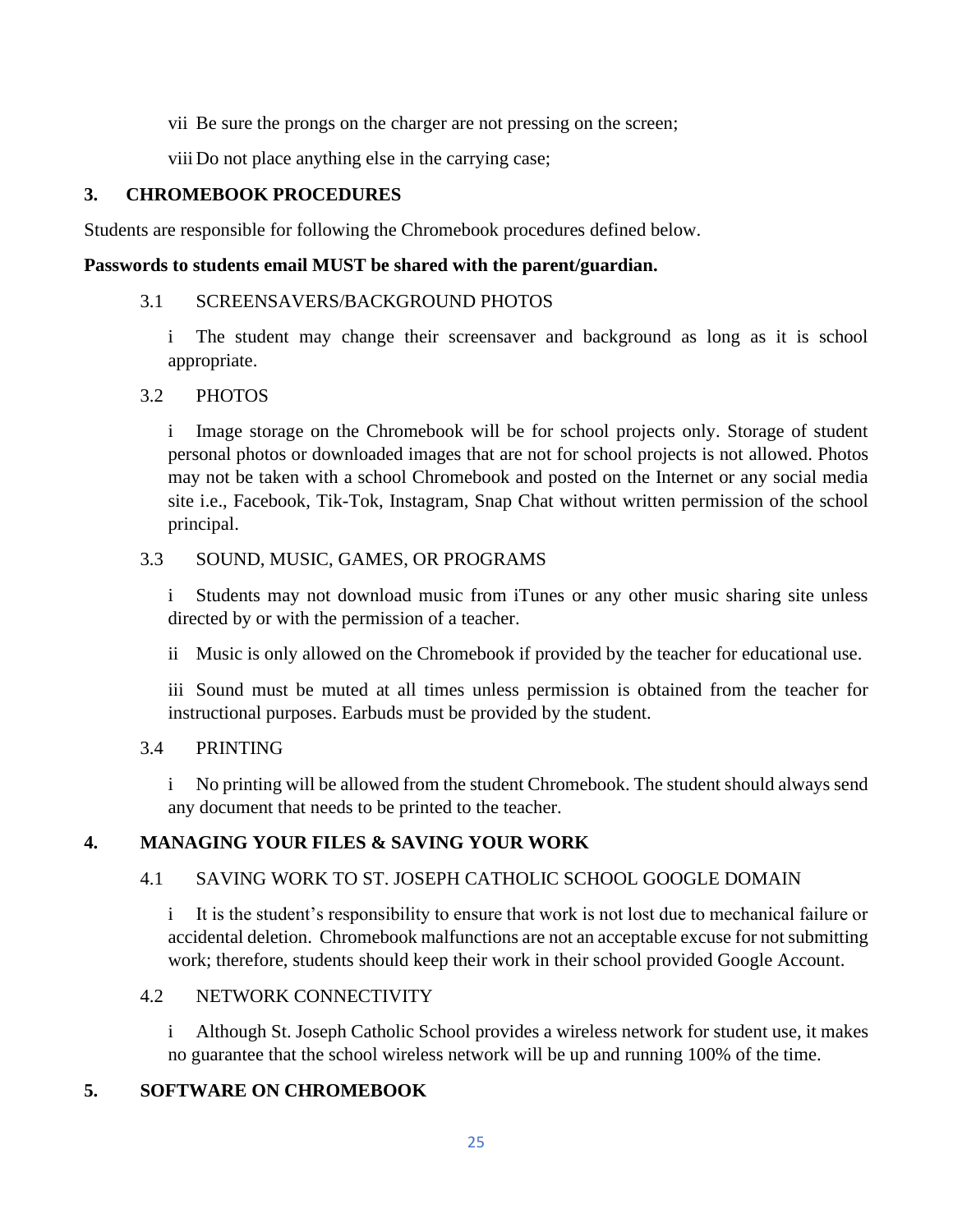#### 5.1 INSTALLED APPS/EXTENSIONS

i St. Joseph Catholic School will provide a list of approved Apps and Extensions. Only the Apps/Extensions approved by the teachers should be installed on the Chromebook. Periodic checks of Chromebooks will be made to ensure that students have not removed required Apps/Extensions and/or added additional Apps/Extensions.

#### 5.2 INSPECTION

i Students may be selected at any time to provide their Chromebook for inspection with or without reason.

#### 5.3 PROCEDURE FOR REINSTALLING OS AND APPS/EXTENSIONS

i If technical difficulties occur or illegal Apps/Extensions are discovered, the Chromebook will be restored from the factory default. The school does not accept responsibility for the loss of any documents deleted due to the process. In this event, the student may lose the privilege of Chromebook use.

#### 5.4 SOFTWARE UPGRADES

i Update releases of Apps/Extensions are available from time to time.

#### **6. STUDENT DISCIPLINE**

If a student violates any part of the above policy in a specific class, he/she will be put on the following disciplinary steps for that class. The teacher in charge will enforce disciplinary action at the time the infraction incurs. Any disciplinary action is at the discretion of the principal and will be reported to the parent/guardian.

- 1st Offense Student(s) will receive a verbal warning and the student will continue to use the Chromebook
- 2nd Offense The Chromebook privilege is removed for the remainder of the class. Student will still be responsible for all required work
- 3rd Offense– Student will lose Chromebook privileges for one week during that specific class while student will still be responsible for all required work

#### **7. CHROMEBOOKS LEFT IN UNSUPERVISED AREAS**

Under no circumstances should Chromebooks be left in unsupervised areas. Unsupervised areas include the school grounds and campus, the lunchroom, computer lab, library, unlocked classrooms, bathrooms, and hallways. Any Chromebook left in these areas is in danger of being damaged and/or stolen.

Chromebooks repeatedly left in unsupervised locations may be subject to disciplinary action.

#### **8. LIABILITY**

I hereby release from liability and agree to indemnify and hold harmless St. Joseph Catholic School, and any of its employees for any liability in connection with the use or possession of the equipment. This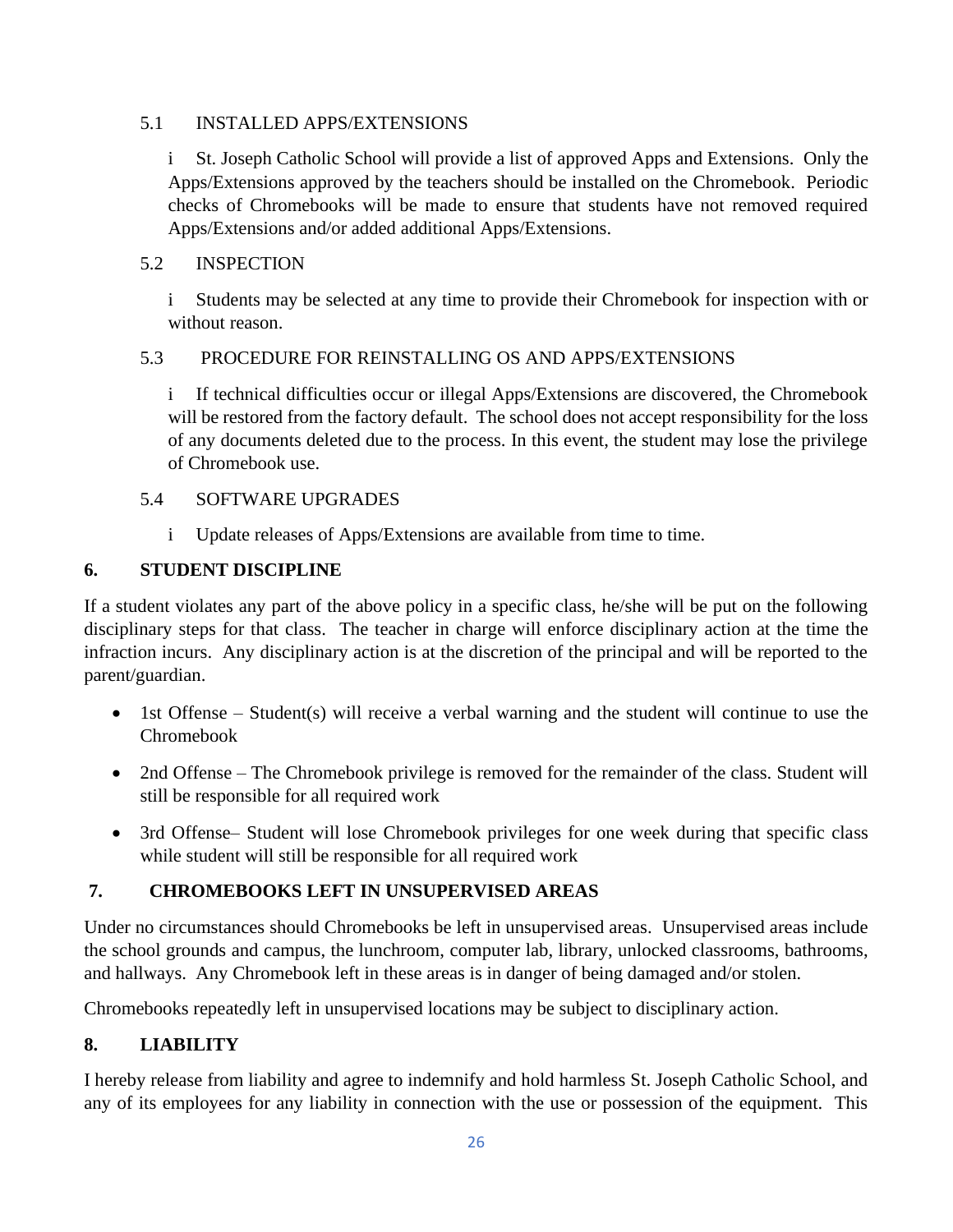release is for any and all liability for personal injuries and property losses or damage in connection with the possession or use of the equipment.

## **TECHNOLOGY AND DEVICE ACCEPTABLE USE POLICY**

#### **Detach, Sign, and Return to Classroom Teacher**

I have read and understand the St. Joseph Catholic School 2021-2022 Technology Acceptable Use Policy and Chromebook Acceptable Use Policy and Procedures. I accept and I agree to follow these policies. The administration reserves the right to the final interpretation and decision of consequences in all device policy matters.

| <b>Student Signature</b>    | Grade |
|-----------------------------|-------|
| <b>Student Name (Print)</b> |       |

As a parent(s)/guardian(s) of the above student, I understand that my child will be responsible for abiding by the 2021-2022 Technology Acceptable Use Policy and the Chromebook Acceptable Use Policy and Procedures. I have read and discussed these policies in their entirety with him/her and we understand the responsibility they have in using their assigned devices.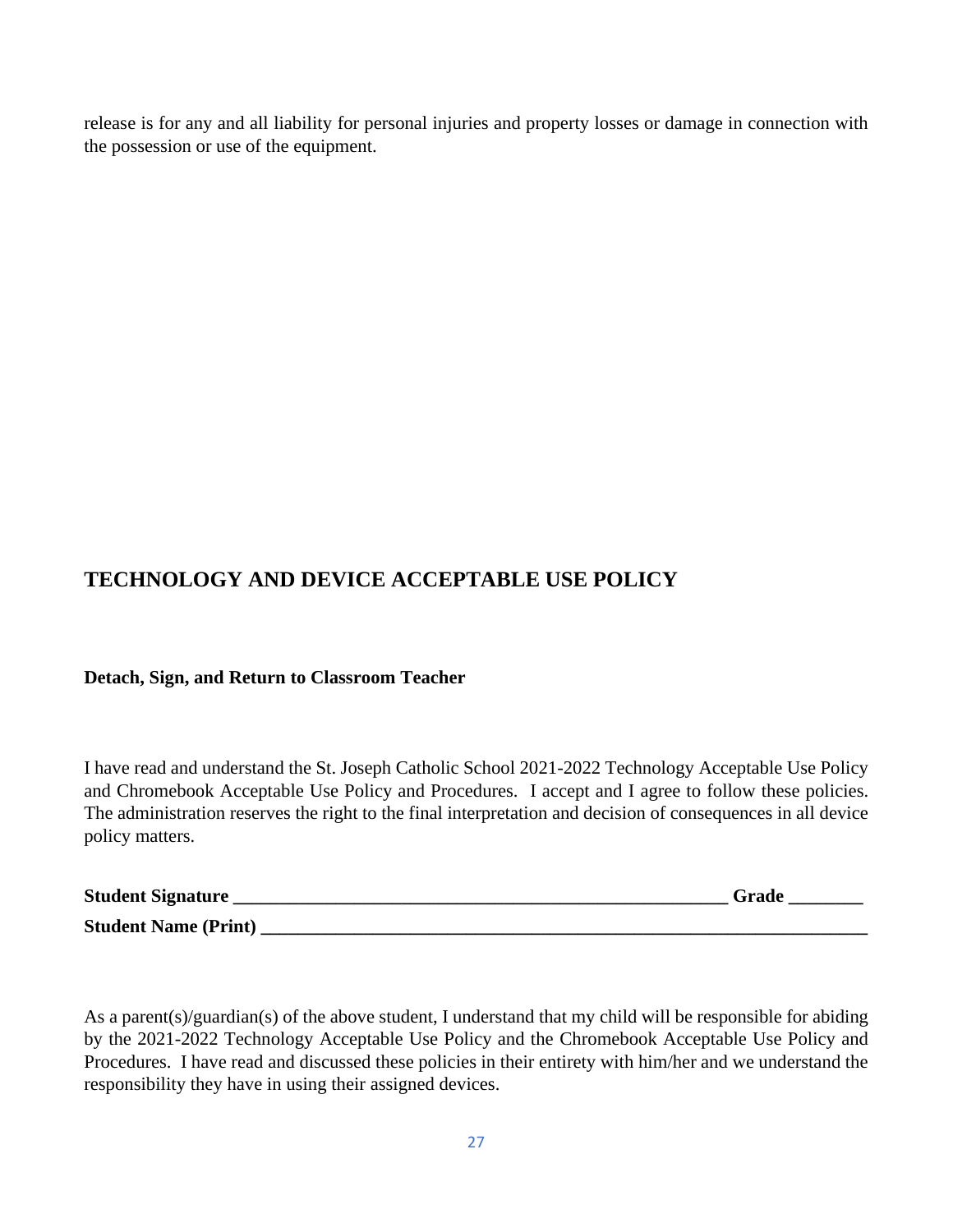**Parent(s)/Guardian(s) Signature \_\_\_\_\_\_\_\_\_\_\_\_\_\_\_\_\_\_\_\_\_\_\_\_\_\_\_\_\_\_\_\_\_\_\_\_\_\_\_\_\_\_\_\_\_\_\_\_\_\_\_\_\_\_**  Parent(s)/Guardian(s) Name (Printed)

**Date \_\_\_\_\_\_\_\_\_\_\_\_\_\_\_\_\_\_\_\_\_\_** 

**For Office Use Only**

Date Agreement was received: \_\_\_\_\_\_\_\_\_\_\_\_\_\_\_\_\_\_\_\_\_\_

#### **STUDENT PLEDGE DOCUMENT**

#### **Detach, sign, and return to classroom teacher**

- 1. I will use my Chromebook/Tablet in ways that are appropriate, meet St. Joseph Catholic School expectations, and are educational.
- 2. I understand that my Chromebook/Tablet is subject to inspection at any time without notice and remains the property of St. Joseph Catholic School.
- 3. I will follow the policies outlined in the Chromebook/Tablet Acceptance Use Policy.
- 4. I will take appropriate care of my Chromebook/Tablet.
- 5. I will never leave my Chromebook/Tablet unattended, and I will know at all times where my Chromebook/Tablet is.
- 6. I will never loan out my Chromebook /Tablet to other individuals.
- 7. I will never give my password to other individuals except for my parent(s)/guardian(s)s and designated school staff appointed by the principal.
- 8. I will charge my Chromebook/Tablet daily.
- 9. I will not jailbreak my Chromebook/Tablet.
- 10. I will not disassemble any part of my Chromebook/Tablet.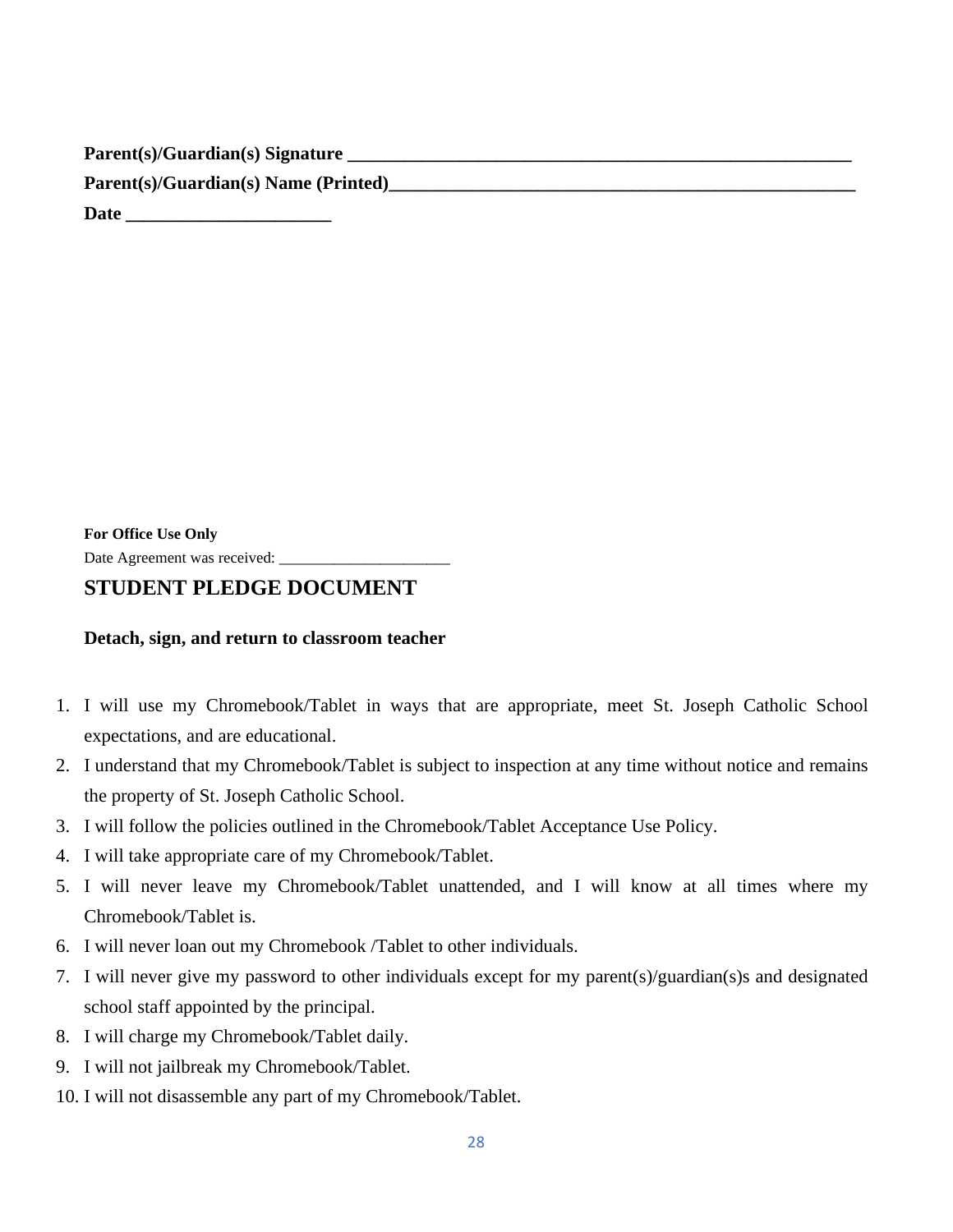- 11. I will not remove or deface the serial number or other identification on any Chromebook/Tablet.
- 12. I will protect my Chromebook/Tablet by only carrying it in a case.
- 13. I will not place any decorations on any Chromebook/Tablet nor will I use food or beverages around any Chromebook/Tablet.
- 14. I will be responsible for all damage or loss to my Chromebook/Tablet, power cord, or case caused by my neglect or my abuse.
- 15. I agree to return the Chromebook/Tablet, and power cord in good working condition.

#### **I agree to the stipulations set forth in the above document.**

| Student Name (Print) |  |
|----------------------|--|
| Student Signature    |  |

#### **For Administration Use Only**

Name of teacher who discussed the policy in class \_\_\_\_\_\_\_\_\_\_\_\_\_\_\_\_\_\_\_\_\_\_\_\_\_\_\_\_\_\_\_

Signature of teacher who discussed the policy in class

Date that the policy was discussed in class

## **HOMEWORK AND CLASSROOM WORK**

## **CLASSROOM WORK PAPERS**

At the beginning of the school year, the classroom teacher will send home your child's individual academic class schedule.

- Teachers will keep a representative sample of a student's work papers and tests in a folder for review by parent(s)/guardian(s) and the principal and for reference during Parent-Teacher Conferences.
- Teachers at each grade level will implement a method for sharing children's papers and workbooks with parent(s)/guardian(s).
- Parent(s)/Guardian(s) should know the teacher's method and should review papers on a regular basis. This will be given at the Open House in the first month of school.
- At all grade levels, test papers should be signed by parent(s)/guardian(s) and returned to the teacher.
- Teachers at all grade levels will encourage neatness and proper penmanship.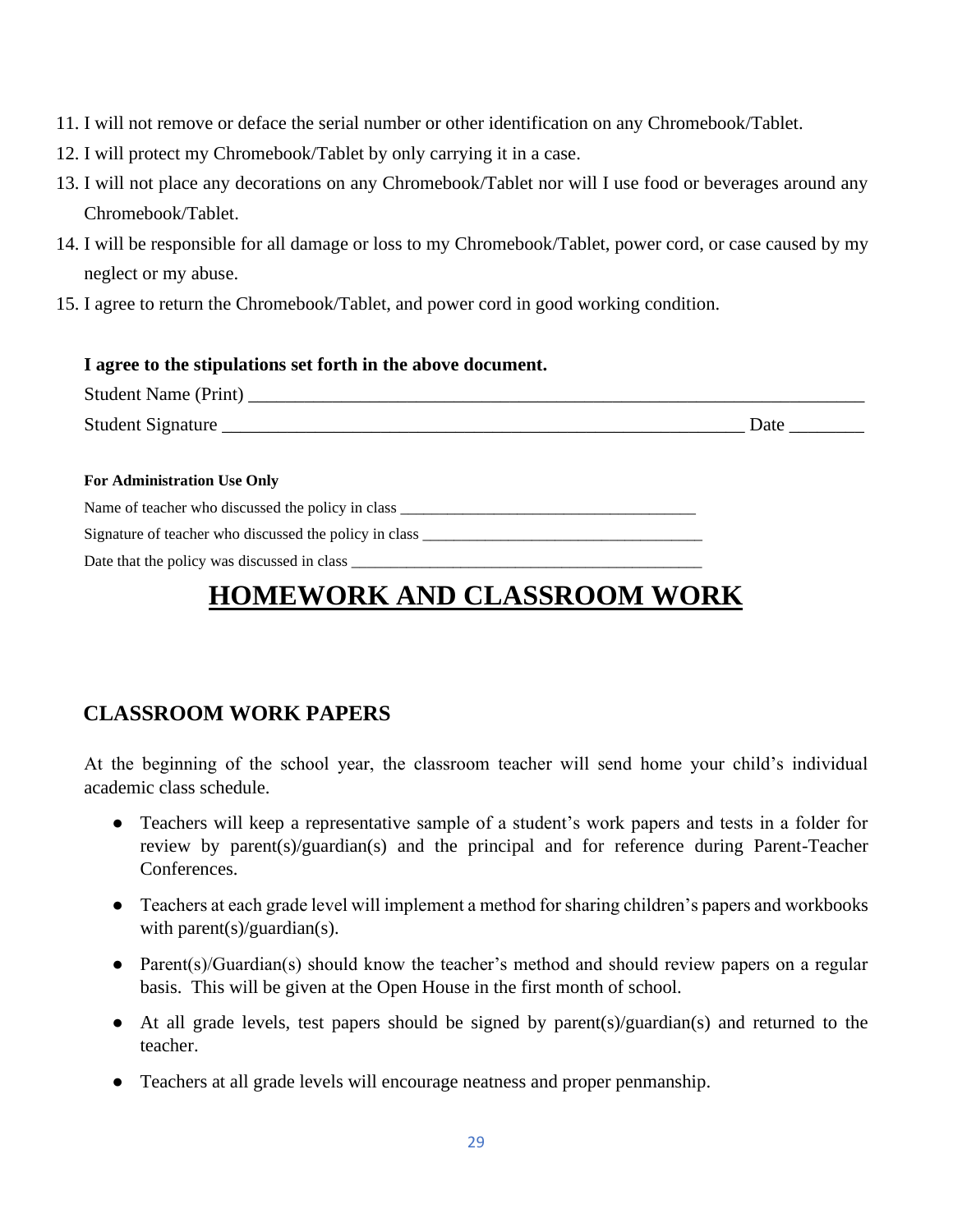## **HOMEWORK**

Limited homework is an important ingredient in learning. St. Joseph Catholic School is committed to the philosophy that students have spent the greater part of five hours working on academics and reinforcing this learning at home is important to achieving mastery. As a general rule, each student from  $K - 8<sup>th</sup>$  may be assigned some type of homework each night.

#### **Parent(s)/Guardian(s) Responsibility:**

- Parent(s)/Guardian(s) are expected to establish the discipline for regular study at home, provide quiet time for study, and reinforce good study habits with limited attention and encouragement;
- Parent(s)/Guardian(s) are requested to check on the quality of homework that is finished at home by asking your child if that is his or her "best work?" Are they proud to turn it in? Let them be responsible for the work.

#### **Student Responsibility:**

- It is the responsibility of the student to complete the assigned work completely and to the best of his/ her ability;
- Work must be completed neatly and turned in on time to merit full credit. Check with your teacher on the percent a student's grade that is determined by homework;
- Students should review their daily work, even when written assignments are not given.

#### **Teacher Obligations to the Students:**

- Daily assignments, as well as long term projects, are given to reinforce the lessons taught in the classroom;
- In Special areas, teachers will plan a sensible calendar for assigning daily work, book reports, longrange projects, and tests and coordinate with classroom teachers and other special teachers;
- Formal testing and quizzes will be scheduled throughout the school week. Every possible effort is made not to schedule more than two tests on the same day;
- The school provides study time in Extended Care, Monday through Friday. Students not registered in the Extended Care program may sign up for study time at the regular Extended Care rate;
- For K through 5th grade, no homework will be assigned for over the weekend. Reports and projects may cover a period of more than one week, at which time a weekend will be included;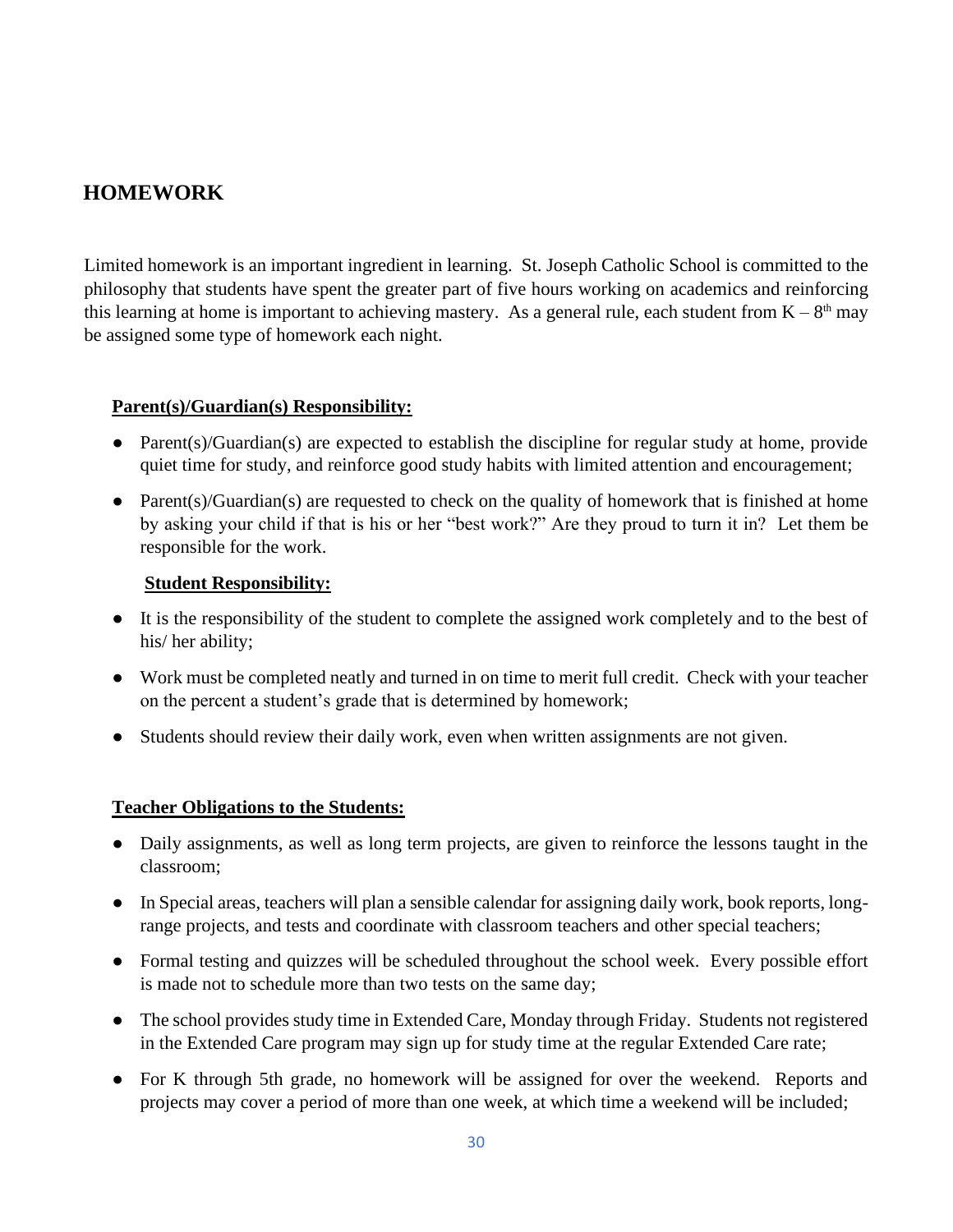- Middle school students will have occasional weekend homework assignments to be better prepared for the workload of further studies;
- No tests will be scheduled on Mondays or on the first day back after a break.

#### **Time Allotments for Homework Assignments:**

- Time allotments for homework assignments will vary and should be suitable to the particular grade level of the student.
- The following time allotments are suggested as a guide:

| Kinder: 5-10 minutes   | Grade 4: 40-50 minutes        |
|------------------------|-------------------------------|
| Grade 1: 10-15 minutes | Grade 5: 50-60 minutes        |
| Grade 2: 20-30 minutes | Grade 6, 7, 8: 60-120 minutes |
| Grade 3: 30-40 minutes |                               |

If your child is spending more than the suggested time on homework, first check to see if the workspace is free from distractions. Then, check to see if your child understands the assignments. After these are checked, ask your child to do the assignments for a certain amount of time. If the assignments are still taking too long, contact the teacher. He/she may need your input to see if the assignments are appropriate for your child's ability.

Your children should go to bed at their regular bedtime even if they have not finished homework. Your evening should not be a battlefield especially if you have followed the guidelines above.

It is important that we work together to teach the students the importance of completing work, and to have realistic expectations of ourselves, and realistic expectations of the quality of our work. Let their homework be their work. Nothing brings down a child's confidence more than when a parent/guardian completes the work for them.

## **HOMEWORK DUE TO VACATIONS/PLANNED ABSENCES**

The school calendar provides for extended weekends throughout the school year. Parent(s)/Guardian(s) are encouraged to schedule trips or family outings during these times so as to eliminate the need to interrupt a child's learning process. Missed assignments are the student's responsibility**.** Teachers are not required to give make-up tests or assignments for absences due to vacations. No assignment will be given in anticipation of the vacation. Please do not ask the teacher to make an exception or offer payment for homework given in advance of an absence. School assignments will not e given out in advance if there is not a written request by the parent/guardian at least one week prior to the scheduled trips.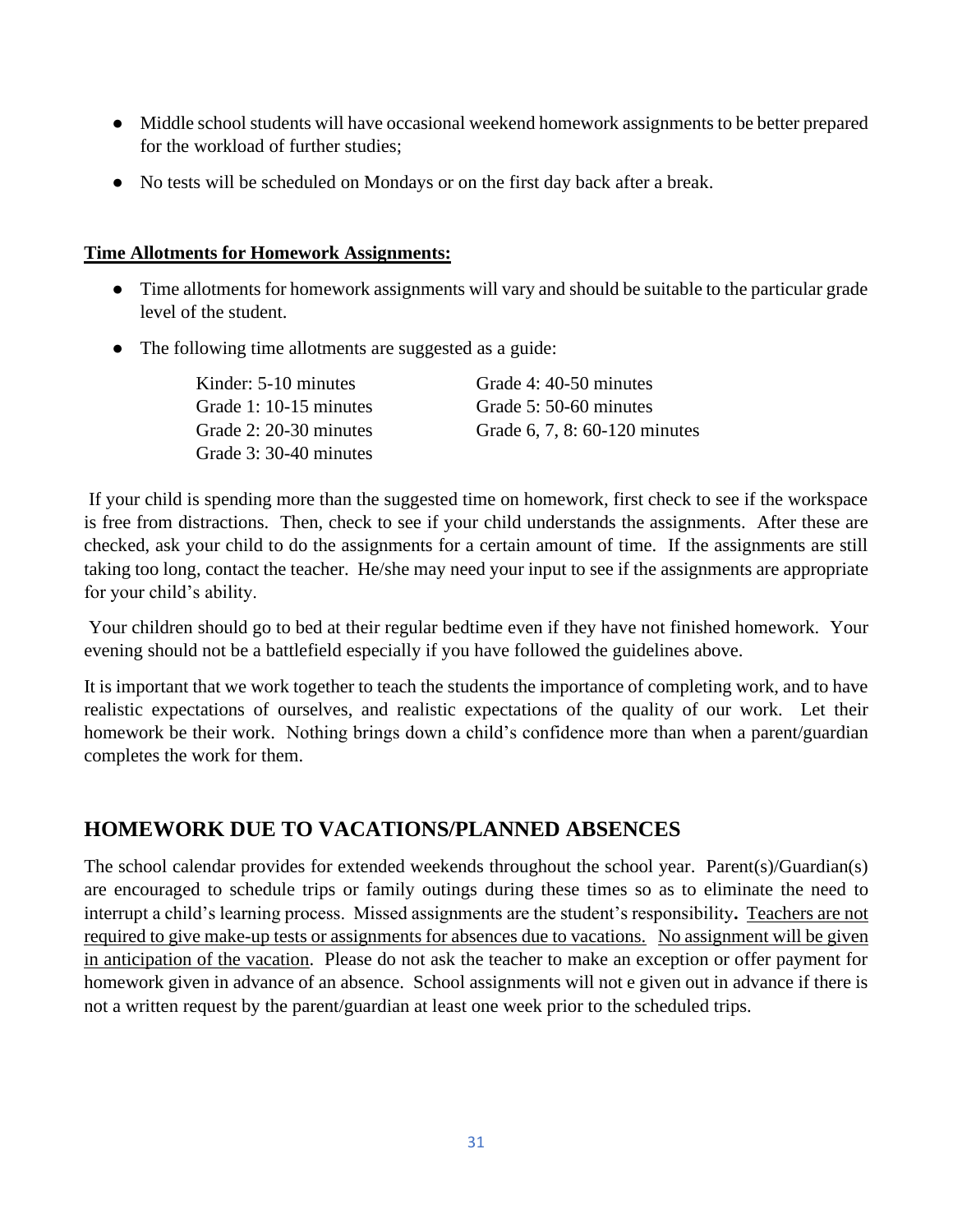## **HOMEWORK POLICY DUE TO ILLNESS**

When a student is absent for three or more days, a parent/guardian may call the school office before 9:30 AM to arrange for homework assignments. Homework assignments may be picked up at the school office between 3:00 PM – 3:30 PM.

For short absences, students should make arrangements with classmates regarding assignments. Students may also, receive missed assignments from their teacher when they return to school. Students will be allowed one day for each day of absence due to illness. For example, a student who was absent three days should be given three school days to complete the missed work.

## **ABSENCES, TARDIES, RELEASE FROM SCHOOL**

## **ATTENDANCE POLICY AND PROCEDURES**

\* Please refer to Back-To-School document for symptoms and staying home. \*

Regular attendance is imperative for a student to maintain progress in school. Undue absence and tardiness interfere with learning. It is the **duty of the parent(s)/guardian(s)** to see that their child **is present and on time** each day.

The School day starts at 7:55 am. The student(s) will be marked tardy if arriving after 7:55 am.

If a student is sent home right after having arrived at school, they will be marked absent. If a student comes to school late or leaves before the end of the day, they will be marked absent as follows:

| Arriving before | 10:30 A.M.   | Tardy                               |
|-----------------|--------------|-------------------------------------|
| Arriving after  |              | 10:30 A.M. Absent $\frac{1}{2}$ day |
| Leaving before  | 11:50 A.M.   | Absent all day                      |
| Leaving after   | $11:50$ A.M. | <b>Absent ½ Absence Policy</b>      |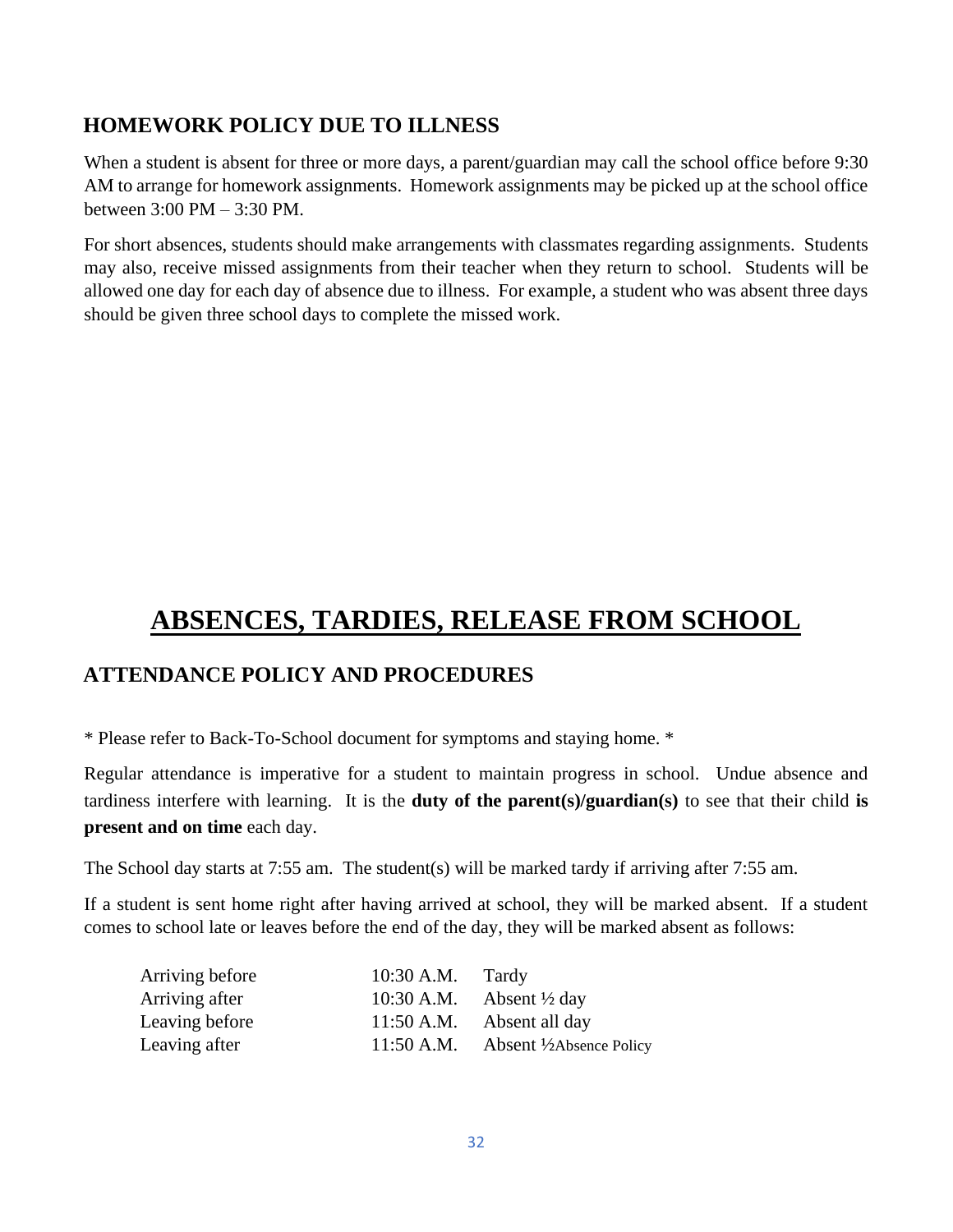**When a student is absent from school, a parent/guardian should call the office by 9:00 AM each day of the absence. If the office does not receive a call, a parent/guardian will be contacted. This policy is for the protection of the St. Joseph students and is aligned with the state statutes of the state of South Carolina.**

Students should be fever free for 24 hours before returning to school. Students who are sent home during the school day with a fever will not be allowed to return to school the next day as this would not allow for the 24-hour protection of the entire school community.

Students who have been absent or leave school before the end of the day may not attend or participate in school functions in the afternoon or evening.

A written statement giving reasons for the absence of tardiness must be brought to the student's teacher upon the student's return. These notes/letters will be retained in the office for one year.

The school calendar provides for extended weekends throughout the school year. Parent(s)/Guardian(s) are encouraged to schedule trips or family outings during these times so as to eliminate the need to interrupt a child's learning process. Missed assignments are the student's responsibility. School assignments will not be given out in advance if there is not a written request by the parent/guardian at least one week prior to the scheduled trips.

Students who are absent due to illness have one day for each day of absence to make up the missed assignments, quizzes or tests. For example, a student who was absent three days would be given three school days to complete the missed work.

When a student is absent for three or more days due to illness, a parent/guardian may call the school office before 9:30 AM to arrange for homework assignments. Homework assignments may be picked up at the school office between 3:00 PM – 3:30 PM.

For short absences, students should make arrangement with classmates regarding assignments. Students may also receive missed assignments from their teacher when they return to school.

## **Teachers are not required to give make-up tests or assignments for absences due to vacations. No assignment will be given in anticipation of the vacation unless policy is followed**. (See also *Homework due to vacations/planned absences.)*

#### **Arrangements for regular classroom tests missed because of an absence are to be made with the individual teachers. These tests must be taken within one week of the original test date.**

St. Joseph Catholic School must follow DHEC regulations concerning illness and readmission to school. In order to minimize the spread of illness parent(s)/guardian(s) should keep their child(ren) home when they are sick. In the case of fever, diarrhea, or vomiting, **PLEASE WAIT 24 HOURS AFTER THE LAST EPISODE** before sending your child back to school.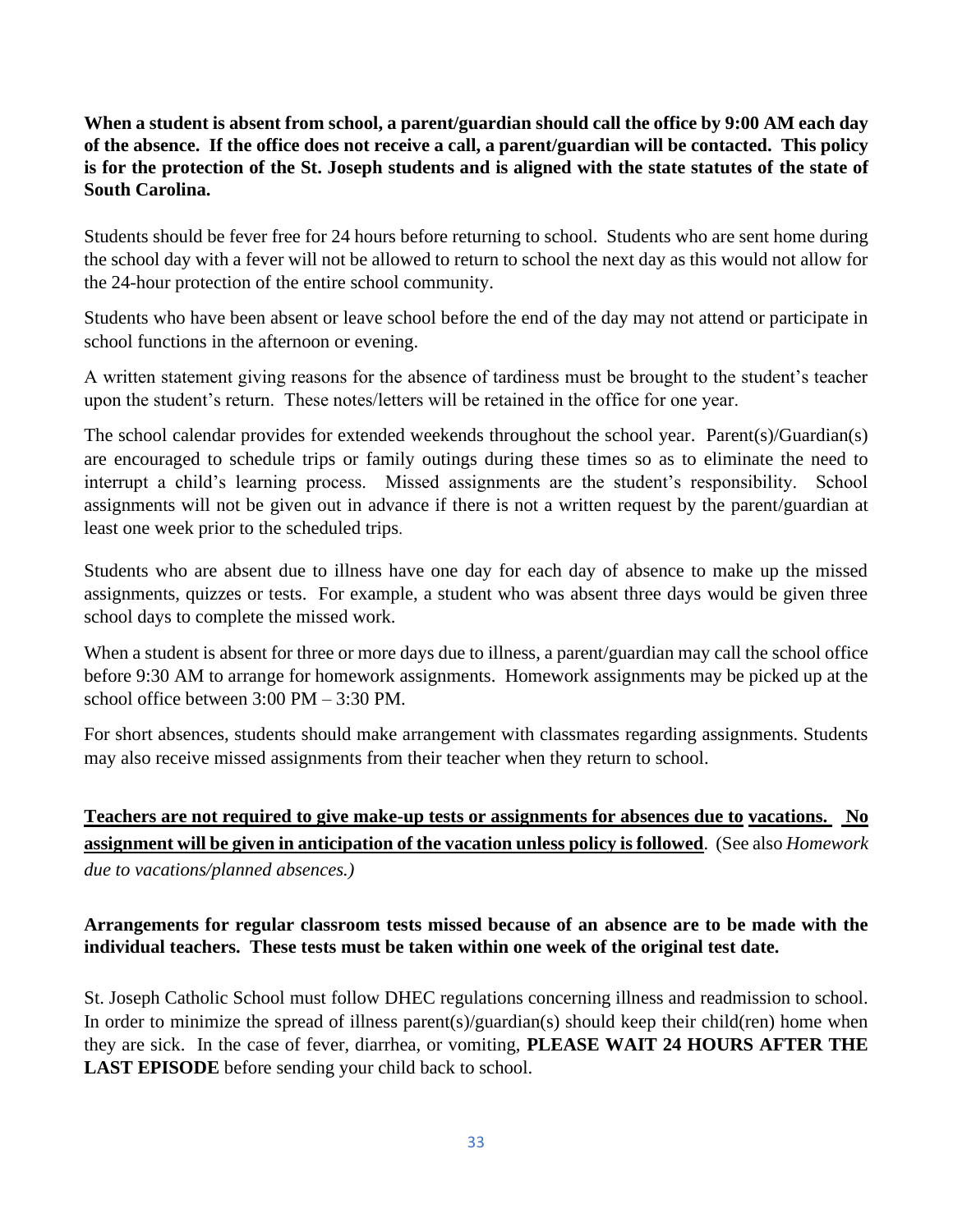#### **\*If symptoms persist longer than 3 days, a doctor's note will be required for the student to return to school.**

DHEC exclusion policy is posted on the FACTS school page under announcements.

## **TARDY POLICY AND PROCEDURES**

Tardiness is a serious issue. It puts your child(ren) behind on daily instruction, interrupts classroom procedures, and does not teach the importance of punctuality and responsibility.

School **BEGINS AT** 7:55 A.M. at which time all students must be in their respective classrooms to attend the morning announcement and prayer service.

- Any student **not in** their classroom by 7:55 A.M. is tardy.
- No staff member will be present in the drop off area after 7:55 A.M. At that time, the parent/guardian **must** physically sign in the student with the front office.
- If the student body is still at the morning assembly, the parent/guardian will have to go into the office and sign in the student. The student will wait until the prayer service is completed and wait for the rest of his class to come into the school
- If the student body is being dismissed from the hall or is already in the classroom, the parent/guardian must sign in with the administrative assistant in the school office before the student may join the classroom
- All students will be allowed **five unexcused tardies per quarter.** Our FACTS system will inform parent(s)/guardian(s) of all absences and tardies. Only a doctor, dentist, or court appointment is considered an excused tardy
- Three (3) early withdrawals each of which are less than  $3\frac{1}{2}$  hours are considered a one-half day absence
- The principal will contact the parent/guardian to help with a constructive plan if unexcused tardies exceed the allowed total per quarter
- The total number of times a student is tardy will be entered into the student's permanent record
- **Excessive tardies are considered as educational neglect by the State of South Carolina and are reportable to the Department of Social Services. Therefore, students who are tardy more than 40 times will be charged an administrative fee of \$10 per tardy or early withdrawal due to the excessive time and paperwork involved, as per Diocesan policies\***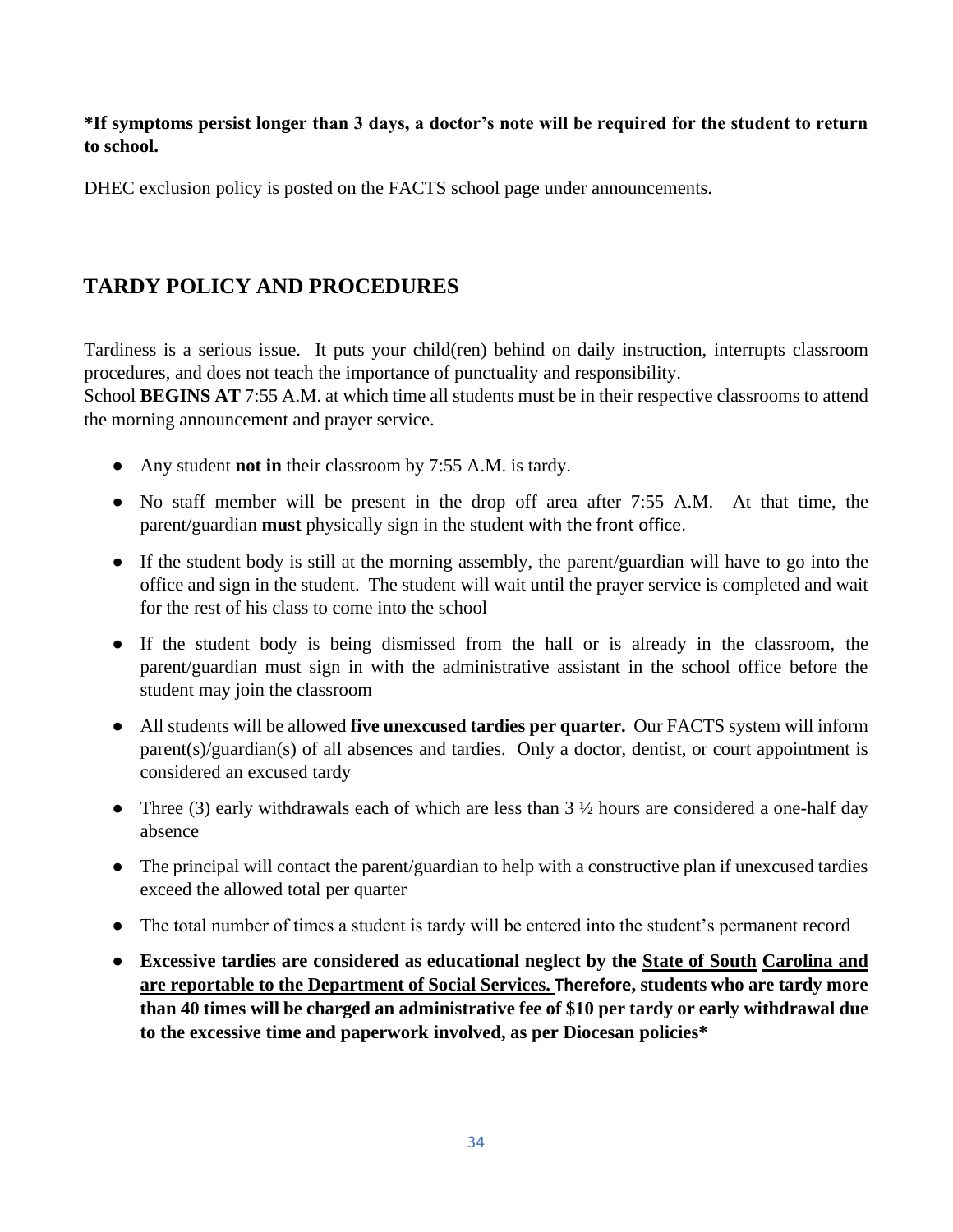## **RELEASING STUDENT FROM SCHOOL**

#### **GENERAL RELEASE**

A student will never be sent home alone. A teacher will **never** send a student on an errand off the school grounds. If a student leaves the school property the teacher will immediately notify the principal who will, in turn, notify the parent(s)/guardian(s). For the **safety** of your child, **NO STUDENT MAY LEAVE THE SCHOOL GROUNDS WITHOUT THE WRITTEN PERMISSION OF THE PARENT(S)/GUARDIAN(S).**

If at all possible, please arrange for medical, optical, and dental appointments to be after the school day. In the event that you cannot, please use the following release procedure:

- In order for the principal to allow a student to leave the school for a legitimate reason before the regular dismissal time a note/email must be sent to the principal at least **one day in advance;**
- Students who are to be dismissed early will report to the school office so they can be picked up;
- If you have arranged for someone else to pick up your child(ren) during the school day or after school, please notify the school office;
- The school office will release the student only to the parent(s)/guardian(s) or a person authorized by the parent(s)/guardian(s) as listed in FACTS. The person picking up the student must sign the student out in the school office. A picture ID may be required to verify identity.

#### **EMERGENCY RELEASE**

- If an emergency call comes to the school office for a student to be released from school, the school's administrative assistant will contact the principal, and then the classroom teacher will be notified.
- The parent(s)/guardian(s) must come to the school office to sign the student out.

#### **SUBPOENAED RELEASE**

- 1. In accordance with state law, St. Joseph Catholic School must release students to DSS Officials when presented with appropriate identification and a warrant. The student's parent(s) /guardian(s) will be notified.
- 2. The principal will release a student to Police Officers only if a warrant is issued and upon notification of parent(s)/guardian(s).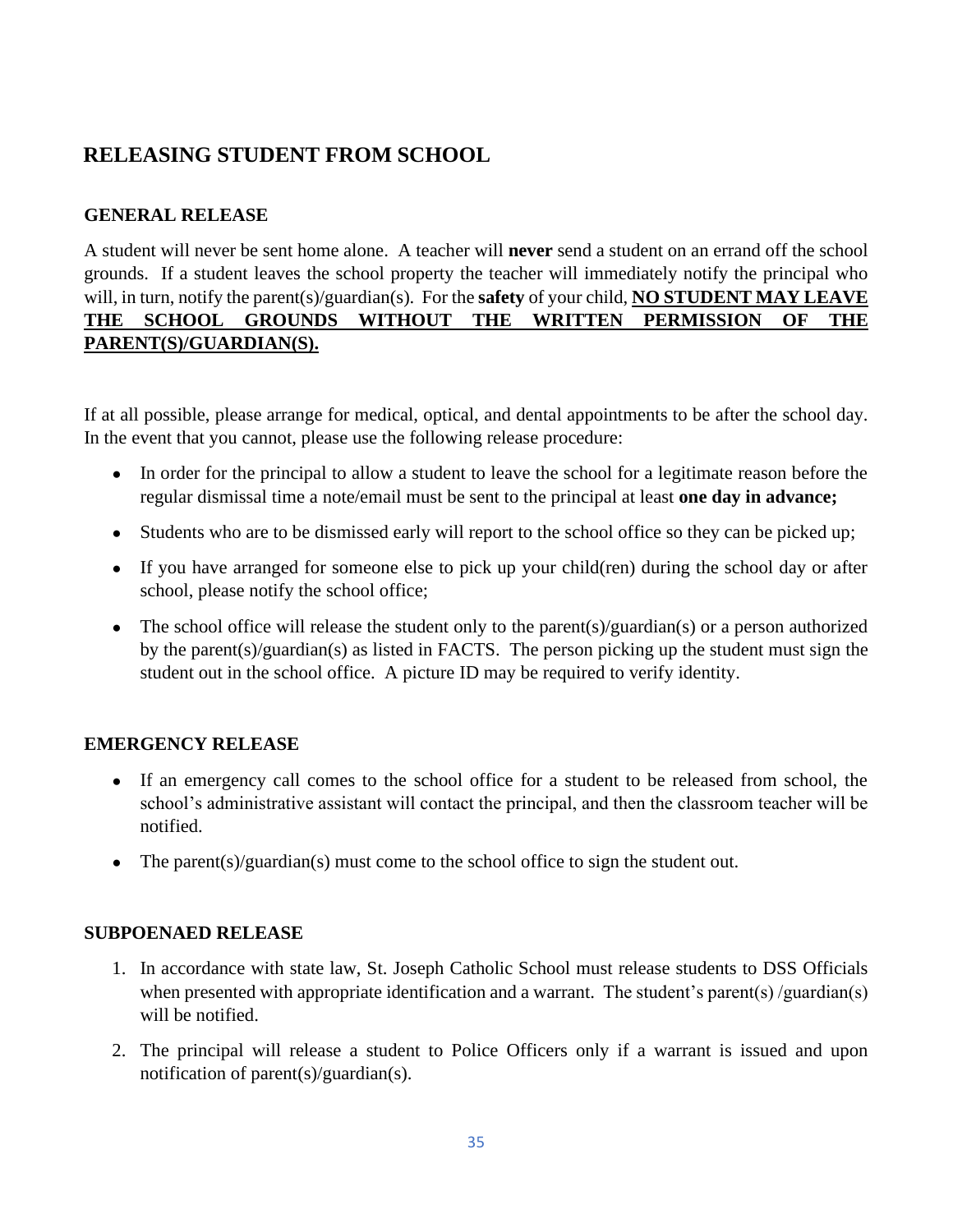3. If they have a warrant, DSS personnel or the Police may question students only in the presence of the principal.

## **SCHOOL, STUDENT, AND STAFF SAFETY**

### **EMERGENCY SCHOOL CLOSING/ INCLEMENT WEATHER**

- In the event of snow or other inclement weather, St. Joseph Catholic School follows the actions of Anderson District 5, as announced on the radio or television. Check Channel 4 WYFF or online at [www.carolinachannel.com](about:blank) **FOR ANDERSON DISTRICT 5.**
- In the event of an emergency or any outstanding public occurrence, schools will be closed on the Diocesan level, by the Secretary of Education. Check Channel 4 or online at [www.carolinachannel.com.](about:blank)
- In the event of a local circumstance of any unusual nature, the decision to close the school will be made on a local level by appropriate personnel. Parent(s)/Guardian(s) will first be notified by phone if any closings during school hours by way of the emergency notification system. Please make sure your emergency card is up to date, and that we have your cell phone numbers and email. St. Joseph Catholic School personnel will stay with students until they are all picked up by their parent(s)/guardian(s) or another designated person.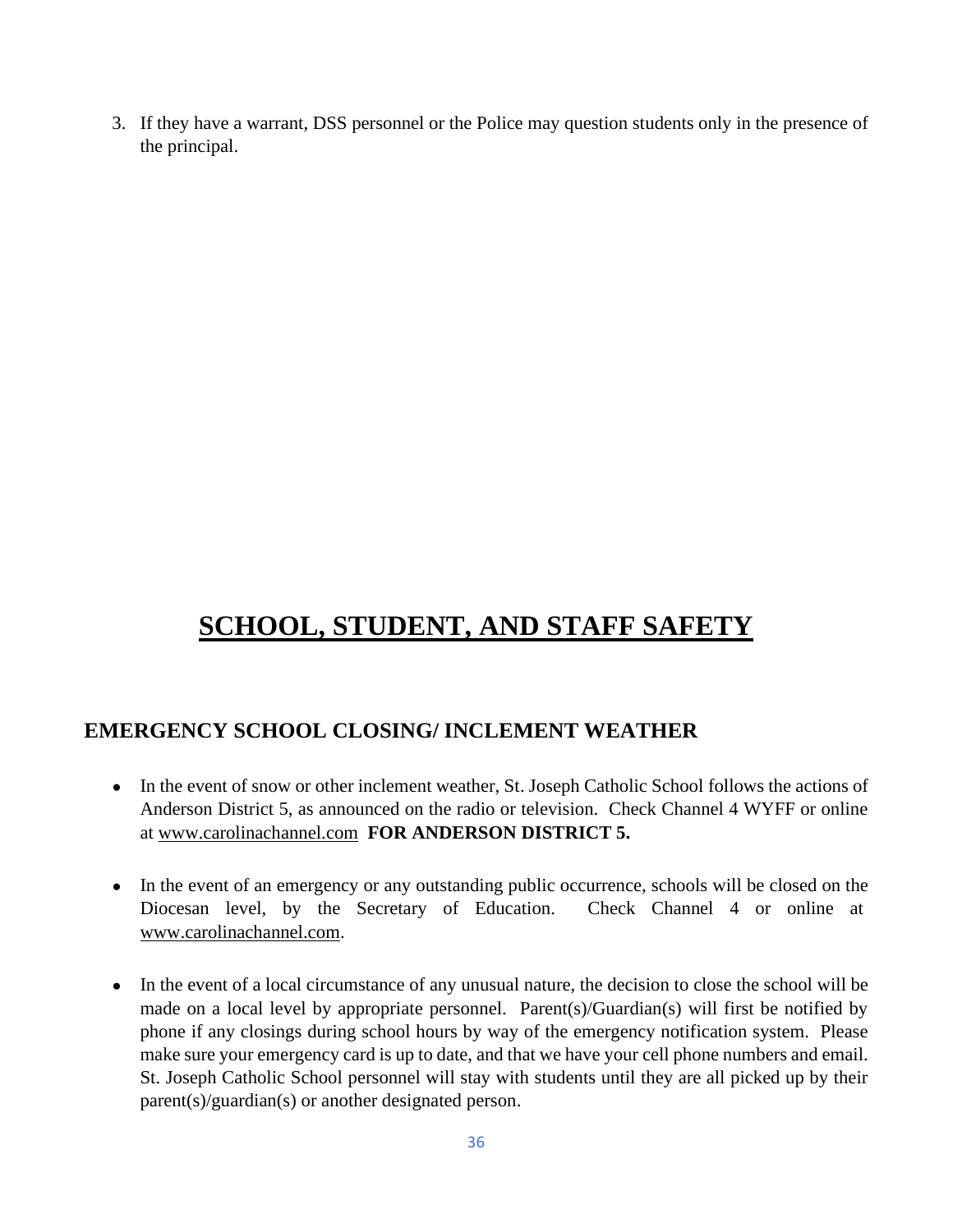## **SAFETY DRILLS**

#### **Fire Drills**

Fire drills are held frequently during the school year to ensure that each student is aware of fire and alternate exits. Exit routes are posted in each room and students are instructed in proper procedures so that they can leave the building in a quiet and orderly manner.

#### **Tornado Drills, Earthquake Drills, and Lockdown Drills**

Drills are done in the beginning of the year and two other times during the year. Each room has the procedure posted, and students are instructed on this procedure.

#### **Crisis Plan**

St. Joseph Catholic School has implemented a "crisis plan" in case of a lockdown emergency.

All teachers and staff are aware of the procedure to follow to keep your children safe. In the event of such an emergency, circumstances permitting, the building will be evacuated, and students will be moved to one of two secure designated locations:

- Shook Center Church Office
- Off Campus across the street at McCants Middle School

## **WEAPONS AND DANGEROUS OBJECTS**

According to Diocesan policy #5053.1, there are two specific situations which may call for immediate expulsion:

- When the moral or physical well-being of the student body or faculty is endangered (such as by bringing any firearm or other weapon to school or a serious threat is given).
- When there is any positive promotion against religion or faith.

To ensure the physical safety of the students, faculty and staff, students are not to bring toys, materials, or weapons to school that appear to be or are dangerous to themselves or others. Should an incident occur that involves the above-mentioned items, the following directives will be followed: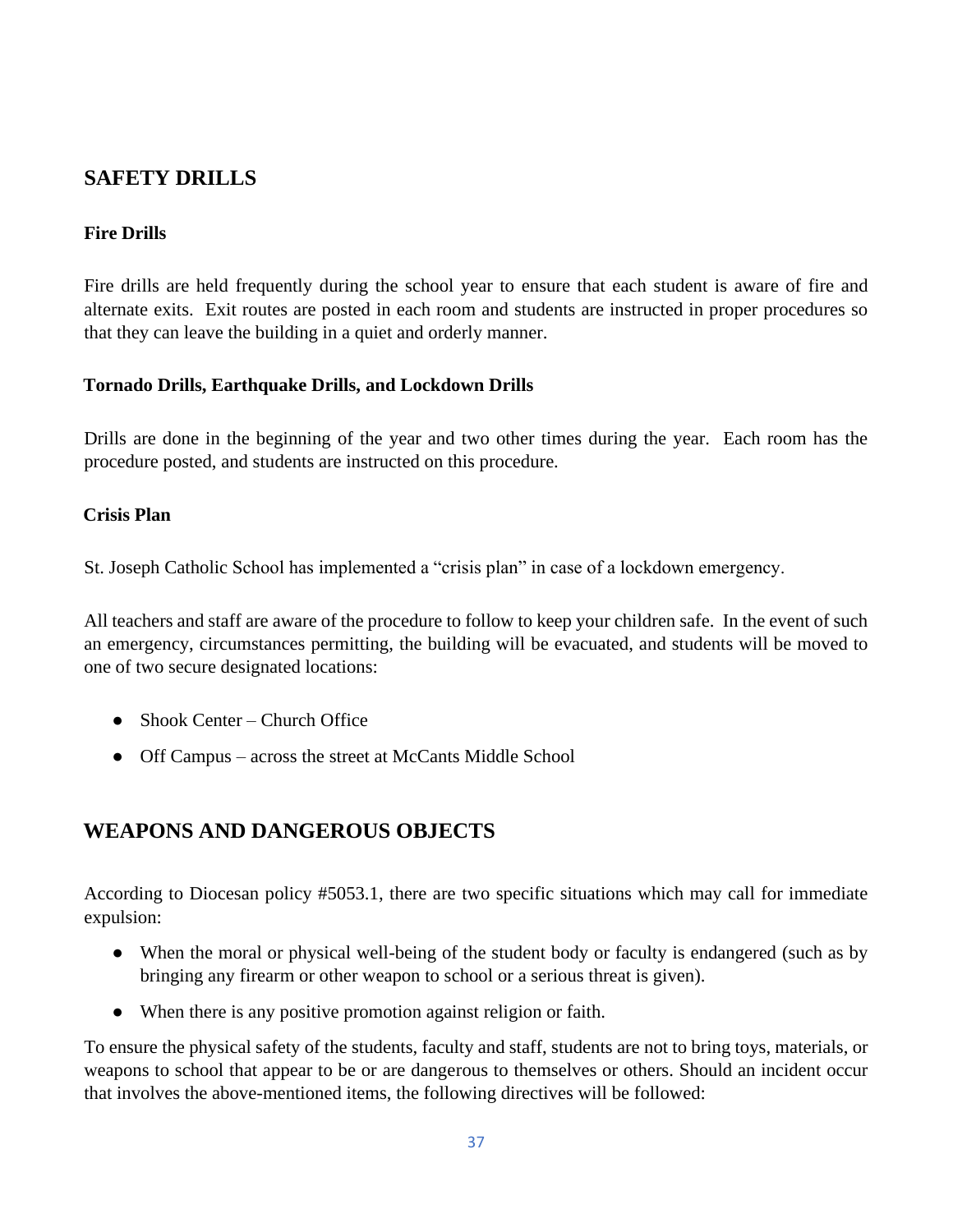- 1. The principal will be notified;
- 2. The principal or teacher will remove the toy, material, or weapon from the student's possession;
- 3. The student's parent(s)/guardian(s) will be notified;
- 4. An incident report will be filed in the student's school record;
- 5. The student will receive an in-school or out-of-school suspension until a conference is held with the student, parent/guardian, teacher, principal, and pastor.

If the weapon is a firearm, the police will be called (as firearms must be legally licensed) and the student will be placed in immediate suspension pending expulsion.

## **RIGHT TO SEARCH**

The school reserves the right to search anything brought on school property. This includes cell phones and other electronic devices.

## **ALLERGY POLICY**

St. Joseph Catholic School recognizes that an allergy is a serious condition affecting many school children and positively welcomes all children with allergies.

To instill good healthy habits in children and to further protect students with asthma symptoms, St. Joseph Catholic School and Church is committed as of August 2020 to provide a tobacco-free campus. No tobacco use of any kind is allowed in and around the buildings or in the parking lot.

This school encourages children with allergies to achieve their potential in all aspects of school life by having a clear policy that is understood by school staff and pupils. Teachers and new staff should also be made aware of the policy. All staff who come into contact with children with allergies are provided with training on allergies through certified first aid training. Training is updated as needed.

#### **ASTHMA MEDICATION**

Immediate access to reliever inhalers is vital. Please fill out the Diocesan Medication Form for the inhaler or other medication. Children are encouraged to carry their reliever inhaler. Parent(s)/Guardian(s) are asked to ensure that the school is provided with a labeled spare reliever inhaler. All inhalers must be labeled with the child's name by the parent/guardian. It is the responsibility of the parent(s)/guardian(s) to replace inhalers when they expire.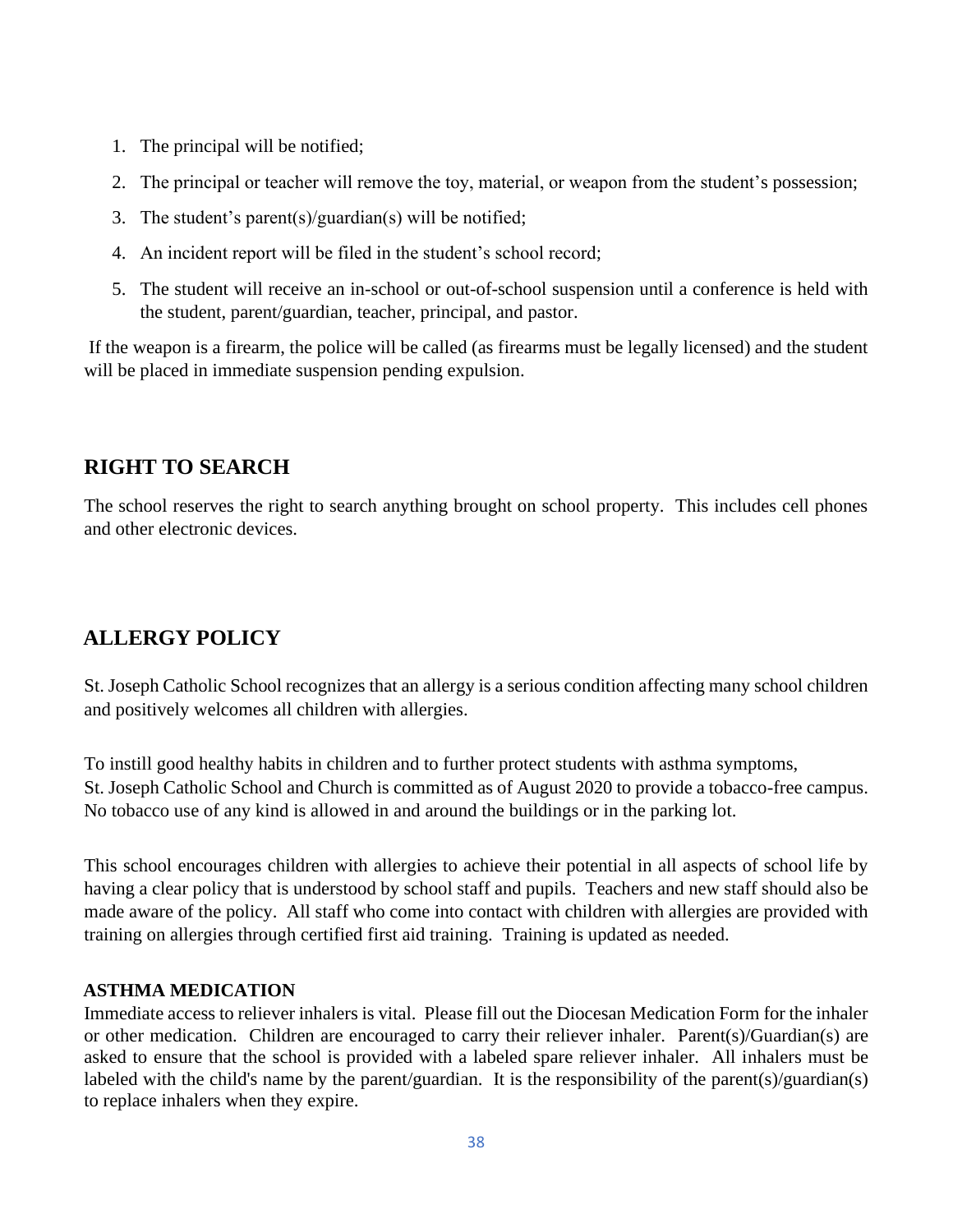#### **RECORD KEEPING**

At the beginning of each school year, or when a child joins St. Joseph Catholic School, parent(s)/guardian(s) are asked to submit a list of the child's allergies. From this information the school keeps its allergy register which is available for all school staff. If medication changes in between times, parent(s)/guardian(s) are required to inform the school and submit a new Diocesan Medication Form.

#### **THE SCHOOL ENVIRONMENT**

The school does all that it can to ensure the school environment is safe and favorable to children with asthma or allergies. As far as possible, the school does not use chemicals in science and art lessons that are potential triggers for children with asthma.

#### **FOOD ALLERGY POLICY**

St. Joseph School recognizes that life threatening food allergies are an important condition affecting many school children and positively welcomes all pupils with food allergies. In order to minimize the incidence of life-threatening allergic reactions, St. Joseph Catholic School will maintain a system-wide procedure for addressing life threatening allergic reactions and maintain an Emergency Action Plan for any student(s) whose parent(s)/guardian(s), and physicians have informed the school in writing that the student(s) has a potentially life-threatening allergy.

#### **CLASSROOMS**

Teachers must be familiar with the Emergency Action Plan of students in their classes and respond to emergencies as per the emergency protocol documented in the Emergency Action Plan.

In the event of a suspected allergic reaction (where there is no known allergic history), the school office will be called, and the school's Emergency Response Plan activated. The emergency medical services will be called immediately.

The classrooms have communication with the school office.

Information will be kept about students' food allergies in the classroom and in the substitute emergency folder, accessible by teachers, substitutes or other responsible adults.

All teachers and substitutes will be educated about the risk of food allergies.

Parent(s)/Guardian(s) of a student with food allergies is responsible for providing all food for his/her own child. Snacks will be kept in a separate snack box or chest provided by the parent/guardian. Tables will be washed with soap and water following any food related events held in the classroom. Proper hand cleaning techniques will be taught and encouraged before and after the handling/consumption of food. **St. Joseph Catholic School makes no claim to be a peanut-free school.**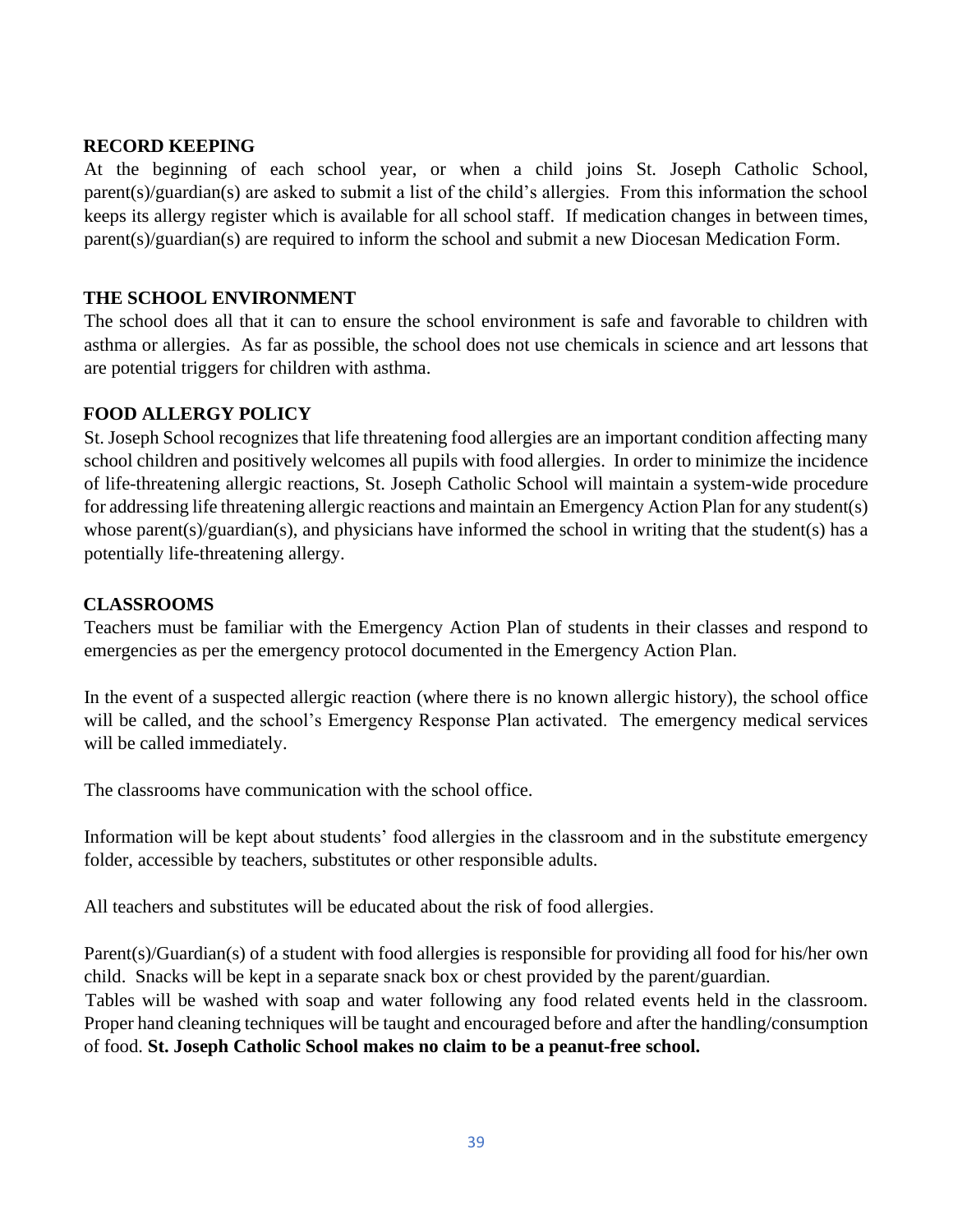## **MEDICATION POLICY**

Medication may be administered to students during school hours by school staff, the administrative assistant, or the principal only if the medication is needed in order for the student to remain in school. In addition, the following guidelines must be met:

- 1. A Medication Permit Form must be **COMPLETED** by the parent(s)/guardian(s), **SIGNED** by the physician, and **RETURNED** with the medication to the school office. A copy of this Medication Permit Form is posted on FACTS under announcements;
- 2. The parent(s)/guardian(s) must bring all medications to the school office at the beginning of the day;
- 3. All medicine, including "over the counter," must be prescribed by a doctor or a dentist and must be in the original, unopened container, and labeled with a current pharmacy prescription label;
- 4. Medications sent in baggies or unlabeled containers or previously opened **WILL NOT BE ADMINISTERED**;
- 5. **ANTIBIOTICS WILL NOT** be given at school by school personnel. If the antibiotic must be given during the school day the parent/guardian may come to the school office and administer it;
- 6. Under no circumstances will students be allowed to keep medication with them during the day. Exceptions for inhalers and epi-pens will be made, but only if we have **A DOCTOR'S STATEMENT** that the student is trained to use them properly;
- 7. It is extremely difficult to track down students to remind them about their medicine so students should be made aware of the need to report to the office to take their medicine. Parent(s)/Guardian(s) of our youngest students need to send a note to the teacher or Extended Care personnel in the event that the student should forget to come to the office;
- 8. Only a parent/guardian may perform nebulizer treatments in school unless we have a **DOCTOR'S STATEMENT** that the child is trained to use this properly. Non-medical school personnel are not permitted to administer this treatment.
- 9. **Parent(s)/ guardian(s) must pick up any unused medicine or it will be destroyed.**

## **ITEMS BROUGHT TO SCHOOL**

St. Joseph Catholic School is not responsible for loss or damage to any items brought to school by a student. This includes, but is not limited to, all electronic devices. Please have lunch boxes, backpacks, calculators, uniforms labelled with first and last name.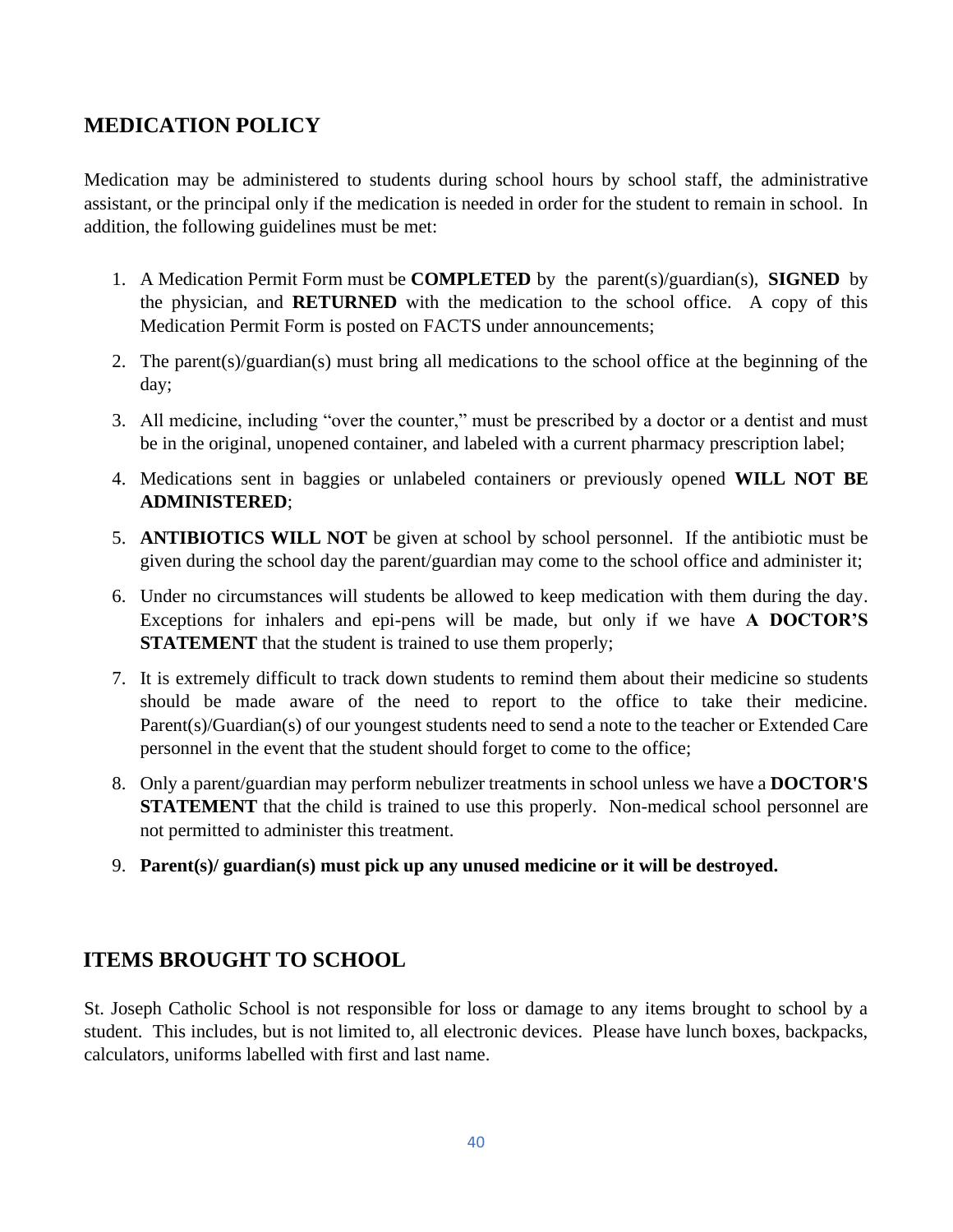## **BULLYING POLICY**

The St. Joseph Catholic School community sees as part of its mission the development of an environment of mutual respect for all its members. St. Joseph Catholic School is committed to protecting our students from damaging types of behaviors.

*Bully* shall mean repeated unwelcome verbal, written or physical conduct directed at a student by another student that has the intent of or effect of:

- 1. Placing a student in reasonable fear of physical, emotional or mental harm;
- 2. Placing a student in reasonable fear of damage to or loss of personal property;
- 3. Creating an intimidating or hostile and unsafe environment that substantially interferes with a student's educational opportunities.

**Sexual harassment**, the unwanted and unwelcome sexual behavior toward another person, is unacceptable. Behavior considered sexual harassment may include, but is not limited to, the following: touching, grabbing or pinching in a sexual manner, spreading sexual rumors, referring to sexual anatomy, name calling, graffiti, pressure for sexual favors, indecent exposure, sexual messages either spoken, written, or electronically conveyed and asking for inappropriate pictures.

If the sexual harassment is not stopped immediately upon request, then a report is to be made to the principal with appropriate consultation by administrators or counseling staff as necessary.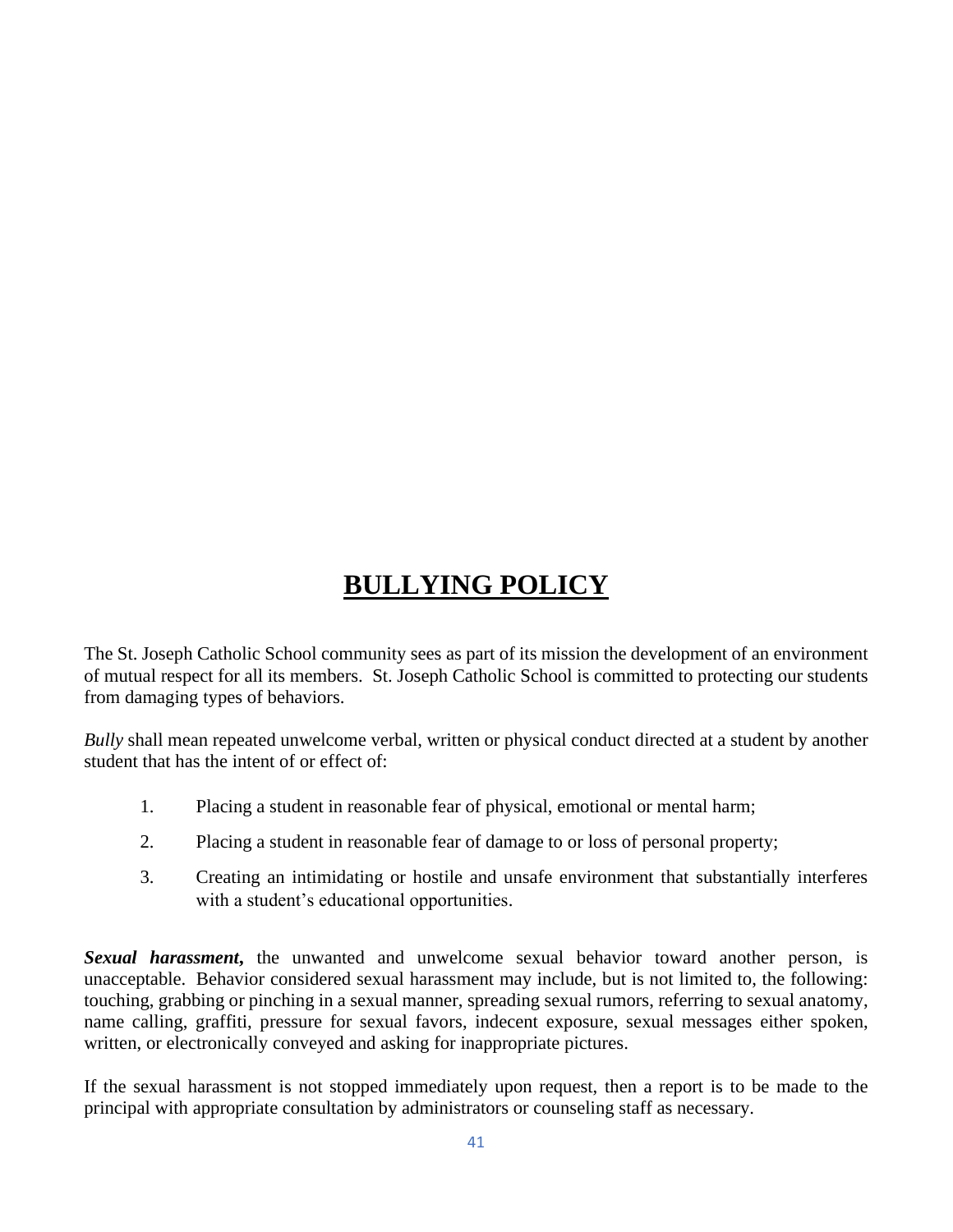*Cyber bullying* includes but is not limited to the following misuses of technology: harassing, teasing, intimidating, threatening, or terrorizing another student, teacher or employee of the school by sending or posting inappropriate or derogatory email messages, instant messages, text messages, digital pictures or images, or social media postings.

All forms of cyberbullying are unacceptable, and offenders are subject to appropriate discipline.

Students are responsible for reporting all types of bullying incidents to a teacher, administrator, or faculty members, all of whom are required to report all types of incidents to the principal.

#### **Students are instructed to do the following if bullying behaviors are done to them:**

- Tell the person to stop in a calm, confident manner and then walk away;
- Stay calm and not show feelings of being upset until they are in a safe place;
- Talk to a trusted adult parent, teacher, or counselor about the bullying behaviors;
- Stay with friends and do not be alone with a person who exhibits bullying behaviors towards them.

#### **DISCIPLINARY ACTION POLICY**

A student accused of bullying can be placed on home study until the matter is resolved.

All allegations of bullying will be taken seriously and investigated by the principal. All reports of bullying will remain confidential so as to ensure the freedom to come forward to report incidents.

Investigations may include, but are not limited to:

- Interviews with all affected students including witnesses, bystanders, and adults with potential knowledge of the reported incident;
- Written statements from all parties having pertinent information. The collection and review of any evidence such as notes, recordings, images, or affected properties;
- Notification of law enforcement when requested by the target or parent(s)/guardian(s), or when there is sufficient reason to believe it is essential to maintaining a safe and orderly environment. Periodic updates to part(s)/guardian(s) of the targeted student(s) and the alleged bully(s).
- Updates and contacts included in investigative reports with the parent(s)/guardians(s) of all affected parties notified, as appropriate to circumstances, of the findings and determination related to the report of bullying. A summary of findings indicating the report of bullying was either "Substantiated," "Unsubstantiated," "Reclassified," or "Unfounded."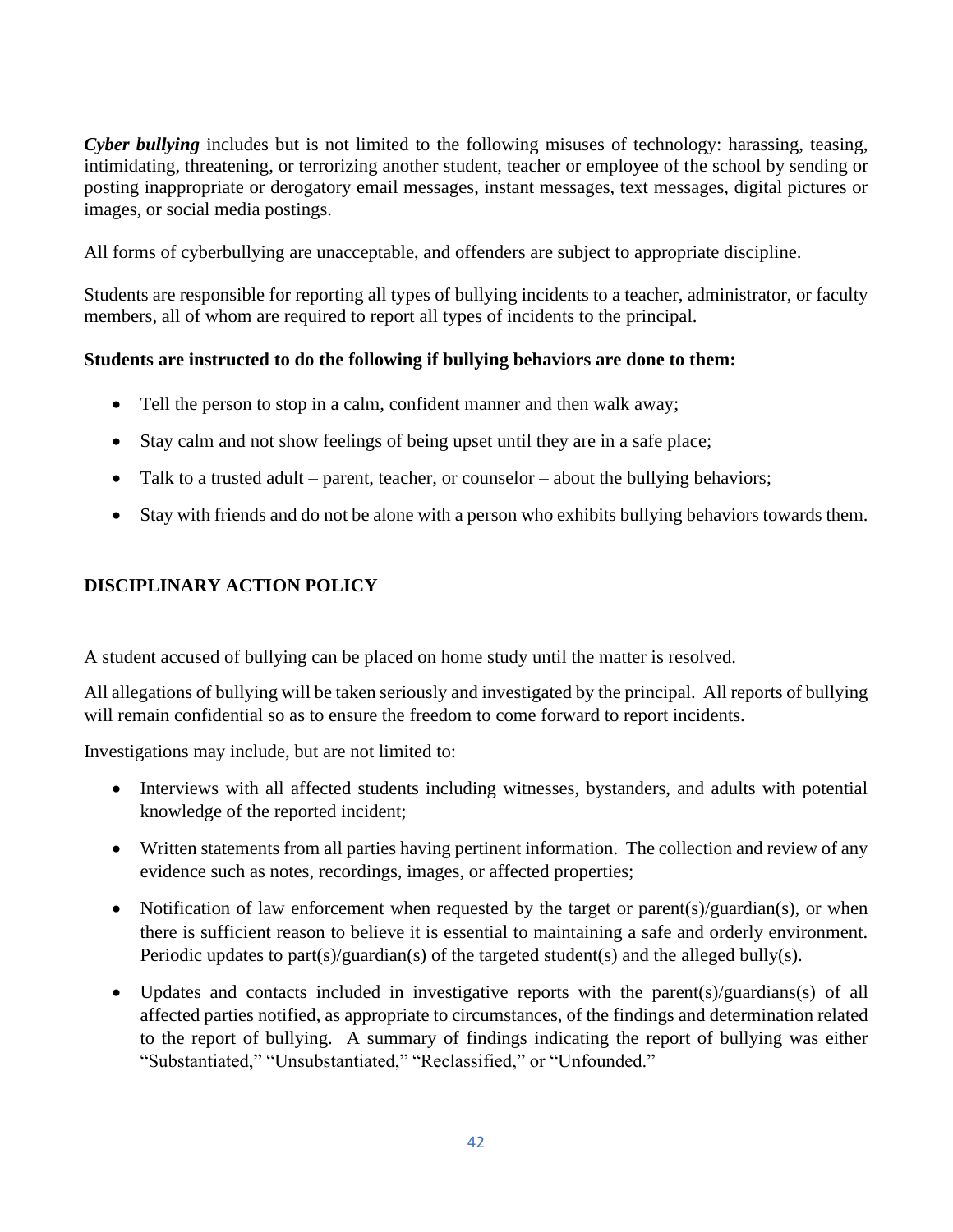Serious offenses could result in out-of-school suspension, mandatory counseling and possible expulsion from school.

During all school suspensions, students will receive a "0" for all missed work projects or test/quizzes. Students are responsible for completing all missed content material while under suspension. The principal will notify the parent(s)/guardian(s) before the student is suspended or expelled.

This policy is based on the principles of fairness, common sense, and professional discretion.

D**isciplinary action will be issued as deemed necessary.**

## **STUDENT CONDUCT AND DISCIPLINE POLICY**

## **CODE OF CONDUCT**

Since the Christian spirit is one of peace, brotherhood, love, patience, and respect for others, the challenge of a Catholic student is to explore ways in which he/she, together with fellow students, can learn of the needs of one another, the community, and the world, and respond to these needs with Christian understanding and service.

In fulfilling these goals, a St. Joseph Catholic School student will:

- Treat others as Jesus would treat him/her;
- Show respect for parents, teachers, school personnel, and fellow students;
- Develop good study habits and work to the best of his/her ability;
- Honor the work of others;
- Show respect for school property and the property of others.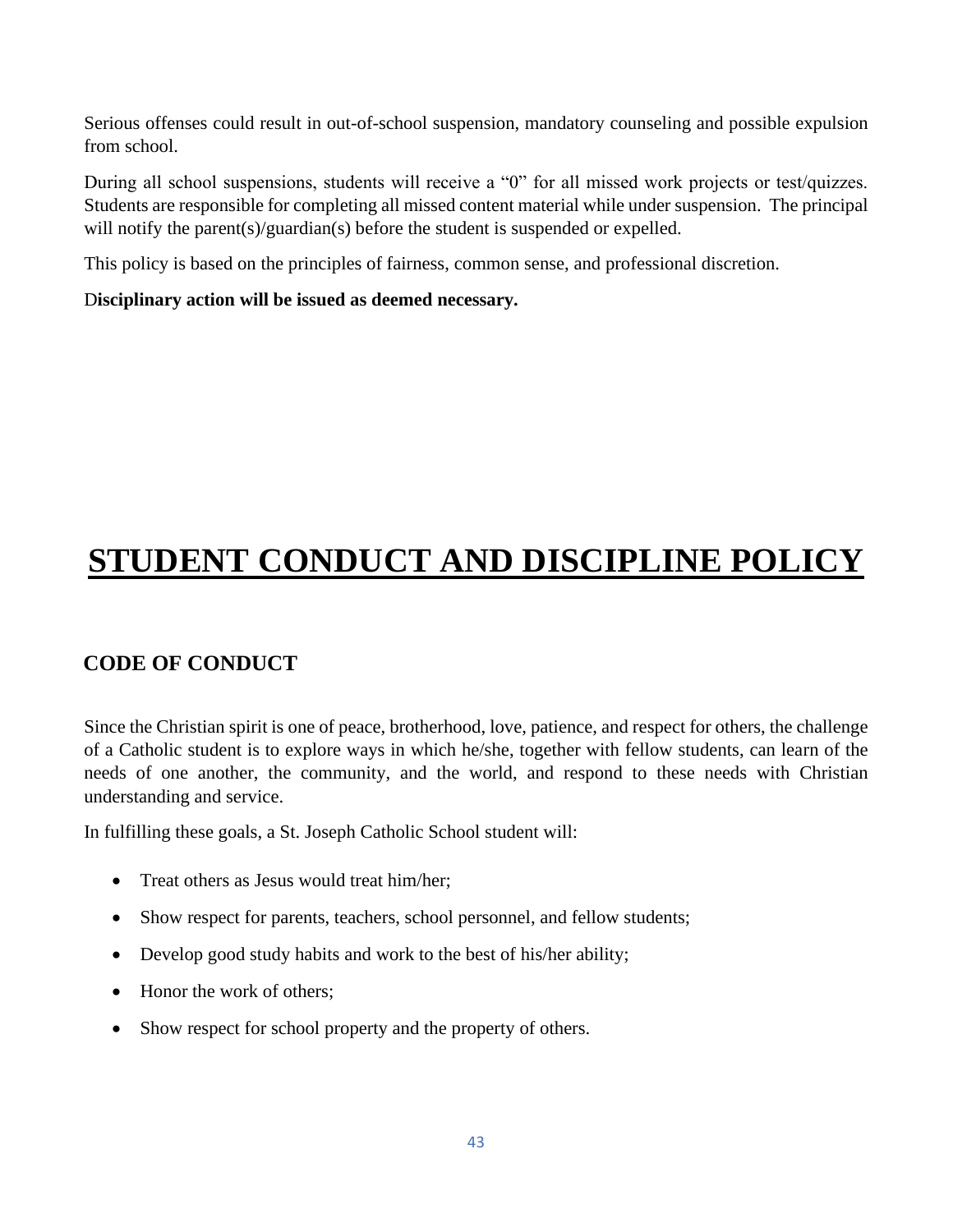## **CLASSROOM MANNERS**

In order to conduct himself/herself according to Christian principles so as not to disturb the academic atmosphere of the classroom or school, a St. Joseph Catholic School student will:

- Be on time:
- Upon entering the classroom, go directly and quietly to their assigned seat and prepare for work;
- Be courteous at all times;
- Share the responsibility for keeping the classroom clean;
- Respect all materials;
- Respect work and work time;
- Be safe at work and play.

## **DISCIPLINE TERMINOLOGY**

A Demerit System is a system of rules and regulations that will be enforced by a system of guidelines administered by a Disciplinarian. A Disciplinarian is the person responsible for administering and interpreting the Demerit System. A Demerit is a mark against a student's conduct record. Demerits are cumulative during the school year. A Detention is the punishment that accompanies a deed of misconduct and/or demerits.

Detention will be held after school for one hour on the day determined by the Disciplinarian after notification of the parent(s)/guardian(s). Detention is for those receiving demerits and/or assigned to detention by the Disciplinarian. Students are to report to detention immediately after dismissal. Detention takes priority over any other commitment. If a student is unable to attend an assigned detention because of extenuating circumstances, the parent(s)/guardian(s) must contact the Disciplinarian prior to the detention to be served and the detention will be rescheduled.

Suspension is the removal of a student for a specific time period from St. Joseph Catholic School. If a student fails to correct his/her behavior following suspension, he/she may be requested to withdraw. Probation is a trial period in order to correct inappropriate behaviors. Expulsion is the permanent removal of a student from St. Joseph Catholic School.

An infraction is the failure to observe the rules of St. Joseph Catholic School. For every infraction, there will be a consequence. These consequences are at the discretion of the principal and may consist of detention and/or demerits, suspension, expulsion, notification of proper authorities, or legal action.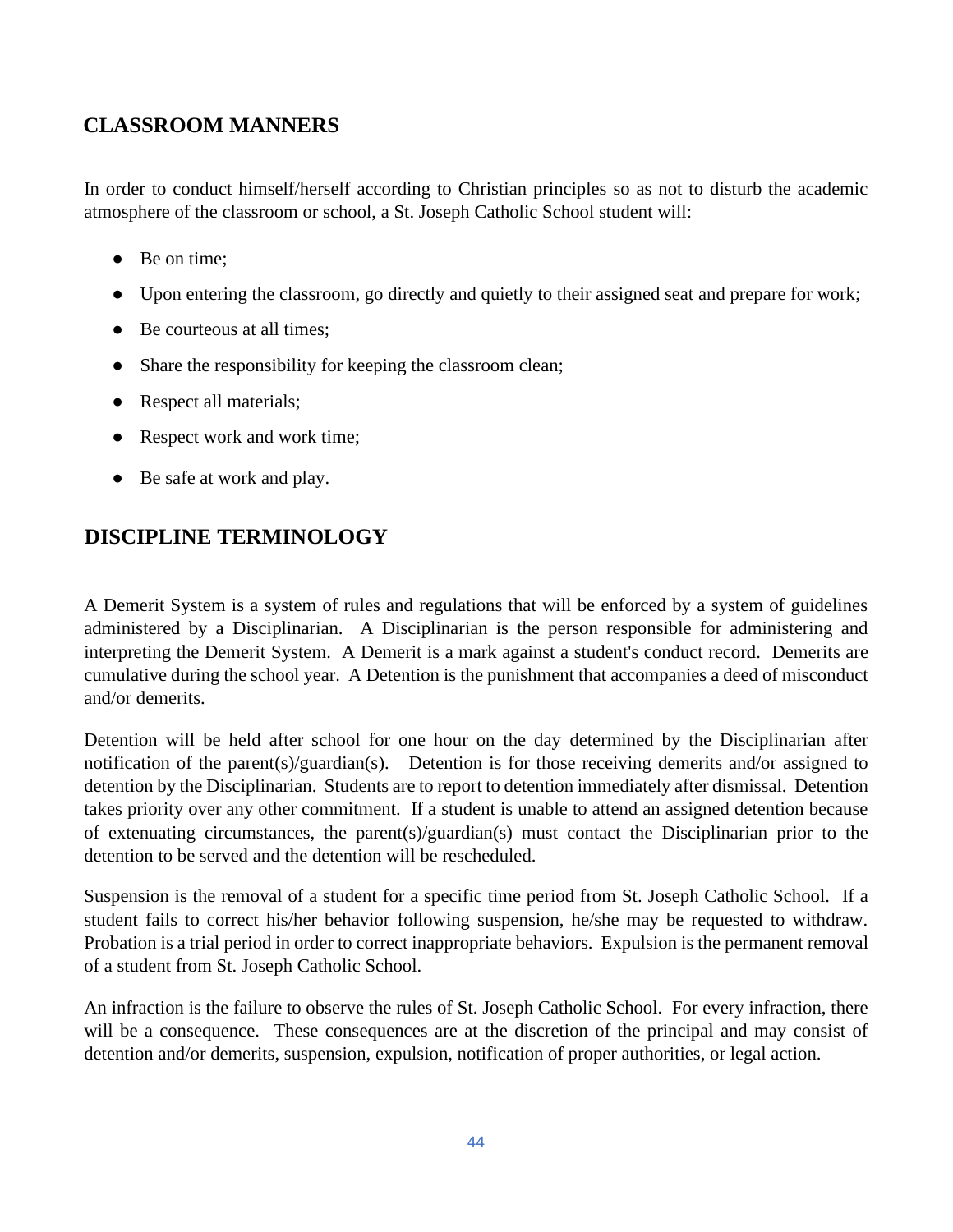### **DEMERITS**

The number of demerits for each offense is at the discretion of the school's Administration and Disciplinarian. The number of demerits for a violation may vary from the schedule listed below because of mitigating or aggravating circumstances and may include suspension.

#### **An infraction of the following rules will ordinarily carry one (1) demerit:**

- Improper uniform without permission;
- Chewing gum (forbidden at all times);
- Eating in class without permission;
- Throwing objects without permission;
- Hitting/shoving another student (not to be confused with fighting);
- Excessive talking in class or when walking in line from building to building;
- Playing in bathrooms and/or leaving a mess in the bathrooms;
- Running/pushing in any classroom, hallways, stairs, or portables;
- Creating a disturbance of any kind (excessive noise).

#### **An infraction of the following rules will ordinarily carry three (3) demerits:**

- Bullying; conference with the student, and a phone call to parent/guardian;
- Cutting detention;
- Obscene literature or obscene and/or inappropriate words, gestures, and/or actions;
- Destroying or defacing school property;
- Being put out of class by a teacher;
- Defacing school and/or other students' property (writing on desks and minor graffiti);
- Failure to report to any individual teacher when requested to do so;
- Use of cell phone without teacher permission;
- Improper use of school, Chromebooks, or computers in violation of the Policy;
- Rudeness/disobedience to a teacher.

#### **An infraction of the following rules will ordinarily carry five to ten (5-10) demerits:**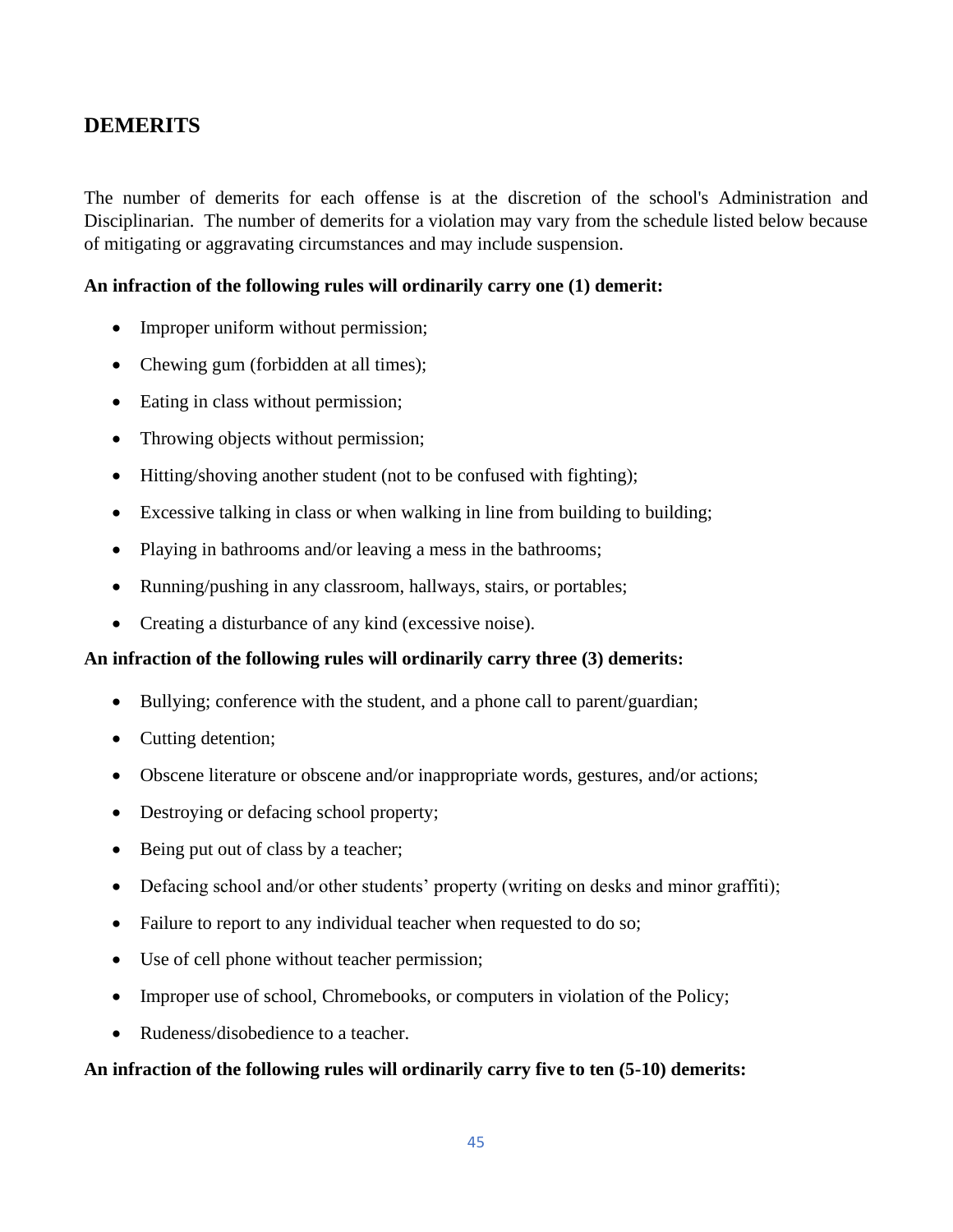- Possession of cigarettes, lighted or unlighted, or other tobacco products on their person.;
- Fighting, major disturbances;
- Leaving the school grounds without permission;
- Truancy: Any student guilty of cutting class or school;
- Cheating: All cheating offenses, including plagiarism;
- Stealing;
- Lying: Includes forgery, etc.;
- Sexual harassment;
- Bullying (Second or more offenses).

#### **Demerits will be given for these offenses and the student will be eligible for suspension or expulsion by the Principal or Pastor. These are considered serious infractions and will be dealt with on an individual basis:**

- Possession of any illegal substance on school property or school-sponsored activity;
- Coming to school intoxicated from any illegal substance;
- Hitting/striking a teacher;
- Vandalism to a teacher's property;
- Disrespect to a teacher and/or teacher's property;
- Possession of any kind of knife or illegal weapon on school grounds;
- Accumulation of 25 demerits.

This list is not intended to be exhaustive. Any activity that causes disorder is unacceptable. Whenever a student becomes a source of disorder, he/she interferes with the general good of the school. If, in the judgment of the Administration, a student is a constant source of disorder, he/she will be asked to leave school.

### **PENALTIES**

When a student receives 3 demerits, after-school detention is assigned. An email from the Administration is sent to the parent/guardian. A conference with parent/guardian will be requested. When a student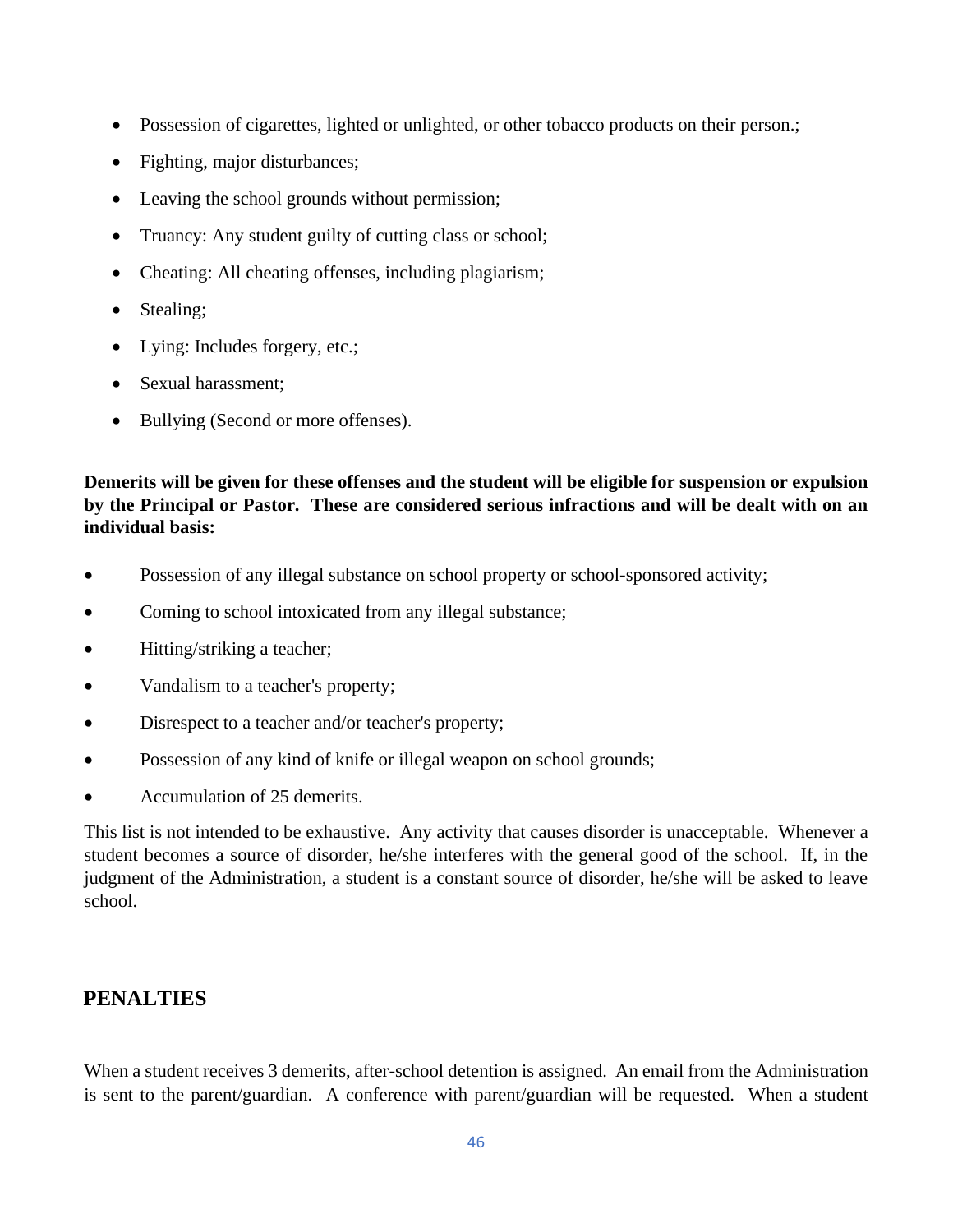receives 5-10 demerits, the Pastor is officially informed; a conference with the parent(s)/guardian(s) and School Administration is held and suspension is possible. When a student receives 25 demerits, the Pastor is officially informed; a conference with the Pastor, parent/guardian, and School Administration is held and expulsion is possible.

#### **A student accused of serious wrongdoing can be placed on home study until the matter is resolved.**

## **LUNCH PROGRAM**

#### **FOOD POLICY**

In order to stem the spread of germs and viruses and to minimize potential allergic reactions, St. Joseph Catholic School has a "no sharing of food" policy. Also, this policy helps to ensure that the food choices you make for your child are honored. Students are expected to use the same manners required in the classroom during lunch. Courtesy toward other students and cooperation with lunch monitors are in place at all times.

## **HEALTHY SNACKS/HEALTHY LUNCHES**

As temples of the Holy Spirit and good stewards of God's creation, we are committed to teaching our students about good nutrition. High sugar, caffeinated, and fatty foods can negatively affect your child's ability to concentrate in school and to behave in an appropriate manner. **Help us to teach them that eating healthy is a good way of thanking God for our life.** The teacher reserves the right to prohibit or limit the choice and amount of snack/lunch if the student's snack/lunch is not from the healthy list.

## **LUNCH**

K4 and K5 students will have lunch in their classrooms. All other students will eat their lunch in Fr. Friend Hall and students are responsible for carrying their own lunch. Please pack a healthy lunch for your student(s) and do not include a toy.

#### **Lunch procedures:**

- Glass bottles, jars, and cans are not allowed;
- All lunch boxes or bags should be marked with the student's name and grade on each item;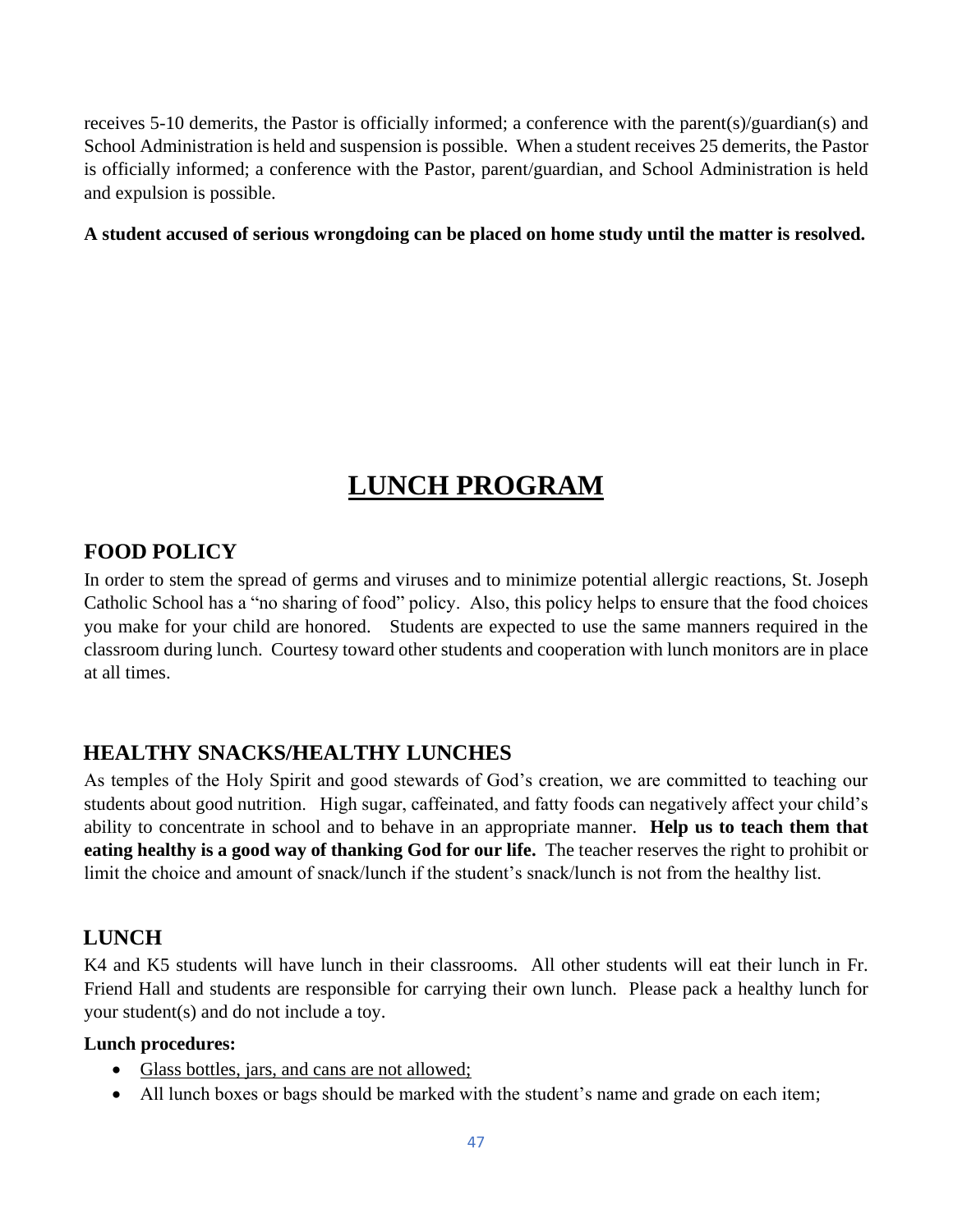• We cannot offer refrigeration or heating of food;

#### **Hot Lunch Procedures:**

- Lunches may be purchased by Google Forms by the day, week, or month;
- Any last-minute orders must be made by 8:30 A.M. If you are making a last-minute order, complete the form and let the office know so that it is not overlooked;
- We cannot order lunches after 9:00 A.M.
- A calendar of lunches is posted each month on FACTS.

**If your child is without a lunch, he/she will be given a hot lunch and the parent/guardian will be billed accordingly.**

**White or chocolate milk is available daily and must be ordered for the entire school year in advance. We will not be able to refund any money due to student absence, but you may ask for the milk to take home if your student is absent for several days.** 

## **DROP OFF AND DISMISSAL**

## **MORNING DROP OFF PROCEDURES**

- **DROP-OFF PRIOR TO 7:30 A.M. IS PROHIBITED.** Leaving students prior to the arrival of the adult in charge of the early morning supervision is not permitted since there is no supervision and St. Joseph Catholic School cannot be responsible for the safety of the children;
- Students who arrive between 7:30 and 7:55 A.M. will go to their classroom where the teacher will meet him/her;
- Students will be dropped off using the Cornelia Road driveway. Pull up to where the adults and patrols are standing. They will open the car door and help your child to the sidewalk;
- **Always** drop off your child when the staff and patrols are present to take them into either the school or Fr. Friend Hall. For our students' safety and protection, please wait for patrols to unload your child. Do not leave your child unattended;
- If there are no adults present, you must park in the parking spaces and escort your child into the school building;
- Students arriving after 7:55 A.M. are late and **must be escorted** into the school by the parent(s)/guardian(s) and signed in as tardy.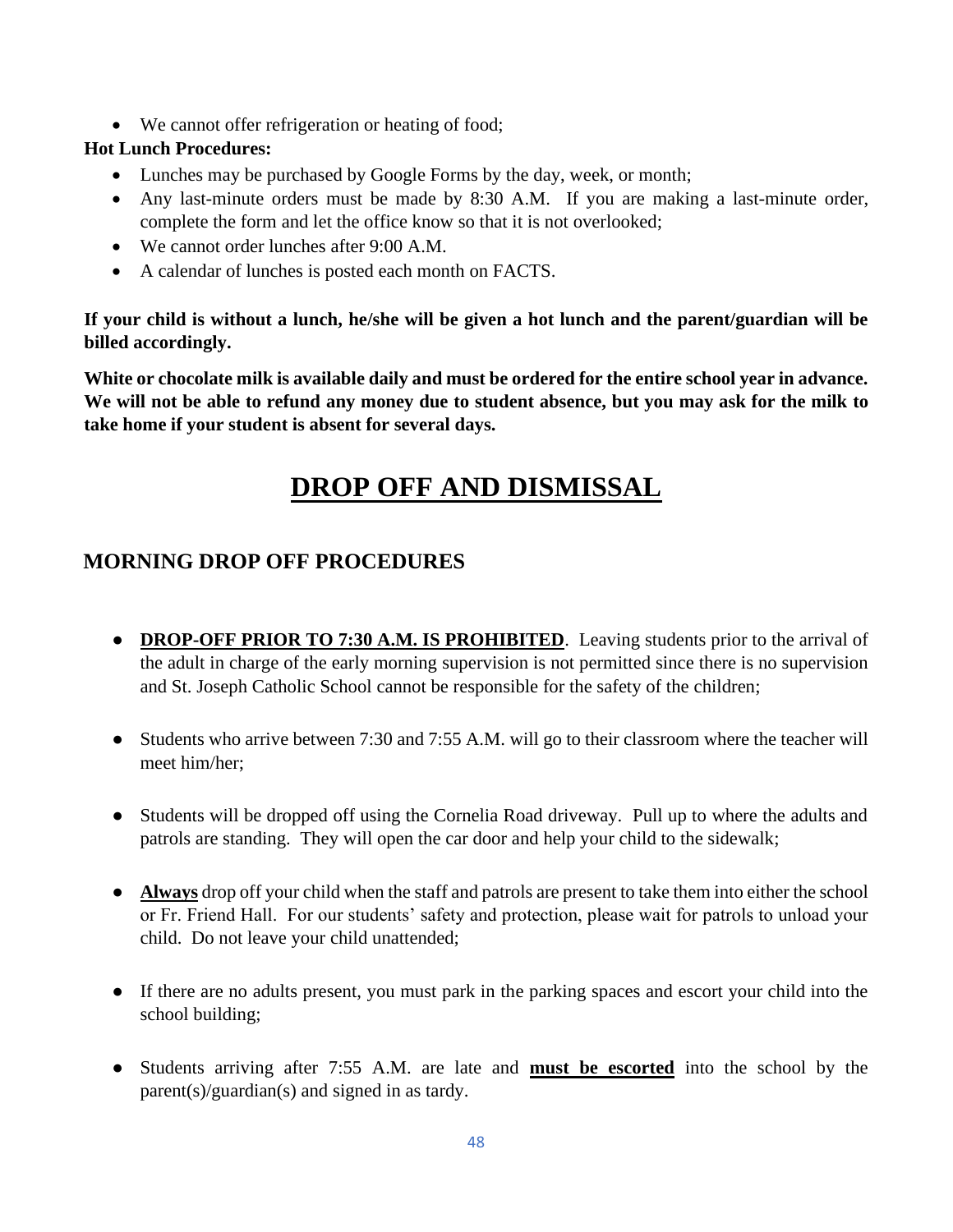● Students are to be dropped off according to the above procedure. Transitioning to the classroom is much faster if parent(s)/guardian(s) do not walk students into the school or classroom on the first day. However, for 4K students, parents are allowed to drop off at 8:30 A.M. the first day.

## **END OF DAY DISMISSAL PROCEDURES**

#### **4K and 5K PICK UP PROCEDURES**

Pick up for 4K and 5K will begin at 2:45 P.M. Park in Cornelia Road parking lot, but do not park in the handicap spaces unless you have a permit. Line up at the school entrance – be sure to leave 6 feet of space between you and other parent(s)/guardian(s). Use the stars on the sidewalk for reference. Hold up your Name Sign and a staff member will notify the teacher to release your child.

Be respectful of others - please do not cut in line by the side of the church.

Help keep our school healthy – please avoid socializing without a mask.

#### **GRADES 1-5 PICK UP PROCEDURES**

• Teachers for grades 1-5 will begin preparation for dismissal at 2:55 P.M. Students will quietly exit the classroom and assemble in single file line to be escorted by their teacher to the church parking lot. Students will sit quietly under the covered walkway until called.

#### **Parents/Guardians:**

- By 3:00 P.M., grades 1-5 will be assembled and ready to be picked up;
- Enter the McLees Road entrance closest to the Shook Center. Line up along the perimeter of the parking lot, forming two parallel lines to the sidewalk;
- Be sure to have your Name Sign clearly visible to help facilitate dismissal;
- When directed, please pull up to the faculty or staff member, who will put your child(ren) in your car;
- Please keep your place in line after your child(ren) has been put in your car and wait until the car in front of you has pulled away before exiting;
- Parent(s)/Guardian(s) **must pick up from the back parking lot only**, unless prior arrangements have been made;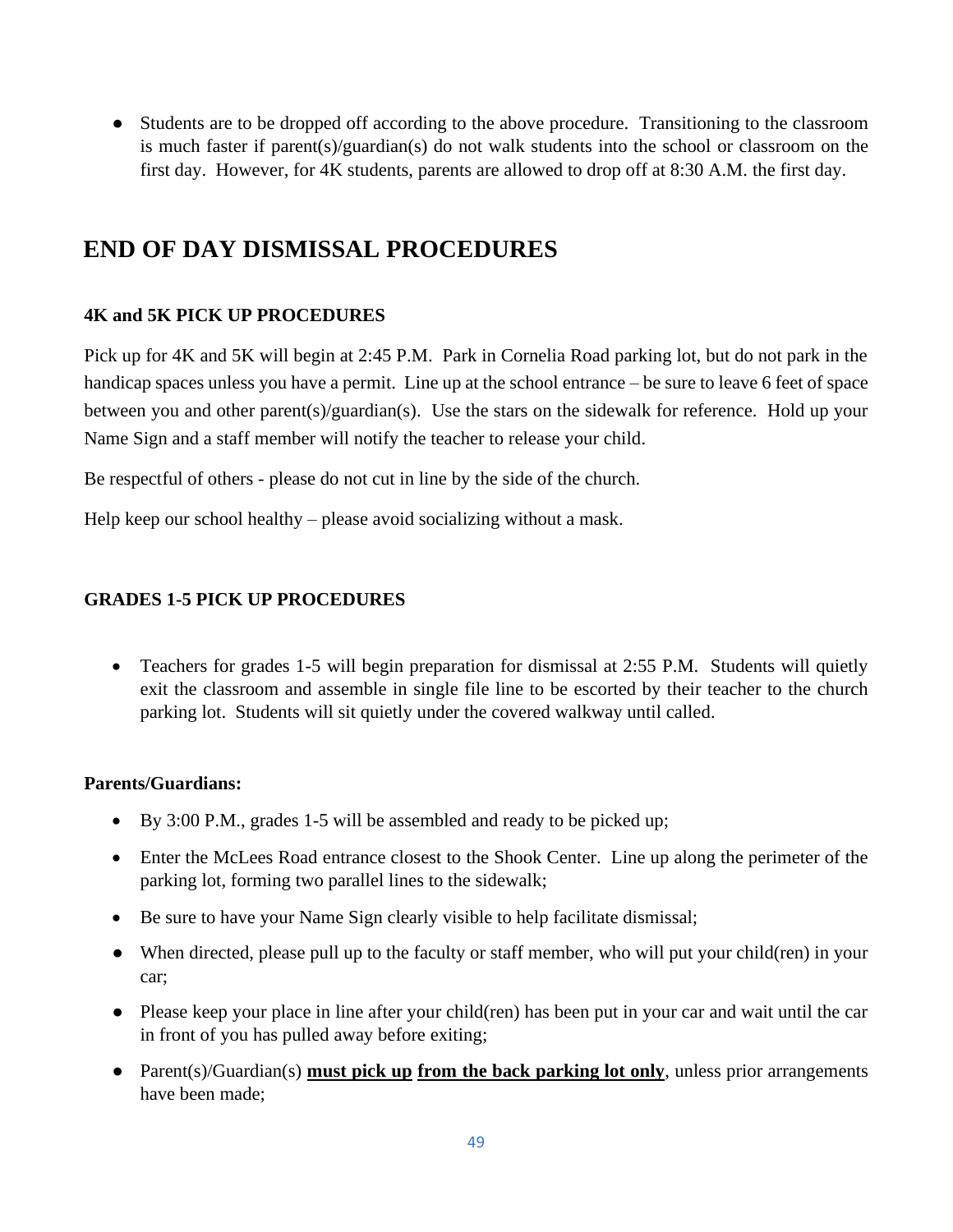- If in the rare occasion you must get your child early, please come to the front office. Do not park in the back and get your children out of line. This disrupts the flow and can be dangerous;
- **The first two spots are auctioned off at the** *silent/live auction*. **Please leave space for the families who won these spots to park.**

#### **GRADES 6-8 PICK UP PROCEDURES**

• Teachers for grades 6-8 will begin preparation for dismissal at 3:10 P.M. Students will quietly exit the classroom and assemble in single file line to be escorted by their teacher to the church parking lot. Students will sit quietly under the covered walkway until called.

#### **Parents/Guardians:**

- By 3:15 P.M., grades 6-8 will be assembled and ready to be picked up.
- Enter the McLees Road entrance closest to the Shook Center. Line up along the perimeter of the parking lot, forming two parallel lines to the sidewalk.
- Be sure to have your Name Sign clearly visible to help facilitate dismissal;
- When directed, please pull up to the faculty or staff member, who will put your child(ren) in your car.
- Please keep your place in line after your child(ren) has been put in your car and wait until the car in front of you has pulled away before exiting.
- Parent(s)/Guardian(s) **must pick up from the back parking lot only**, unless prior arrangements have been made.
- If in the rare occasion you must get your child early, please come to the front office. Do not park in the back and get your children out of line. This disrupts the flow and can be dangerous.
- **The first two spots are auctioned off at the** *silent/live auction*. **Please leave space for the families who won these spots to park.**

#### **PLEASE NOTE:**

**\*If you also have students in the younger grades, please pick all children up at the oldest child's dismissal time. Any younger siblings will be brought to the back parking lot for pick up.**

**\*As teachers lead their classes to the back parking lot, any Extended Care students will be taken to the Extended Care Coordinator to sign-in.**

**\*Students that are not picked up on time will be sent to Extended Care.**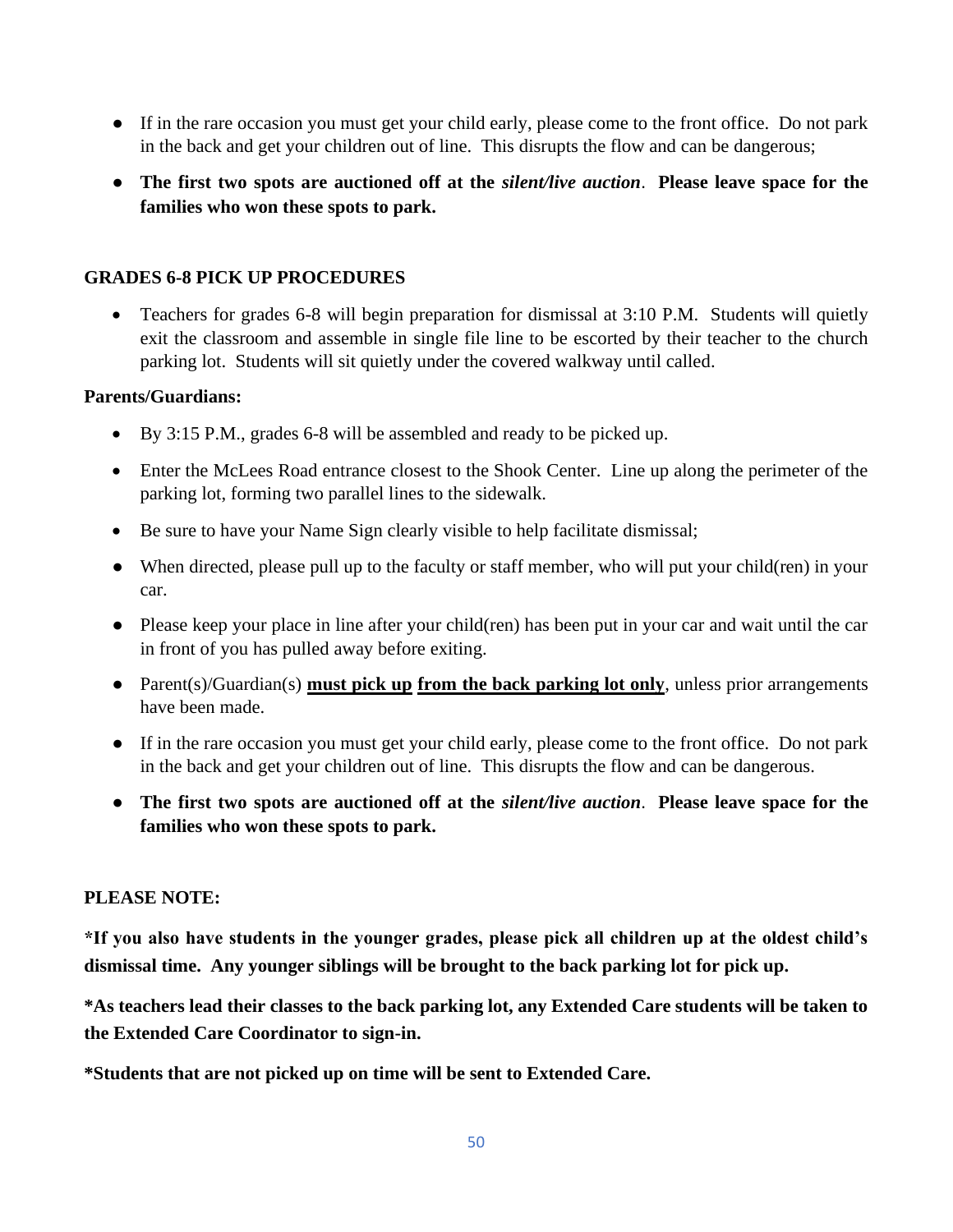## **EMERGENCY PICK UP PROCEDURES**

In the event of an emergency or evacuation at school, your students will be taken to a designated area and supervised by teachers. Teachers will be in charge of contacting the student's parent(s)/guardian(s) and sharing information about the situation. When we receive an all clear to release students, the students will only be released to those individuals that are authorized to pick them up. Parent(s)/guardian(s) make sure that your emergency contact information and authorized student pick up list in FACTS is updated regularly.

## **SOUTH CAROLINA CAR SEAT LAWS**

St. Joseph Catholic School follows the South Carolina child passenger restraint law. Below is a synopsis

of that law. **South Carolina's child passenger restraint law requires that:**

- Children from birth to 1 year old, or who weigh less than 20 pounds, must be secured in a rearfacing child safety seat.
- Children 1 through 5 years old weighing 20 to 40 pounds must be restrained in a forward-facing child seat.
- Children 1 through 5 years old weighing 40 to 80 pounds must be secured in a belt-positioning booster seat.
- Children under the age of 6 are not required to be in booster seats if they weigh more than 80 pounds or if they can sit with their backs against the car's seat and bend their legs over the seat edge without slouching.
- Children under 6 may not sit in the front passenger seat. However, this restriction does not apply if the vehicle has no rear passenger seats or if all other rear passenger seats are occupied by children less than 6 years old.
- **Violators are subject to a \$150 fine.**

St. Joseph teachers and staff will not put any student in a vehicle in violation of the law. Please explain these procedures to anyone authorized to pick up your child.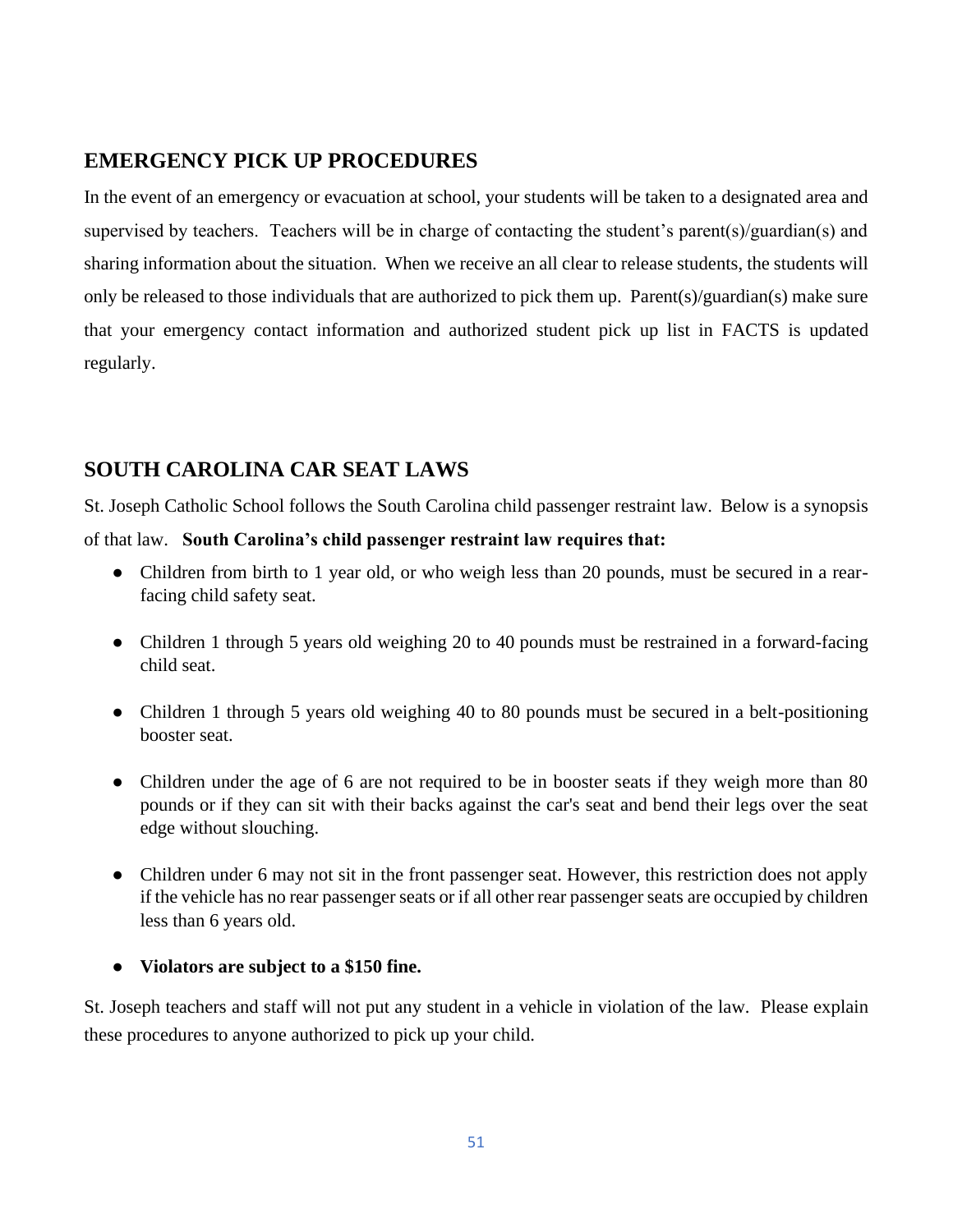## **EXTENDED CARE PROGRAM**

The program activities are open to all St. Joseph Catholic School students. All students who participate in the program must complete a Registration Form and pay any required Registration Fees before attending the Extended Care Program. Make checks payable to St. Joseph Catholic School or give authorization to be billed by FACTS.

Safety is a major concern to the Extended Care personnel. Their goal is to ensure a safe and organized program. Problems of behavior and/or damage to equipment or property will be settled by the director in coordination with the principal. Repeated misbehavior will be grounds for dismissal from the Extended Care Program.

All daily, weekly, and monthly fees are subject to change without notice. Contact the school office for the current Extended Care fees per child or family.

### **EXTENDED CARE POLICIES**

- Extended Care Hours:  $3:30 5:30$  P.M.;
- Extended Care and other activities will operate **ONLY** when school is scheduled for a whole day. Early dismissal days (11:45 AM) will **NOT** have Extended Care;
- Pre-K through 8th grade students who are not picked up by 3:30 P.M. must report to the Extended Care Program. Starting at 3:30 P.M., the parent(s)/guardian(s) will be charged the regular rate;
- The Extended Care Program will be held in St. Joseph Catholic School or in Fr. Friend Hall. All students **MUST** be picked up by 5:30 P.M. Children will be **RELEASED ONLY** to their parent(s)/guardian(s), or to a designated representative;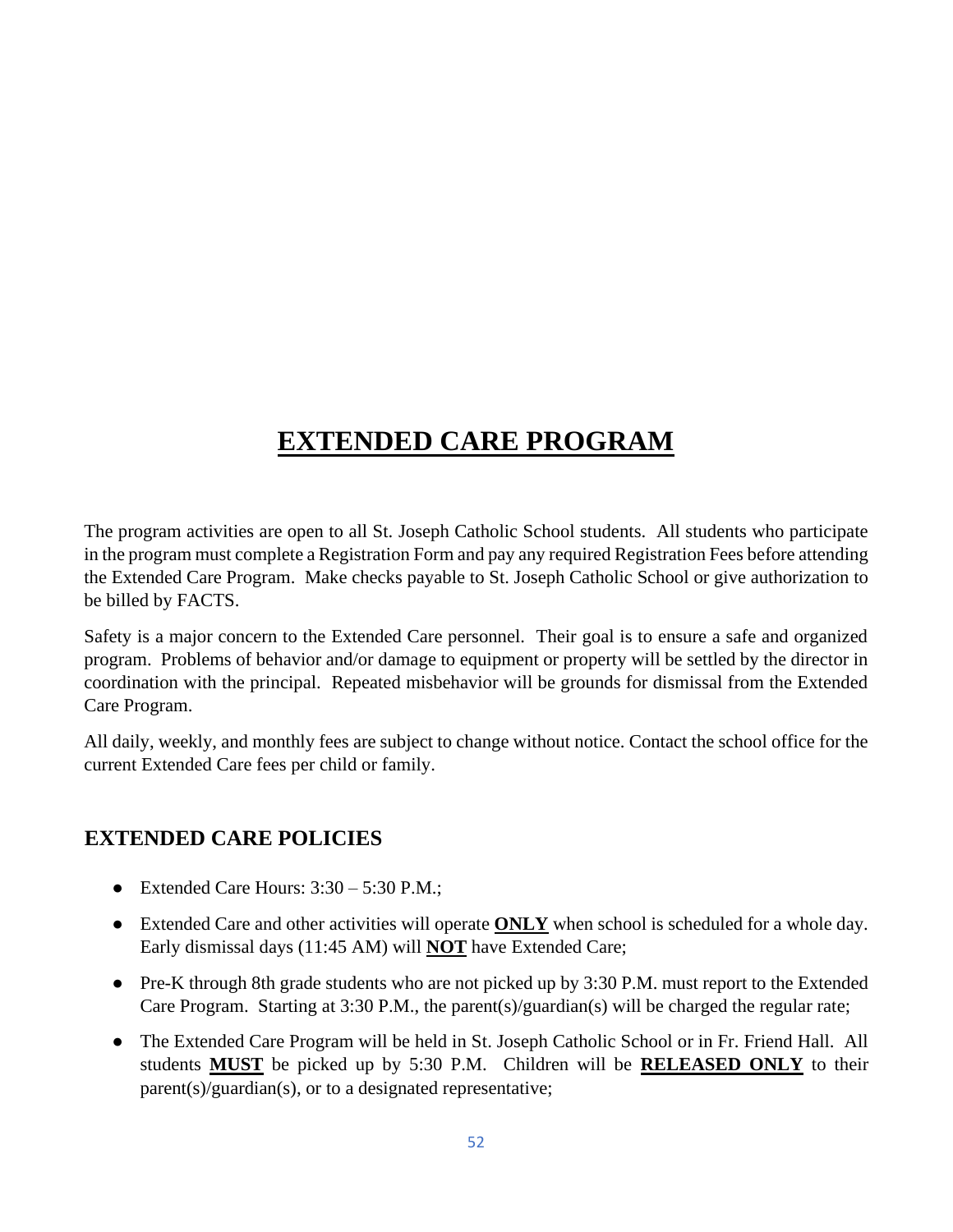- A designated representative must be named on the Registration Form, or in FACTS. In an emergency situation, a phone call or a written note from the parent/guardian is acceptable to designate a representative;
- Pick-up is on the playground weather permitting, if not, the Parish Hall;
- If the children are on the playground, signal the worker that you need to be let into the school;
- Students **may not bring** toys, games, cell phones, electronic devices, etc., to the Extended Care Program. St. Joseph Catholic School provides appropriate play items for them;
- Student Accident Insurance is mandatory through the Diocese. This is part of your registration fee;
- Medication **cannot** be given unless a Medication Form is on file;
- An emergency card will be kept on file, in case of illness the parent(s)/guardian(s) will be notified;
- Verbal messages by the student from the parent(s)/guardian(s) **cannot be accepted**. Please notify Extended Care personnel of any special instructions or deviation from the normal routine by a note, email, or phone call;
- As stated previously, if your child has had a fever, diarrhea, or vomiting, you are to wait 24 hours after the last episode before sending your child to school and Extended Care.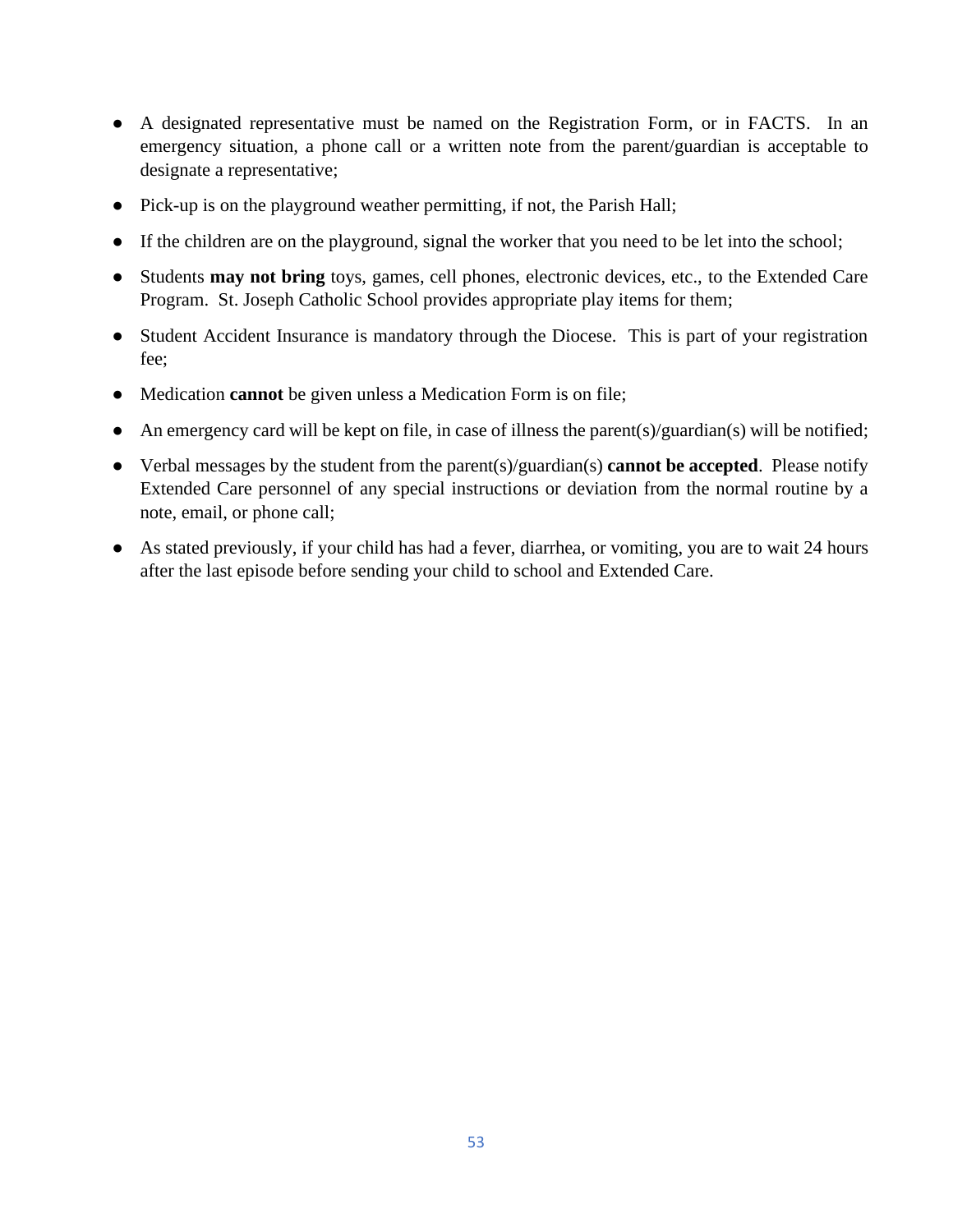## **DRESS CODE FOR STUDENTS**

#### *It is highly recommended to label uniform cardigans, V-necked pullovers, and sweatshirts so they may be easily identified when lost.*

The purpose of uniforms is to teach students appropriate dress and to avoid the conflicts of "status" dressing. It also lessens the time and effort spent on what to wear in the morning.

Wearing a school uniform is required from the first day of school until the last day of school at St. Joseph Catholic School. Optional uniform days will occur during the school year, and parent(s)/guardian(s) will be notified of these special days in advance. "Free Dress" passes cannot be redeemed on Fridays or on any Holy Day of Obligation.

Regular uniforms are worn beginning of school through October and after Spring Break. Winter uniforms are worn November through Spring Break. In case of hot weather, **the school** may decide to start the "summer" uniform earlier.

## **UNIFORM PURCHASING**

Uniforms may be purchased at:

- Land's End [www.landsend.com.](http://www.landsend.com/) School Code: 900182130;
- Blue Ram order via email [blueramic@gmail.com](about:blank) or call Drew Morse at 864-617-9387;
- Tommy Hilfiger [www.globalschoolwear.com/GSWSearch](http://www.globalschoolwear.com/GSWSearch) School Code: STJO28;
- Boys Ties and Bowties available for purchase in the school office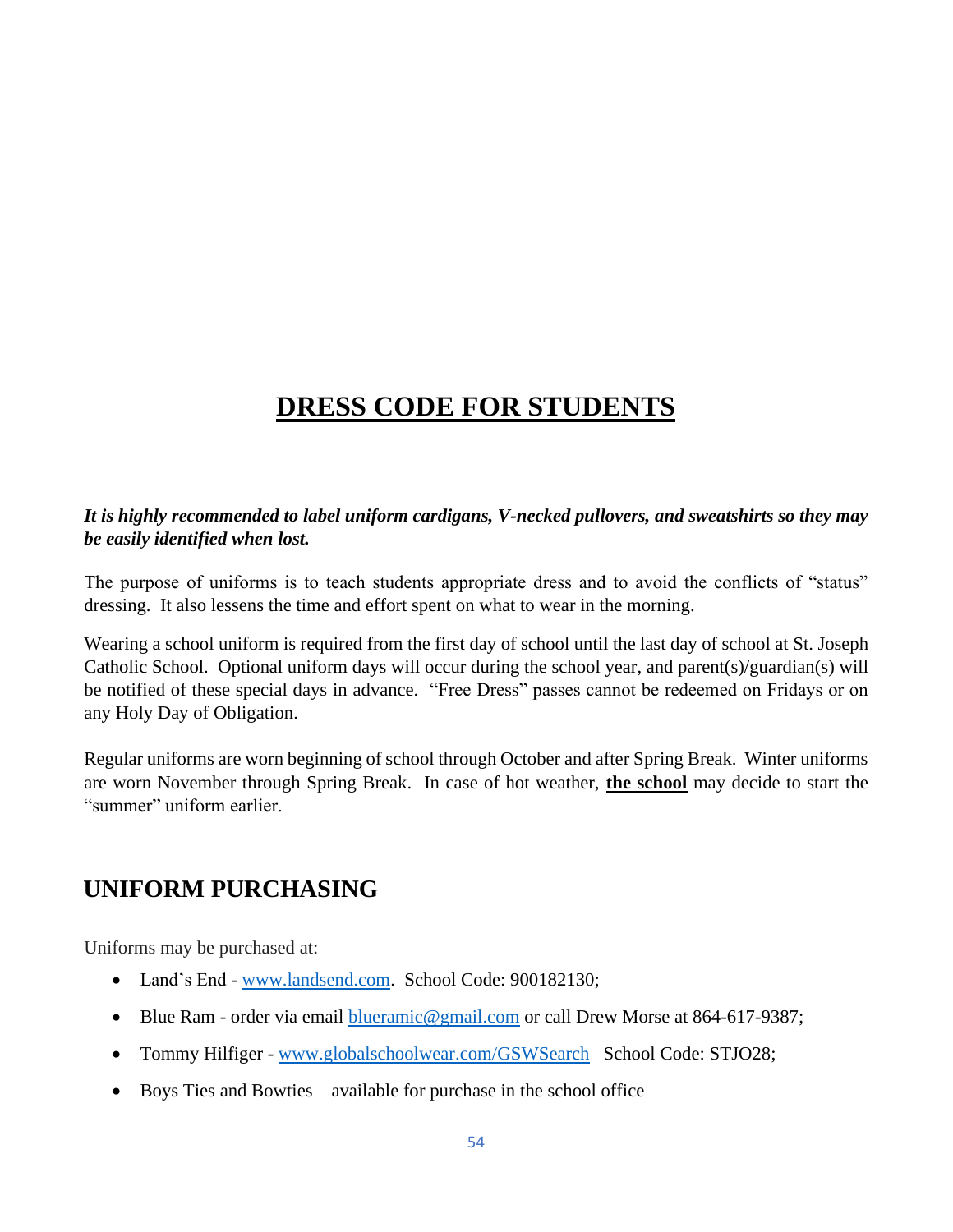• Used Uniforms: Contact Kristen Maio directly at [mrs.maio13@gmail.com](about:blank) or go to https://www.facebook.com/St-Josephs-Catholic-School-Used-Uniforms-370845376906249/?modal=admin\_todo\_tour.

## **GENERAL EXPECTATIONS**

- All students are expected to dress and groom themselves neatly and cleanly;
- Shoes should be appropriate for school, such as solid navy blue, black, brown, or white. Shoelaces should be white or black, no trendy laces. Open-toed or open heel shoes, shoes with lights, roller shoes, and boots are not permitted;
- Girls are not permitted to wear makeup;
- "Fad" haircuts or color-altered hair, clip-in extensions for either boys or girls is not permitted. Boy's hair should be above and not touching the shirt collar and trimmed around the ears;
- Girls with pierced ears may wear one stud only in each ear lobe. No dangling earrings or hoops. Boys are not permitted to wear any type of earring. These can be safety risks;
- iPhone watches are not permitted. Any watch that is a "fad" or "trend" is discouraged. A basic watch is all students need at school;
- Items such as hair ribbons and barrettes worn by girls must be simple. The colors are limited to the uniform colors (plaid, navy blue, green, yellow, or white.) Holiday bows/pins will be permitted on designated days only;
- Natural nail polish only;
- Shirts must be tucked into pants, skirt, or shorts.
- Solid belts black, brown, or navy are to be worn with pants and shorts;
- "No-show" socks are not permitted.

## **UNIFORM REQUIREMENTS**

### **K4 GIRLS**

**Option 1:** White, green, or navy polo with logo (short or long sleeve) with navy or khaki pants or knee length shorts. Ankle length white or navy socks with solid white, black, or navy shoes. Winter uniform prohibits shorts.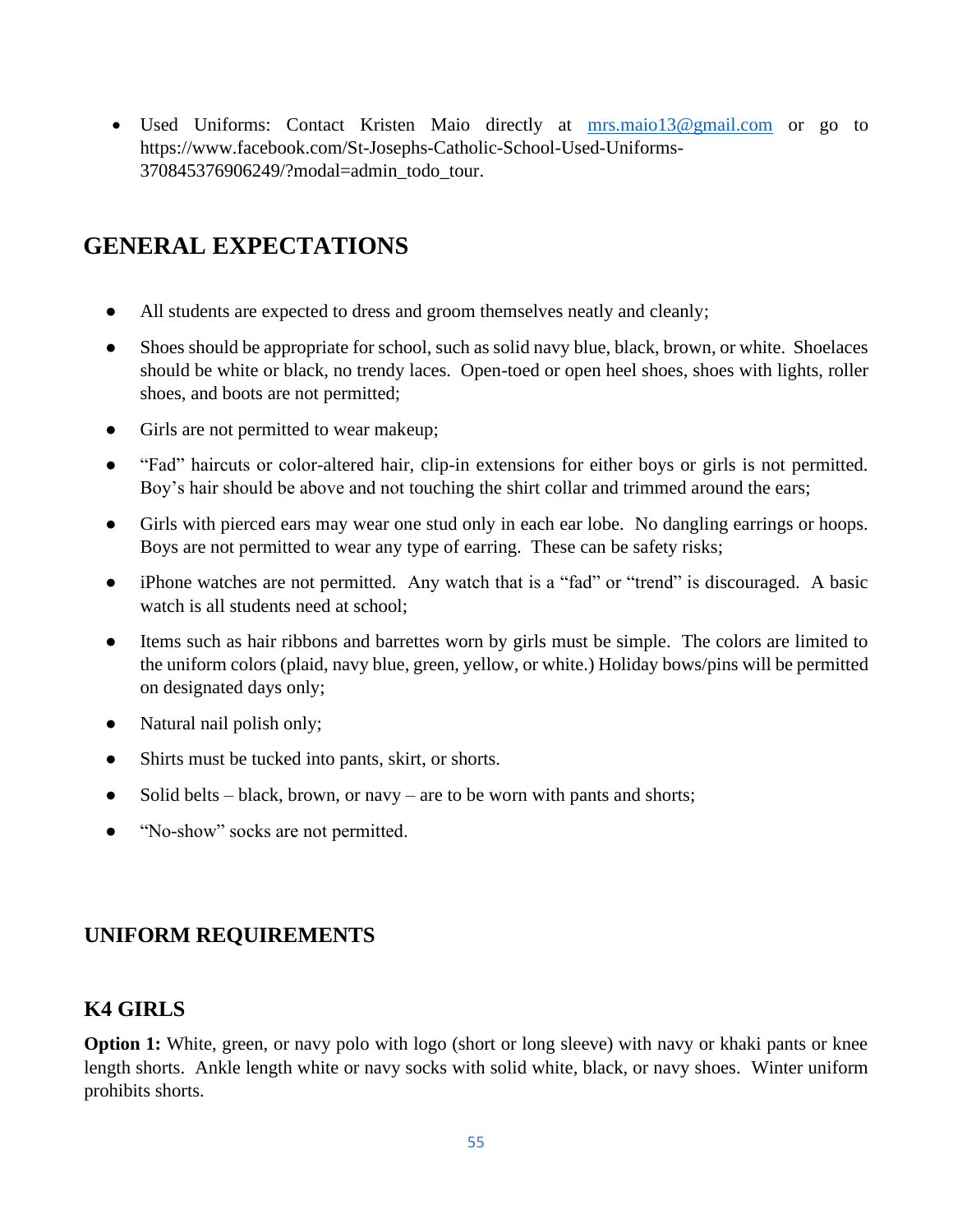**Option 2:** White, green, or navy polo with logo (short or long sleeve) or Peter pan blouse under jumper (white plaid pattern). No-show shorts are encouraged. Ankle length or knee high white or navy socks (or white or navy tights) with solid white, black, or navy shoes.

**PE:** Gray moisture wicking t-shirt with screen print logo and navy moisture wicking shorts. Ankle length white or navy socks with solid white or black running shoes. Winter uniform will require a navy sweatshirt with logo and sweatpants (no logo required).

**Mass:** White Peter pan blouse with plaid jumper (white plaid pattern). No-show shorts are encouraged under jumper. Navy button up sweater with logo. Ankle length or knee high white or navy socks (or white or navy tights) with solid black or navy dress shoes.

## **K4 BOYS**

White, green, or navy polo with logo (short or long sleeve) with navy or khaki pants or knee length shorts. Ankle length white or black socks with solid white, black, or brown shoes. Winter uniform prohibits shorts.

**PE:** Gray moisture wicking t-shirt with screen print logo and navy moisture wicking shorts. Ankle length white or black socks with solid white or black running shoes. Winter uniform will require a navy sweatshirt with logo and sweatpants (no logo required).

**Mass**: White oxford shirt (short or long sleeve) with Navy pullover sweater or sweater vest with logo. Navy pants with ankle length black socks and sold black dress shoes.

## **GRADES 5K- 5**

## **GIRLS**

**Option 1**: White, green, or navy polo with logo (short or long sleeve) with navy or khaki pants or knee length shorts. Black or brown belt required 3<sup>rd</sup> grade and up. Ankle length white or navy socks with solid white, black, or navy shoes. Winter uniform prohibits shorts.

**Option 2:** White, green, or navy polo with logo (short or long sleeve) or Peter pan blouse under jumper (white plaid pattern). No-show shorts are encouraged. Ankle length or knee high white or navy socks (or white or navy tights) with solid white, black, or navy shoes.

**Option 3:** White, green, or navy polo with logo (short or long sleeve) with plaid skort (white plaid pattern). Ankle length or knee high white or navy socks (or white or navy tights) with solid white, black, or navy shoes.

**PE:** Gray moisture wicking t-shirt with screen print logo and navy moisture wicking shorts. Ankle length white or navy socks with solid white or black running shoes. Winter uniform will require a navy sweatshirt with logo and sweatpants (no logo required).

**Mass:** White Peter pan blouse with plaid jumper (white plaid pattern). No-show shorts are encouraged under jumper. Navy button up sweater with logo. Ankle length or knee high white or navy socks (or white or navy tights) with solid black or navy dress shoes.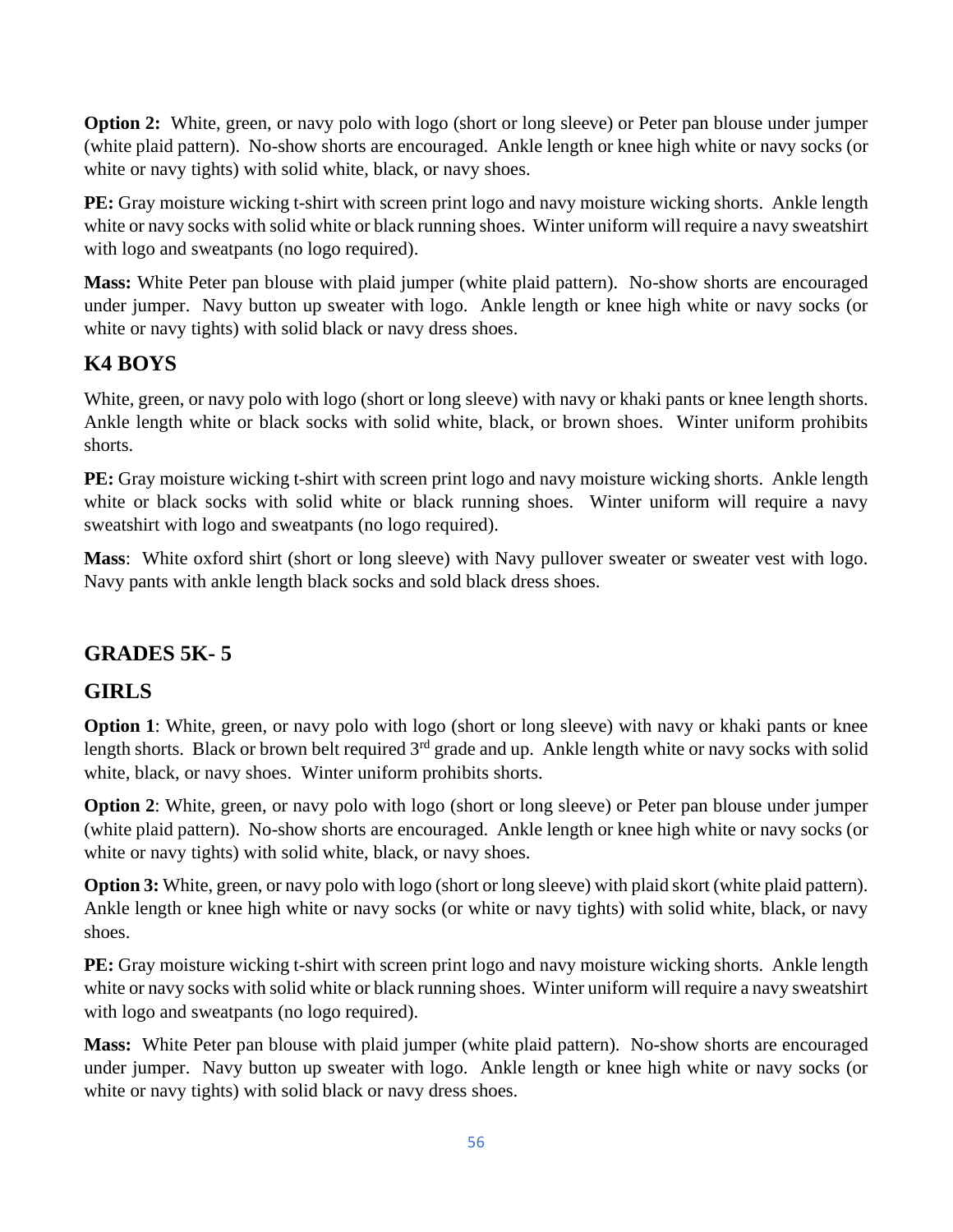## **BOYS**

White, green, or navy polo with logo (short or long sleeve) with navy or khaki pants or knee length shorts. Black or brown belt required  $3<sup>rd</sup>$  grade and up. Ankle length white or black socks with solid white, black, or brown shoes. Winter uniform prohibits shorts.

**PE:** Gray moisture wicking t-shirt with screen print logo and navy moisture wicking shorts. Ankle length white or black socks with solid white or black running shoes. Winter uniform will require a navy sweatshirt with logo and sweatpants (no logo required).

**Mass**: White oxford shirt (short or long sleeve) with navy/gold/green striped tie (available for purchase in the school office) and navy pullover sweater or sweater vest with logo. Ties are optional for 5K-2<sup>nd</sup> grade, but required for 3<sup>rd</sup> grade and up. Navy pants and black belt with ankle length black socks and sold black dress shoes. Belts are optional for  $5K-2^{nd}$  grade, but required for  $3^{rd}$  grade and up.

## **GRADES 6-8 GIRLS**

**Option 1:** White, green, or navy polo with logo (short or long sleeve) with navy or khaki pants or knee length shorts and black or brown belt. Ankle length white or navy socks with solid white, black, or navy shoes. Winter uniform prohibits shorts.

**Option 2:** White, green, or navy polo with logo (short or long sleeve) with navy or khaki knee length skort or skirt. No show shorts are encouraged under skirts. Ankle length or knee high white or navy socks (or white or navy tights) with solid white, black, or navy shoes.

**PE:** Gray moisture wicking t-shirt with screen print logo and navy moisture wicking shorts. Ankle length white or navy socks with solid white or black running shoes. Winter uniform will require a navy sweatshirt with logo and sweatpants (no logo required).

**Mass:** White oxford shirt with navy cross tie and navy knee length skort or skirt. No shoe shorts are encouraged under skirts. Navy button up sweater with logo. Ankle length or knee high white or navy socks (or white or navy tights) with solid black or navy dress shoes.

## **BOYS**

White, green, or navy polo with logo (short or long sleeve) with navy or khaki pants or knee length shorts and black or brown belt. Ankle length white or black socks with solid white, black, or brown shoes. Winter uniform prohibits shorts.

**PE:** Gray moisture wicking t-shirt with screen print logo and navy moisture wicking shorts. Ankle length white or black socks with solid white or black running shoes. Winter uniform will require a navy sweatshirt with logo and sweatpants (no logo required).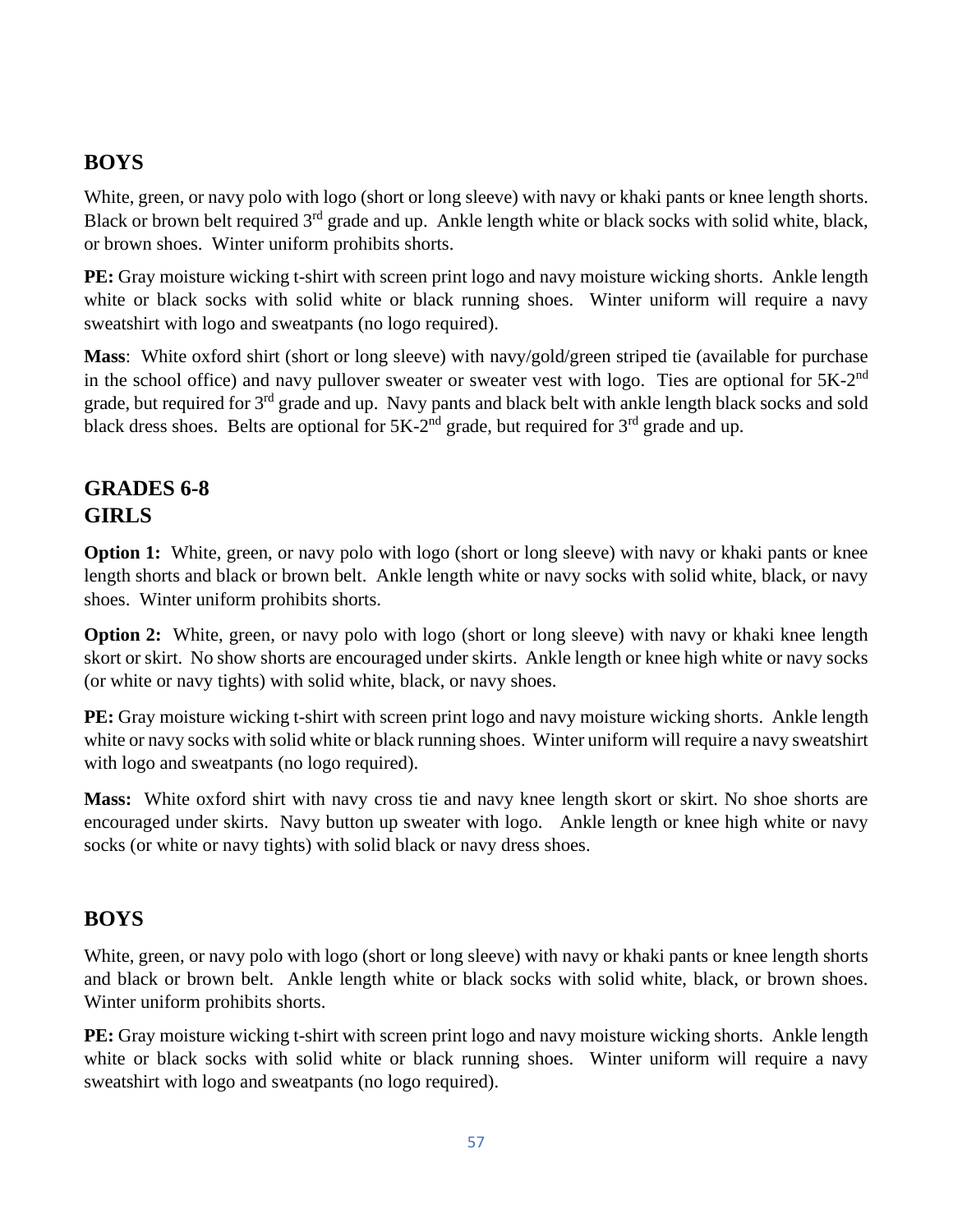**Mass**: White oxford shirt (short or long sleeve) with navy/gold/green striped tie (available for purchase in the school office) and navy pullover sweater or sweater vest with logo. Navy pants and black belt with ankle length black socks and sold black dress shoes.

## **CONSEQUENCES**

All students at St. Joseph Catholic School are expected to comply with the Dress Code. Noncompliance may result in, but not be limited to, the following:

- **1st Offense:** Student will receive a demerit and parent(s)/guardian(s) will be sent a reminder;
- **2nd Consecutive Offense:** Student will receive 2 demerits. Parent(s)/Guardian(s) will be asked to bring an appropriate change of clothes;
- 3rd Consecutive Offense: Student will receive 3 demerits. Parent(s)/Guardian(s) will be called to discuss the Dress Code and problem solve the non-compliance issue;
- **4th Consecutive Offense:** At the Principal's Discretion

## **DRESS DOWN DAY GUIDELINES**

#### **Students may wear:**

- tennis shoes
- jeans (with no holes)
- short socks
- shorts no shorter than three inches above the knee
- skirts no shorter than three inches above the knee
- skorts
- sweatshirts
- jogging suits
- nail polish
- jewelry
- dresses no shorter than three inches above the knee
- slacks

### **Students may not wear:**

- flip-flop sandals, not hats
- no open back shoes
- tank tops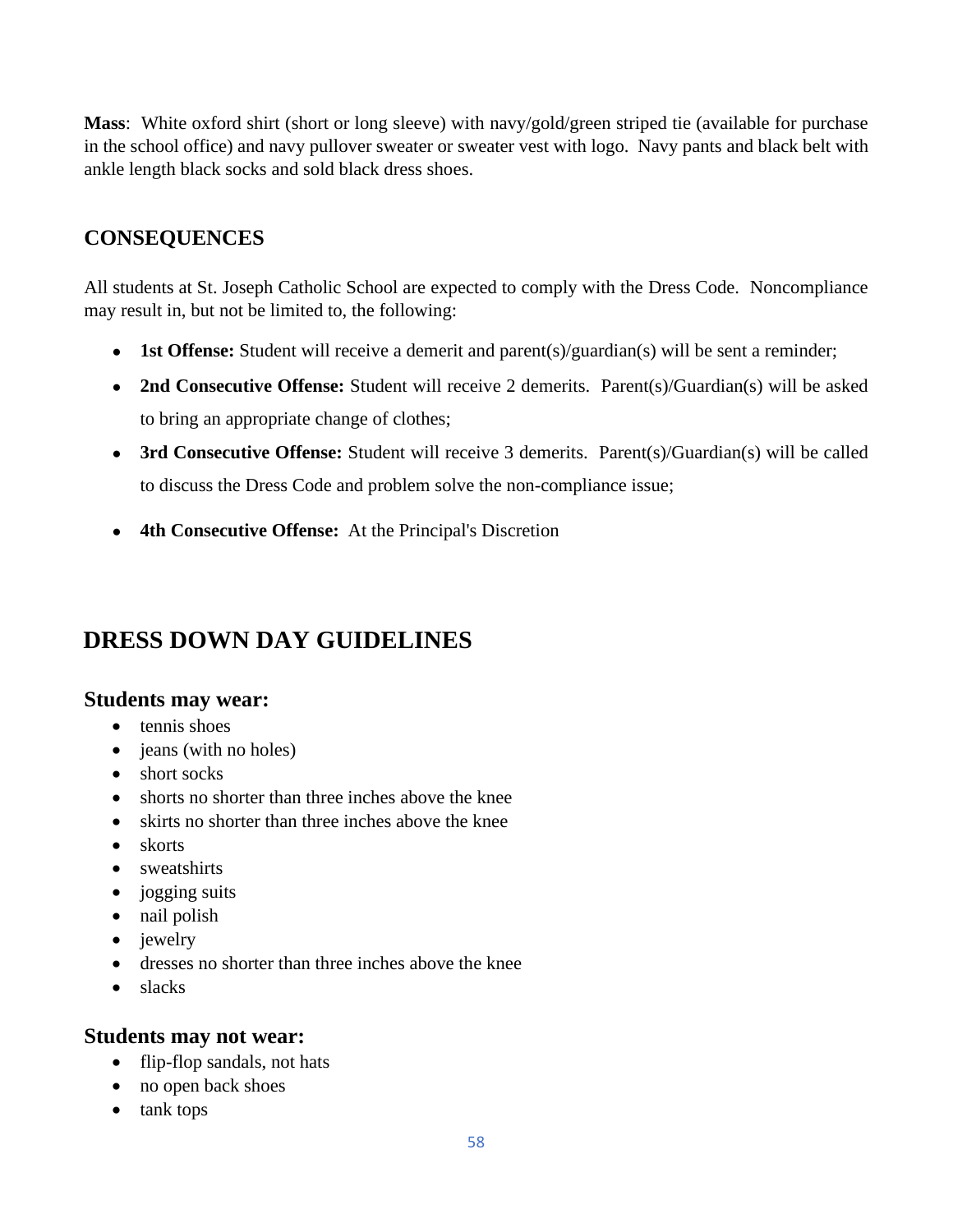- T-shirts with inappropriate writing
- tennis shoes that convert to roller skates
- biker shorts
- pajama pants,
- make-up
- low cut blouses/tops
- clothing that is extremely tight or short

## **Good Rule: If you think you shouldn't wear it, you shouldn't. FIELD TRIPS AND EXCURSIONS POLICY**

Field trips and excursions are designed to stimulate student interest and inquiry and provide opportunities for social growth. A school trip is a privilege extended to each student. If the principal or teacher determines that a student should not attend a field trip due to improper behavior, missing assignments, etc., the child will remain in school. The following policies will apply to all field trips and excursions:

● A permission slip will be provided by the teacher and will include information concerning the purpose and destination of the trip, mode of transportation, date and time of departure, uniform specifics, eating arrangements, estimated time of return, and a detailed itinerary when a field trip will extend beyond the normal school day.

#### ● A **SIGNED PARENTAL PERMISSION SLIP IS REQUIRED FOR EACH STUDENT PARTICIPATING IN THE TRIP.**

- If your child fails to bring his/her permission slip home, print out the blank form posted in FACTS. Call the school for information needed to complete the form. This is the only format that may be used to allow a student to leave school during school hours. A telephone call, email, or fax in lieu of the written, signed permission form is **NOT** acceptable. If the signed permission slip is not submitted, the student will remain at school.
- All monies collected for the field trip are non-refundable.
- Cell phones are not allowed on field trips unless otherwise directed by the teacher and/or administration.
- Parents/Guardians who chaperone a field trip are not permitted to bring additional pre-school or school-age siblings on the field trip.
- In order to help provide adequate supervision for our students' field trips must have enough volunteer adult chaperones. All chaperones must be 25 years of age or older. All chaperones must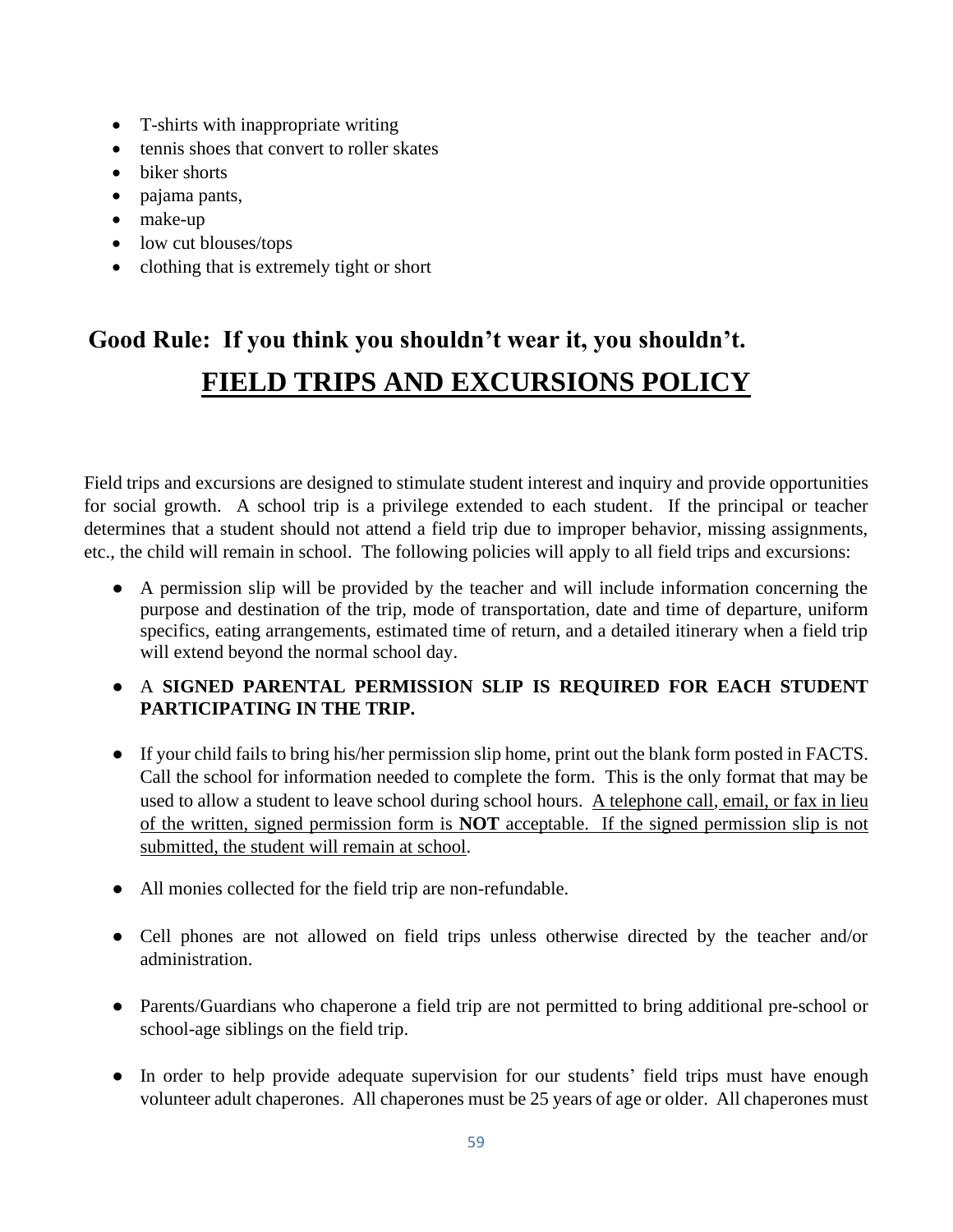have background check and a signed Adult Hold Harmless Form. Drivers must complete a driver screening by the Diocese, present a current driver's license, and proof of auto insurance at 100/300 level.

## **BIRTHDAY, GIFTS, AND PARTIES**

#### **BIRTHDAYS**

A simple cookie, cupcake, or other small snack is appropriate for your child's birthday. Please call your child's teacher at least a day in advance to find out the exact time for that day. **Remember that this is a treat and not a party.** Please be thoughtful about students in your child's room who may have food allergies or sensitivities. Invitations to private birthday or other parties may be given out in class, only if there is an invitation for each child in the class. Any other invitations must be mailed directly to the children.

#### **GIFTS**

Students should not exchange individual gifts at school. This gesture only creates hurt feelings among other students. Valentines can be distributed at school, only if there is one for every student in the class. Special Valentines for special friends **are not allowed**. Once again this contributes to hurt feelings if someone is left out.

#### **SCHOOL PARTIES**

Holy Days: Special holy day activities will be planned for all students, in addition to Mass attendance during the school day. You will be informed through your Friday newsletter and through posts on social media of these special events.

Teacher Birthdays: Each classroom's "room parent" will coordinate a birthday activity and snack for the teacher's birthday. The room parent(s)/guardian(s) will call the classroom parent(s)/guardian(s) to coordinate refreshments and materials.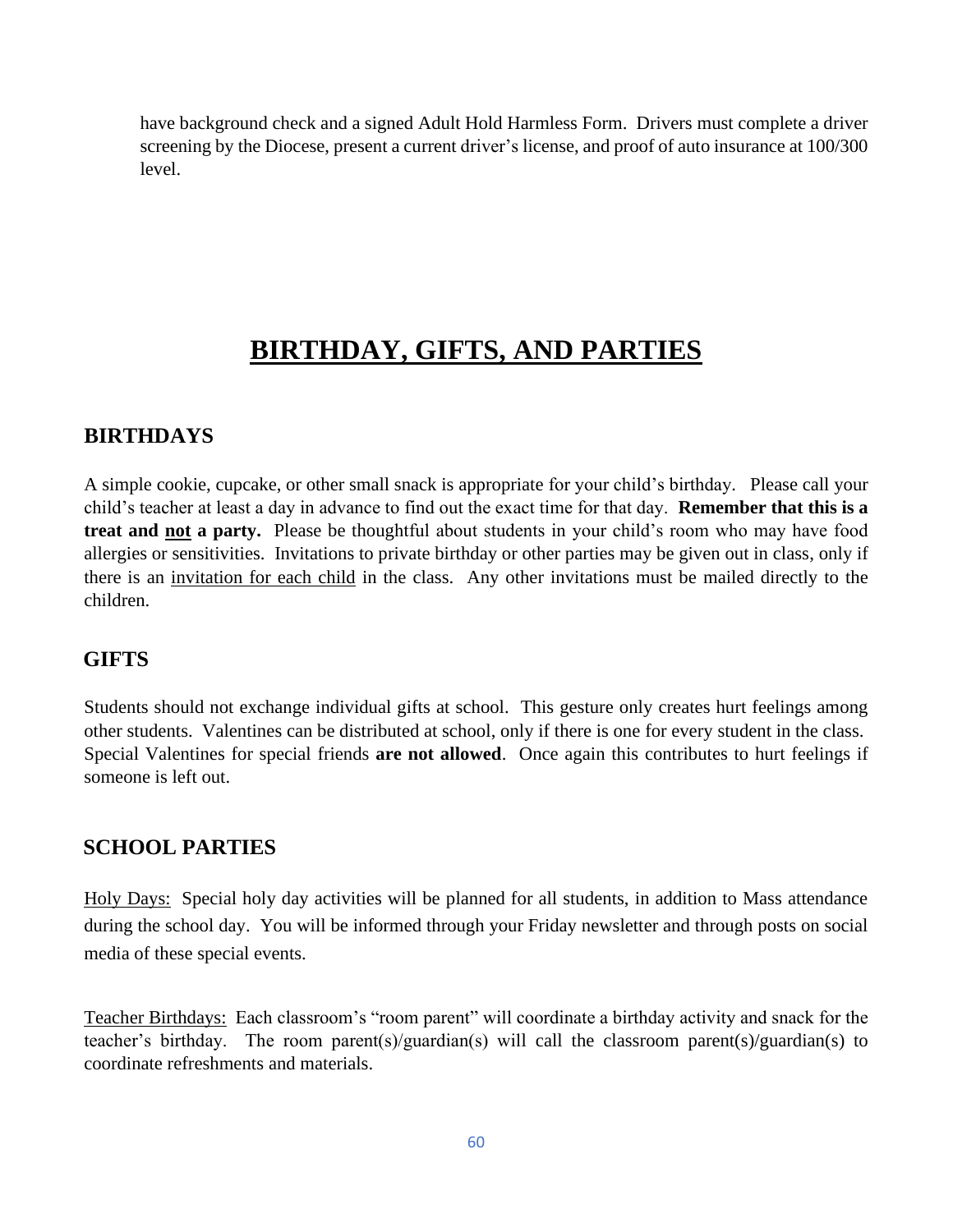Classroom Parties: From time to time, various holidays are celebrated in our classrooms. Your room parent, using the information on your volunteer sheet, will coordinate the refreshments and materials needed for the party with you. You will be sent a schedule of the parties and the times at the beginning of the year. All classroom parties must take place on campus.

## **VOLUNTEERING**

### **PARENT TEACHER ORGANIZATION**

St. Joseph Parent Teacher Organization works to support and enhance the educational ministry of the school. Fundraising, parent education, and building community are goals of this organization. We need all parents/guardians to be involved in this very valuable organization that benefits the entire school community. Please consider attending these meetings.

Each classroom needs one or more parent/guardian to serve as a room helper to coordinate holiday parties and other school events. Please consider helping your child's teacher this year. Your efforts will be greatly appreciated.

### **VOLUNTEERING**

## **Information for Volunteers Serving the Children of Saint Joseph Parish**

- 1. As of January 2017, the VIRTUS program has been replaced by **"Safe Haven-It's Up to You."** This program keeps the same standards as the VIRTUS program and needs to be completed before becoming a school volunteer. Instructions on how to follow this online class are available by visiting the school or church office.
- 2. An obvious first step in assuring the safety of our children is verifying the suitability of those adults who are in contact with the youth of our parish community. All teachers, employees and volunteers must undergo background checks.
- 3. Diocesan policy recognizes that volunteers are often entrusted with the responsibility for the wellbeing of our children. Volunteers involved with the youth of our Church & School should view these new requirements not as a personal affront, but as a way in which our Church & School demonstrates its desire to protect our children and honor the trust their parents/guardians place in us.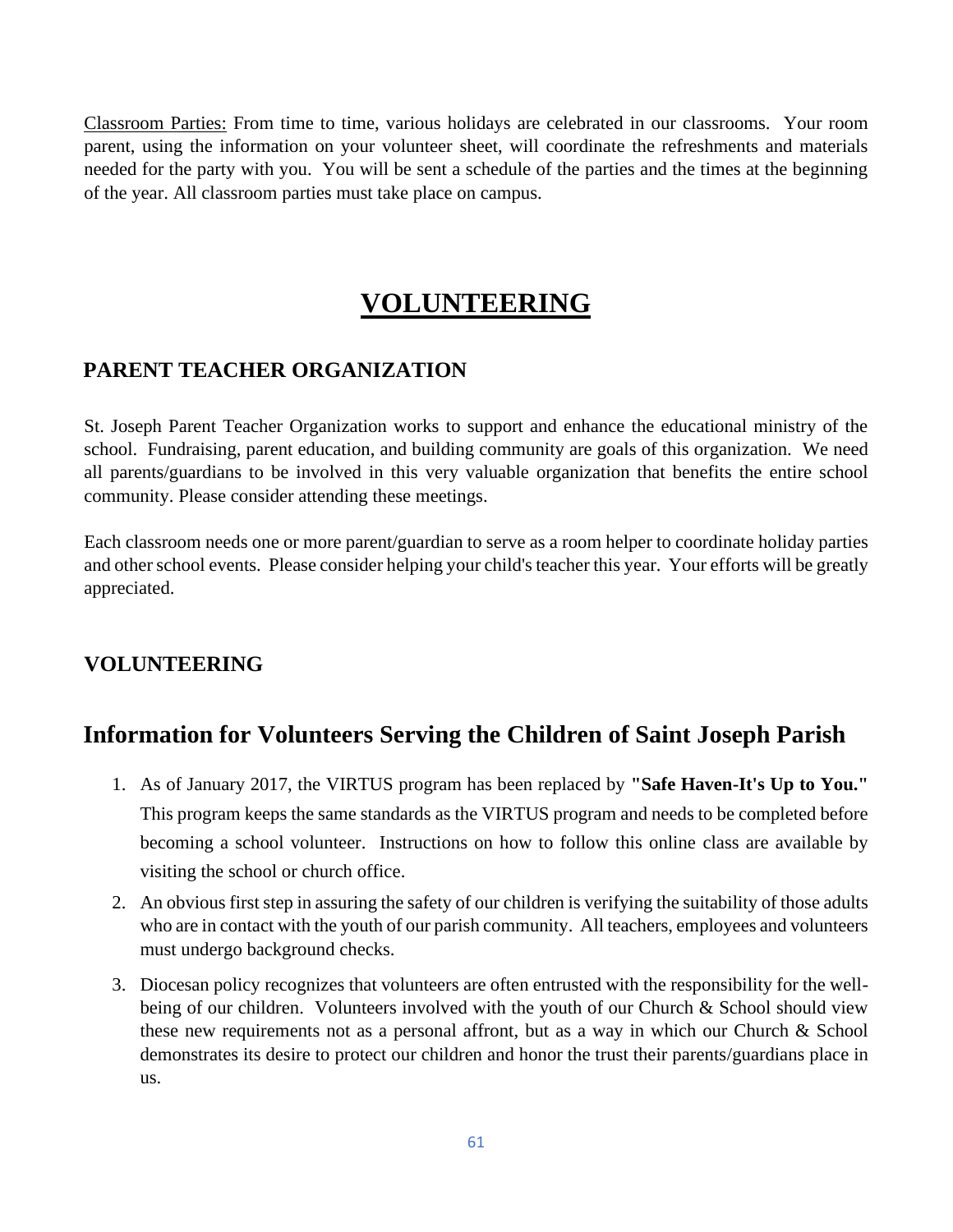We expect all parent(s)/guardian(s) to donate their time and talents to our school. Volunteering helps you stay involved with all events of the school, demonstrates moral virtue to your child(ren), and can be a mutually beneficial relationship between you and the school. The background check may take a little time. Please take the effort to start paperwork now, so you can be ready to serve when the Holy Spirit moves you.

## **POLICY OF THE DIOCESE OF CHARLESTON CONCERNING CHILD SEXUAL ABUSE BY CHURCH PERSONNEL**

The Policy of the Diocese of Charleston Concerning Allegations of Sexual Misconduct or Abuse of a Minor by Church personnel as well as the Diocese of Charleston Child Sexual Abuse Prevention program are handled by the Office of Child Protection Services. The Supervisor of Screening and Education can be contacted at (843) 853-2130 ext. 210 or the Assistant at ext. 216.

The Policy of the Diocese of Charleston Concerning Allegations of Sexual Misconduct or Abuse of a Minor by Church Personnel booklet was adopted on August 19, 2003 and was given to each employee at the time of hire. As of June 8, 2017, each employee must complete the **Safe Haven** course and submit the certificate of completion to the school for safe keeping.

For all background screening information, please contact Supervisor of Screening at (843) 853-2130 ext. 216 or 210 at Child Protection Services.

#### **CHILD ABUSE LAWS**

**St. Joseph Catholic School abides by the Child Abuse laws of the State of South Carolina. This law mandates that all cases of suspected abuse and/or neglect will be reported to Child Protective Services.**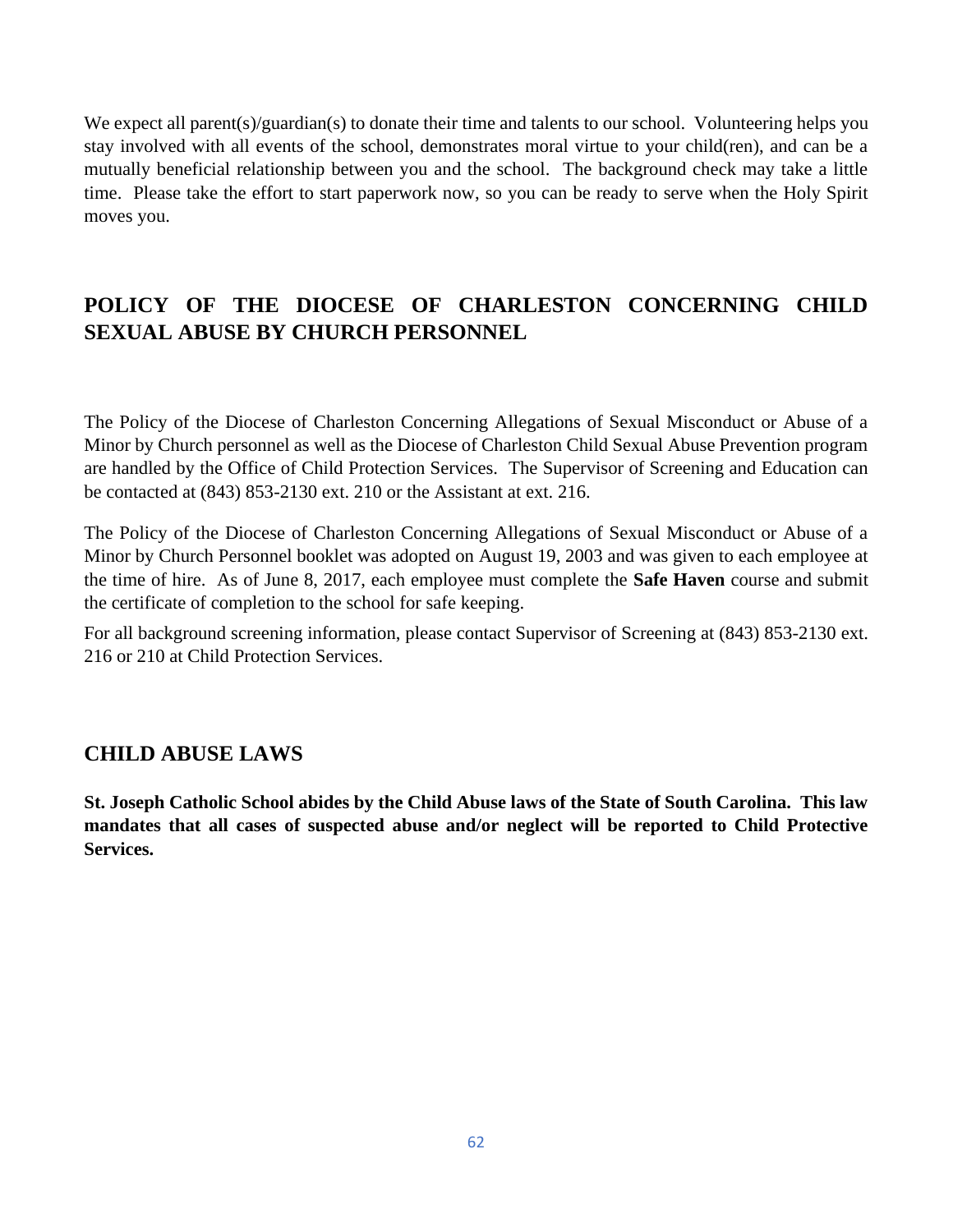## **DIOCESE OF CHARLESTON SEXUAL MISCONDUCT OR ABUSE REPORT FORM**

Please print or type, and if possible, use black ink.

1. This report is being submitted by:

| 4. Describe the incident of suspected child abuse, including date, time and location:                |  |  |
|------------------------------------------------------------------------------------------------------|--|--|
|                                                                                                      |  |  |
|                                                                                                      |  |  |
| Accused's position with the parish/school/diocesan office (cleric, teacher, parent, volunteer, etc.) |  |  |
|                                                                                                      |  |  |
| 6. Notified Diocesan Coordinator/Victim Assistance Minister/General Counsel:                         |  |  |
| Diocesan Coordinator - Phone number: 843-853-2130, extension 209<br>$\bullet$                        |  |  |
| Victim Assistance Minister - Phone number: 843-416-1050 or 800-204-7955                              |  |  |
| General Counsel - Phone number: 843-853-4500                                                         |  |  |
| 7. Notified Victim's parent/guardian: Yes No Spoke with: _______________________                     |  |  |
|                                                                                                      |  |  |
| 8. Notified the Appropriate Law Enforcement Agency or the Department of Social Services:             |  |  |
|                                                                                                      |  |  |
|                                                                                                      |  |  |